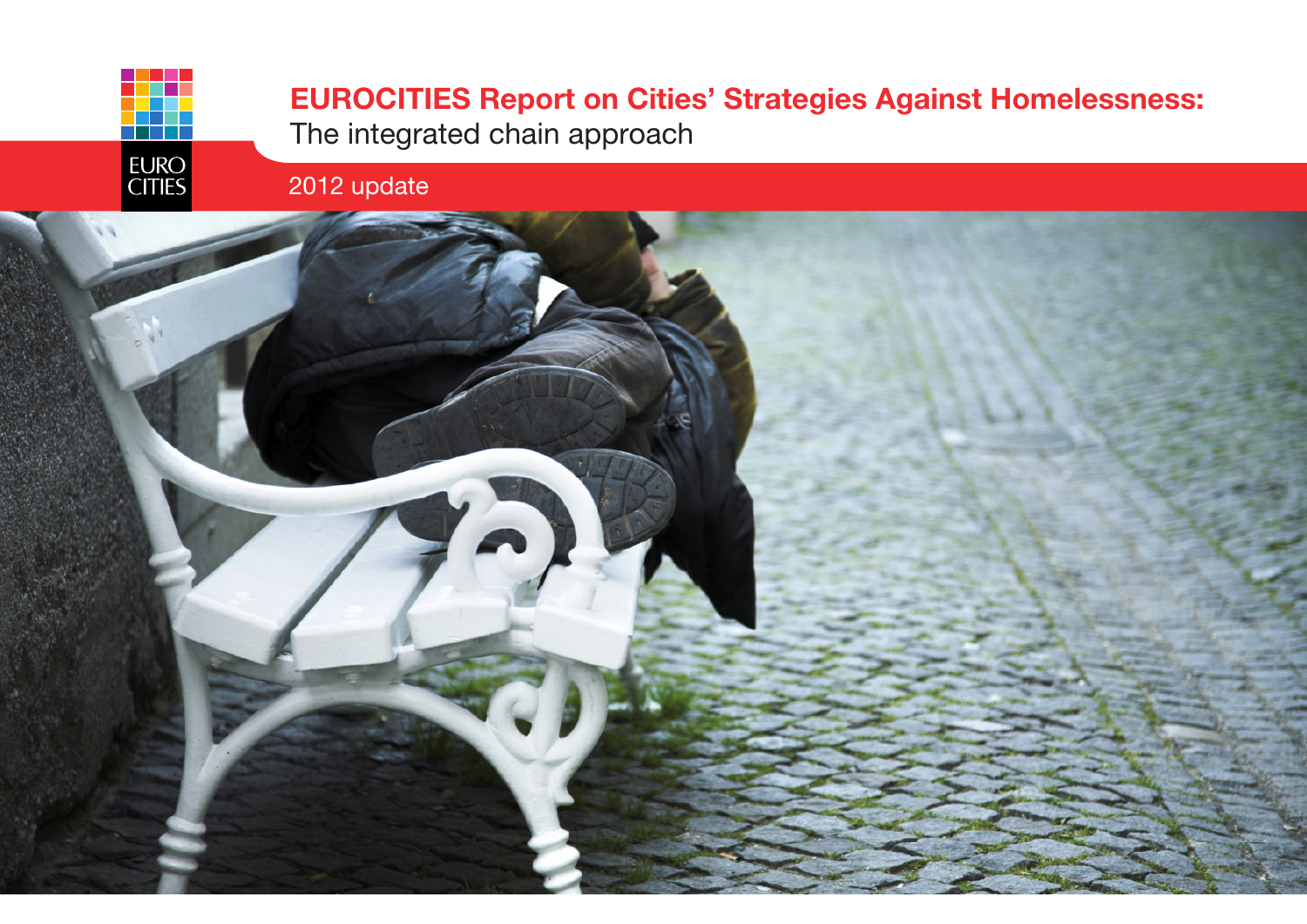# EUROCITIES

EUROCITIES is the network of major European cities. Founded in 1986, the network brings together the local governments of over 130 large cities in some 34 European countries. EUROCITIES represents the interests of its members and engages in dialogue with the European institutions across a wide range of policy areas affecting cities. These include: economic development, the environment, transport and mobility, social affairs, culture, the information and knowledge society, and services of general interest.

EUROCITIES website: www.eurocities.eu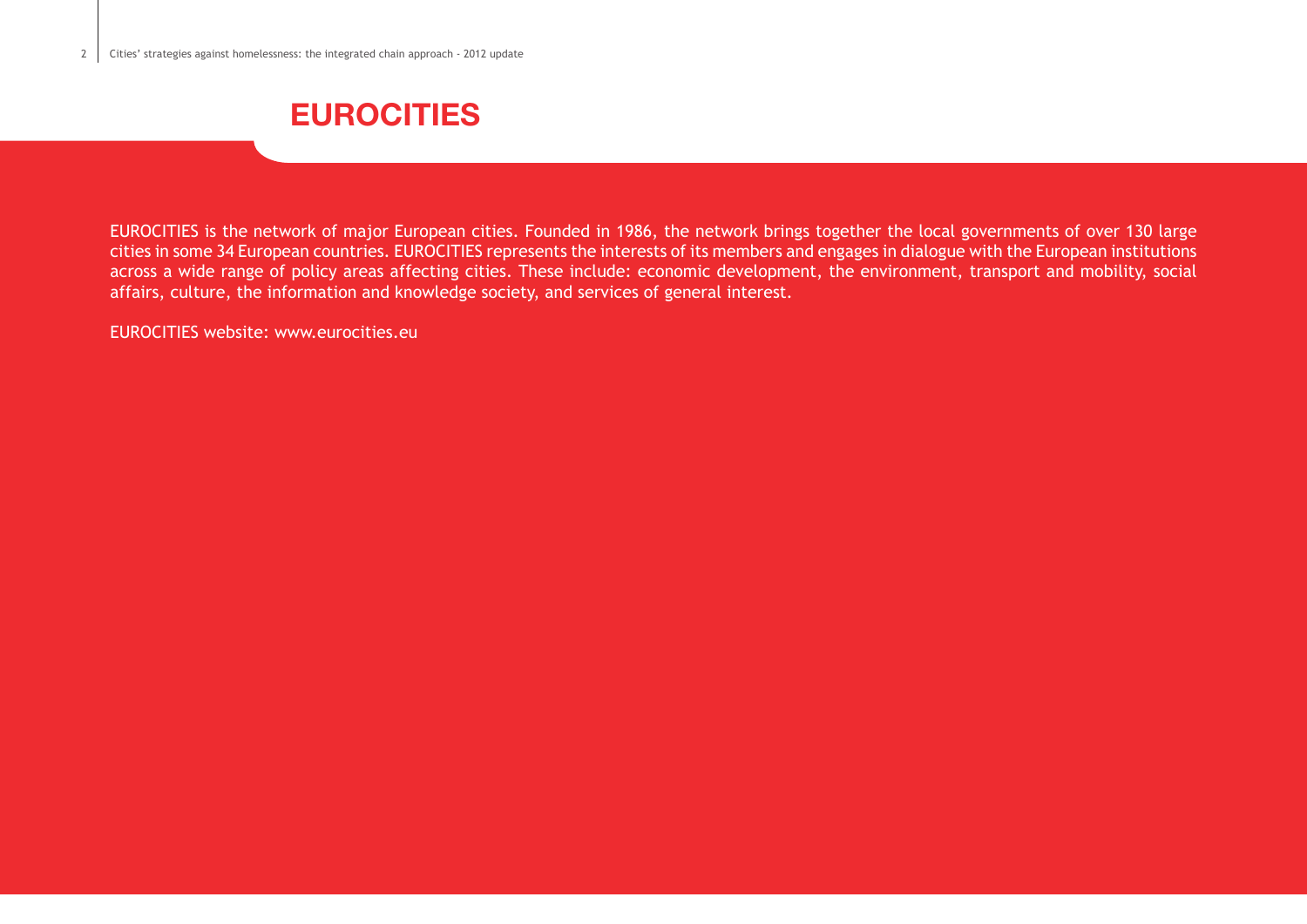# **CONTENTS**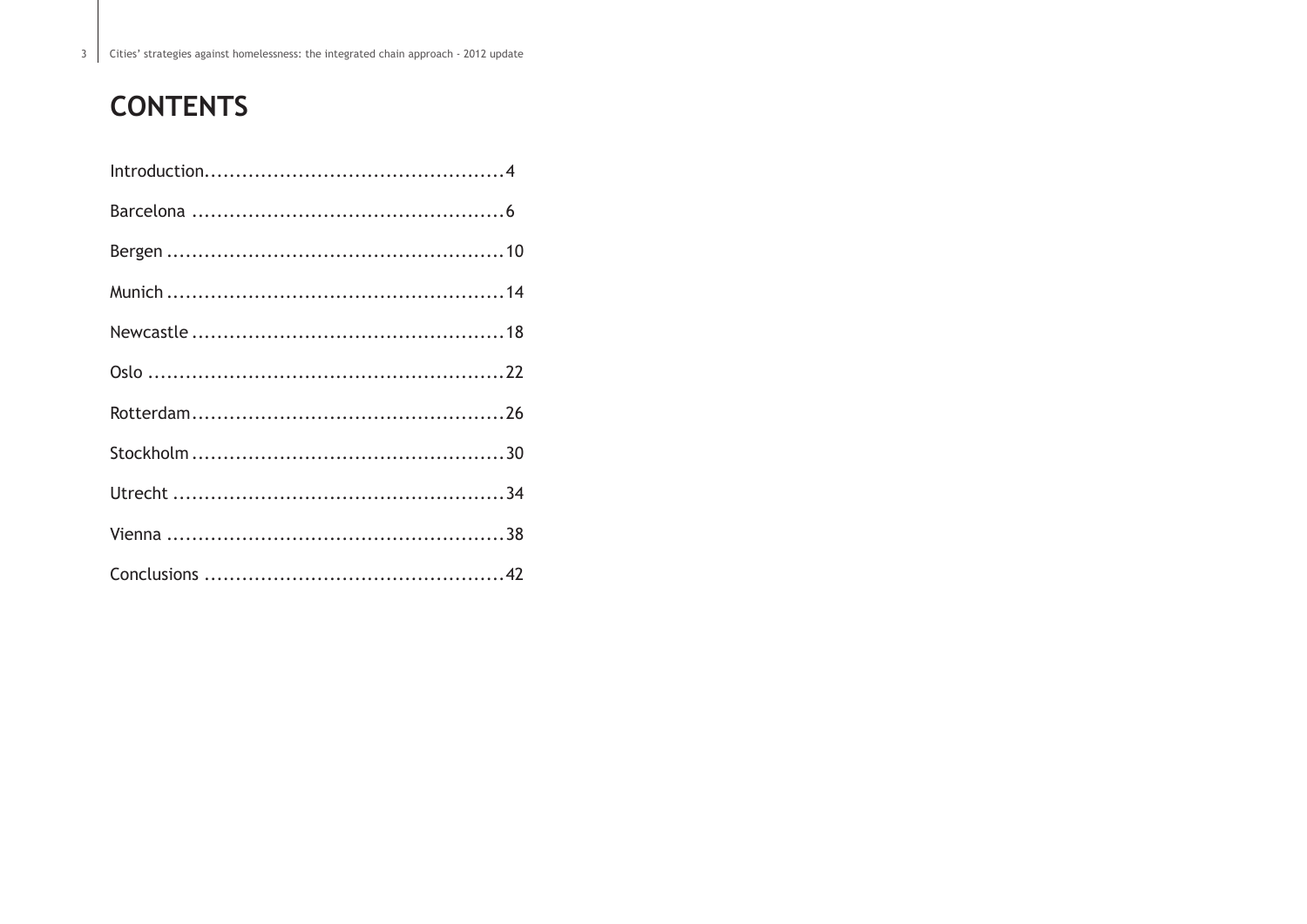# **INTRODUCTION**

The EUROCITIES working group on homelessness (WGH) was established in 2004. Members meet regularly to analyse policies and practices to prevent homelessness and support those who are homeless. The purpose of the WGH is to share best practices for preventing and reducing homelessness and the exclusion of vulnerable people from mainstream housing markets.

The WGH has developed a transferable strategic model for preventing homelessness, which we call the 'integrated chain'. This chain is an integrated systems approach to the housing market that refers to the city's role in developing a range of commissioned services. These services work together under a common strategy that seeks to support homeless single people, couples or families. Within the chain there should be a range of services to meet the diverse needs of homeless people.

The specifics of the integrated chain vary with local conditions, yet many of the measures are very similar. It is a flexible model that promotes the prevention of homelessness at the primary, secondary and crisis levels of intervention.

The integrated chain model (see the diagram below) shows how all services in the city contribute to promoting people's independence. This serves as a benchmarking, comparison and a diagnostic tool for mutual learning with the aim of improving policy integration and coordination. The diagram reflects the different levels in the housing market and is not meant to be viewed as a simple progression model that excludes housing first initiatives.

The fight against homelessness is an on-going challenge in all European cities as it is at this local level where the problems of homelessness and social exclusion are most acute and visible.

# NIGHT SHELTERS AND/OR EMERGENCY RESPONSE ACCOMMODATION ACCOMMODATION WITH FLOATING SUPPORT ACCOMMODATION WITH RESIDENTIAL SUPPORT FOR SPECIFIC TARGET GROUPS ACCOMMODATION WITH GENERAL RESIDENTIAL SUPPORT CRISIS AND SUPPORT CENTRES (SPECIALIST CRISIS SUPPORT) NON-ACCOMMODATION SERVICES INTAKE TO HOMELESSNESS SERVICES SUPPORT TO AVOID HOMELESSNESS / PREVENTION INDEPENDENT HOUSING PERMANENT ACCOMMODATION WITH ONGOING RESIDENTIAL SUPPORT

EUROCITIES working group homelessness continues to identify how best to prevent homelessness. We also work on developing the best methods of reintegrating homeless people into mainstream society. This includes establishing strategic frameworks and sharing the good practices adopted by other cities. We also measure the effectiveness of our strategies by their impact on service users. The integrated chain approach is reviewed periodically to monitor if and how the model makes a difference, through analysing comparative performance data.

Cities have a wealth of experience in terms of innovative policies and practices that can contribute to the EU social inclusion and social protection process. They are the level of government closest to other key actors, such as NGOs, and to those people who are homelessness or at risk of social exclusion. Local governments are responsible for providing public services and adapting these services to the needs of homeless people. Cities are an essential partner for national governments in the development of a more coordinated, integrated and strategic approach to combating homelessness and social exclusion.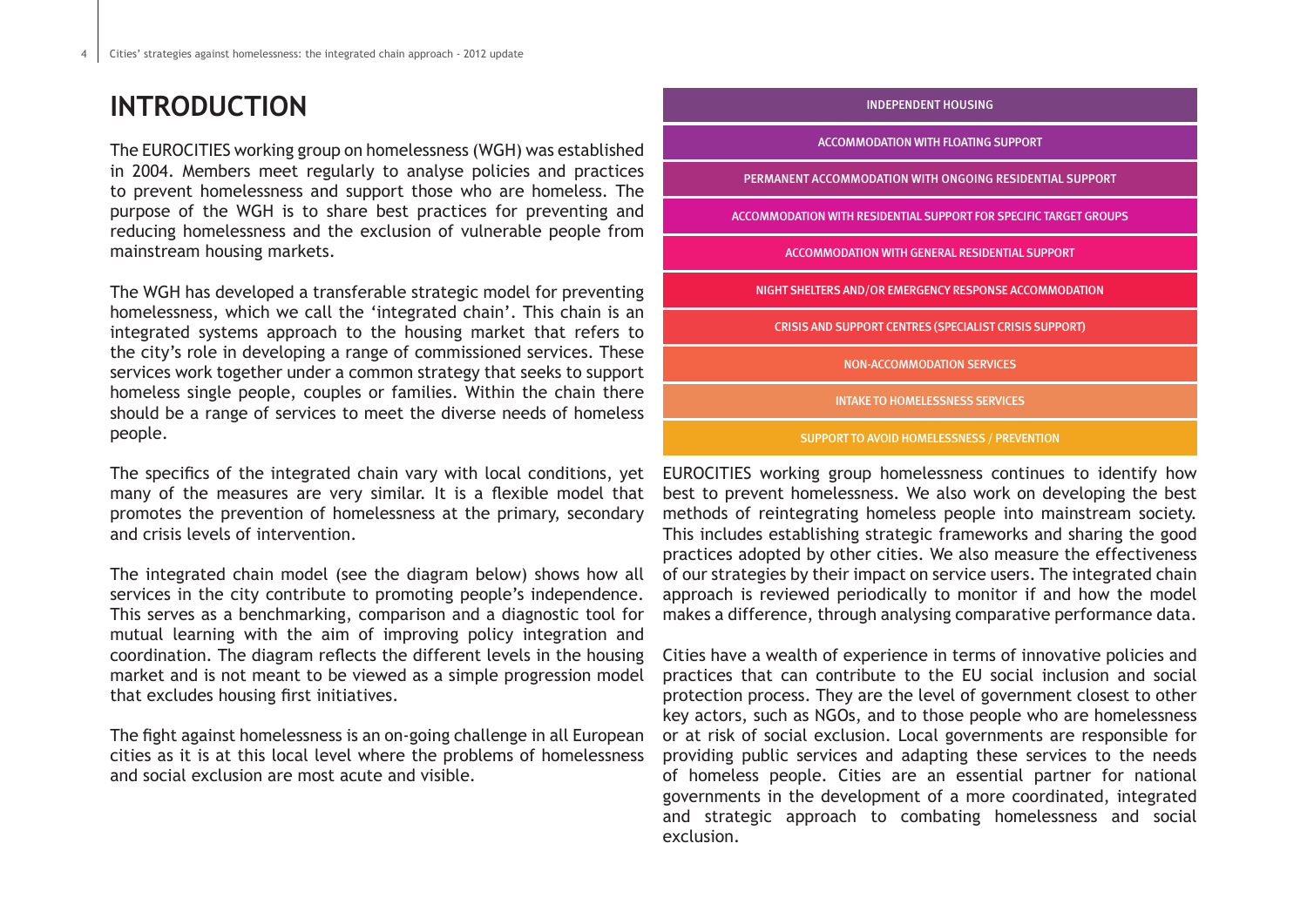The working groups' first report on the integrated chain approach was published in 2006. In 2008-09, a report in eight languages gave an overview of the results of this work. A 2009 report detailed the main components of the integrated chain approach by looking at the practical experience of nine cities (Barcelona, Bergen, Munich, Newcastle, Oslo, Rotterdam, Stockholm, Utrecht, and Vienna). It also outlined important issues that should be considered when developing a local strategy against homelessness. This 2012 report is an update of the 2009 report, to incorporate more recent information of these cities' strategies.

## The Integrated Chain Model

This paper presents reports from nine European cites on their homelessness policies. You will find an overview of the current situation (2011-12) and the challenges cities are facing. The integrated approaches for the inclusion of homeless people are described with the help of a supporting diagram. The diagrams should be read from the bottom up. Each colour and line represents a type of support service with or without accommodation.

City services do not always fit neatly into the integrated chain model; there are many nuances and variations. However representing them as we have done here provides the basis for city representatives to compare and discuss their approaches and results. This also helps them identify gaps and improve services.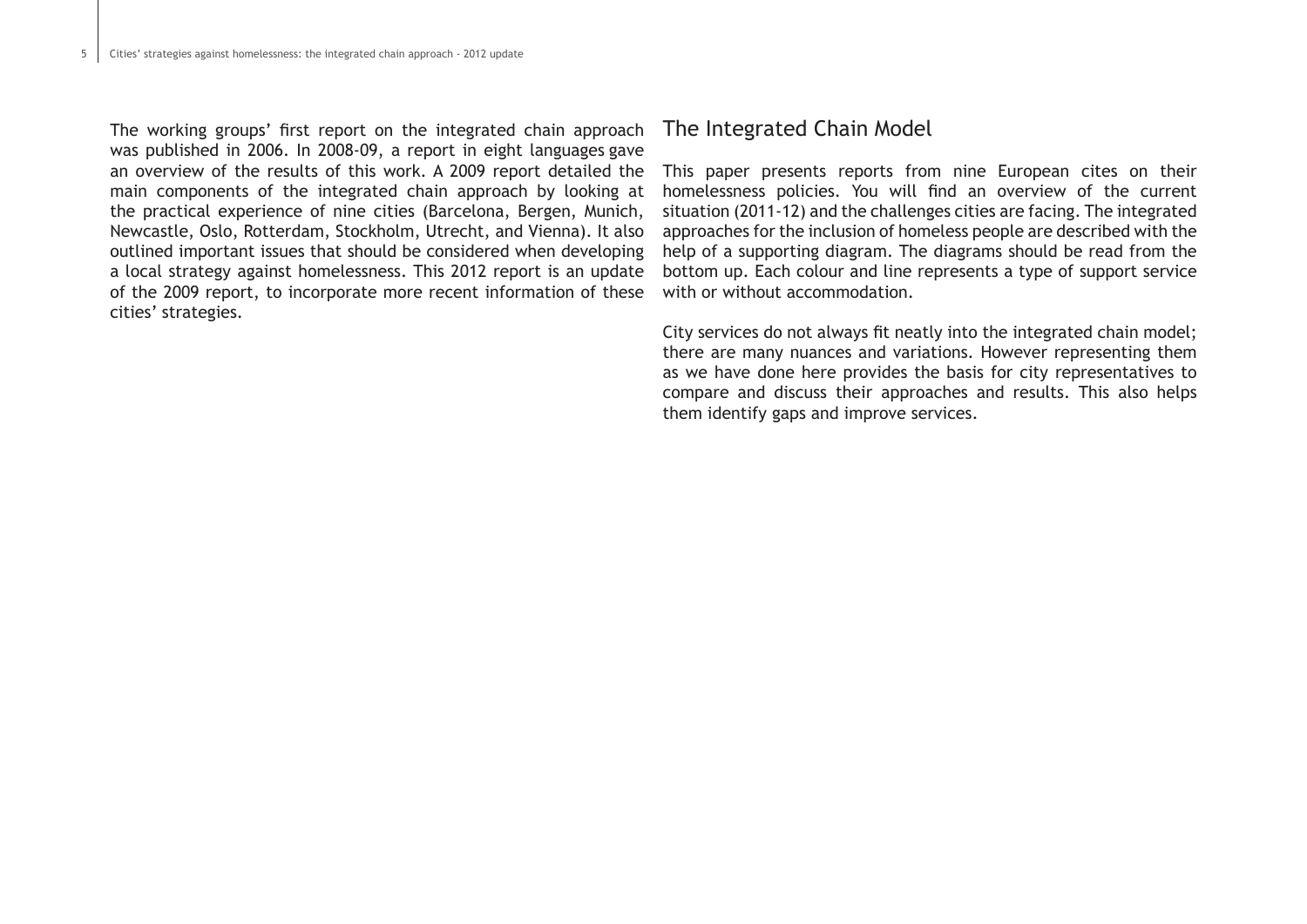# **BARCELONA**

Barcelona's 'Municipal Care for the Homeless' programme aims to improve the situation of homeless people in the city. This is done by ensuring comprehensive, quality care and customised support services that allow for the full reintegration of homeless people into society. The programme also simplifies access to resources and services so that homeless people can become independent. The programme establishes a network of public agencies and NGOs that work together to support homeless people through to independence.

Barcelona has a specific model for assisting homeless people. It is jointly funded by local agencies and the regional government. It encompasses street assistance services, accommodation resources, day centres and specific care. A wide range of social organisations are involved, through special agreements and pacts.

# Structure

Barcelona's homeless programme applies to the whole geographical area of Barcelona. This means that the planning and management of the services and resources used by the programme are attached to a municipal body that is responsible for action throughout the whole city.

In order to provide assistance to people in the whole city, the programme is structured according to different types of services:

- initial reception and treatment assistance
- **EXECUTE:** temporary residential protection
- day centre
- basic assistance such as food and hygiene facilities
- reintegration that provides dwellings with socio-educational support.

When a person becomes homeless the following approach is used:

- each homeless person's needs are identified and their motivation and likelihood to accept help are assessed
- links are established between the homeless person and the existing services based on the assessment
- individualised support plans are developed for each person so that tailored pathways to independence can be established
- intensive socio-educational support is given, which improves the chances that the person stays in accommodation and remains independent
- specific resources and services are developed according to the possible new needs of the person.

# Challenges

The key challenges for Barcelona's homeless programme are:

- understanding the dynamics of extreme poverty and social exclusion in the city so as to improve the intervention processes
- **Exercise specific social assistance resources and services which** are adapted to the particular characteristics of the homeless population. This will help ensure a tailored response to the specific needs and situation of the homeless person, allowing them to benefit fully from their home, job and social relations
- working with other city social welfare departments to simplify access to health care, training, employment, housing services and resources
- creating an integrated network of social organisations, which can address the needs of the homeless person and the various aspects related to rehousing them.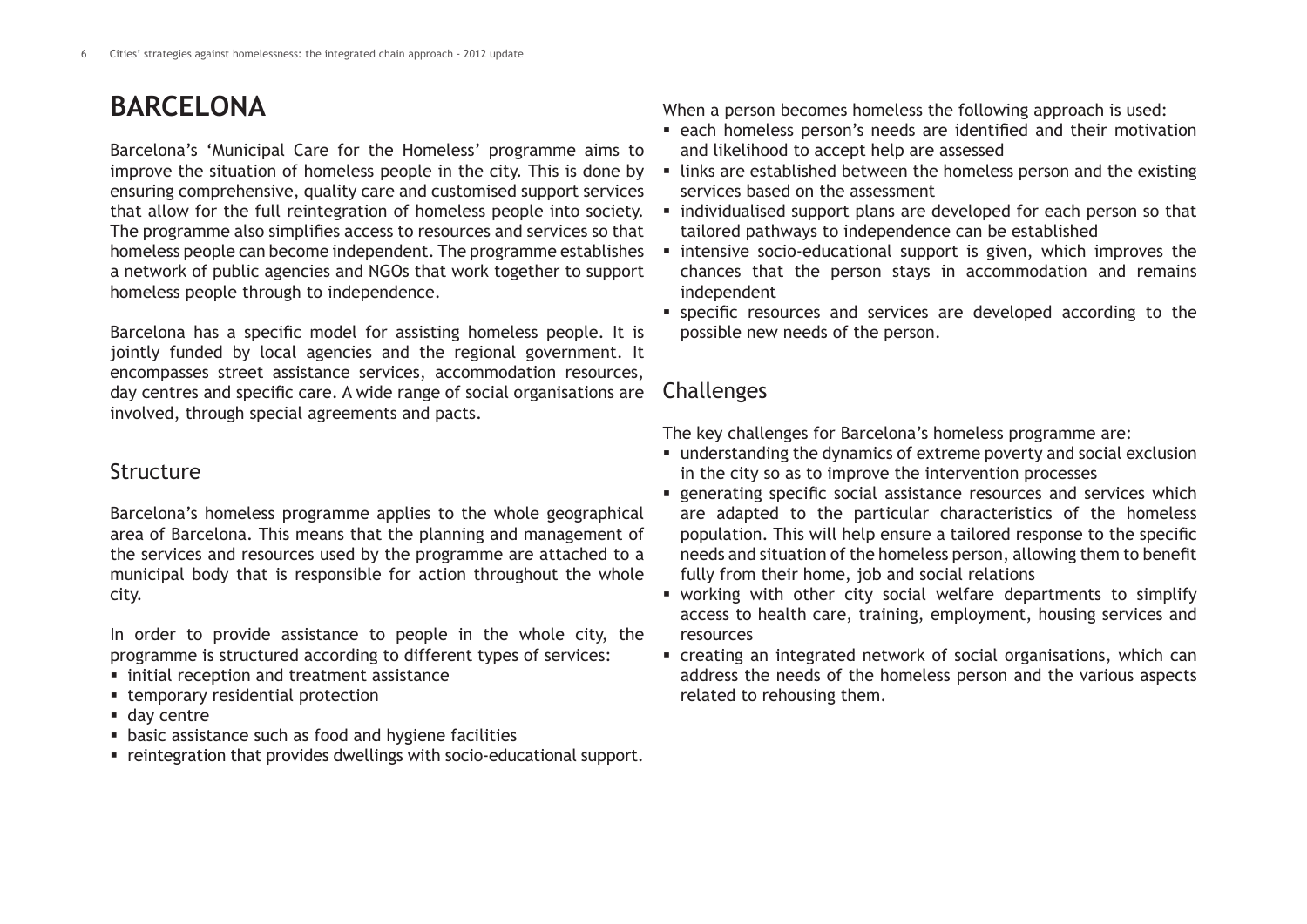### Homelessness services

#### **Homelessness prevention services**

Barcelona's homelessness prevention services are delivered through 40 social services centres in ten city districts. They provide a variety of support to help people retain their home, including subsidies to maintain housing.

#### **Intake to homelessness services**

The primary gateway to the homelessness services is via the SIS (Servei Inserció Social/Social Insertion Service) walk-in centre. This has two teams: the SIS treatment team provides assistance at the centre, while the SIS detection team works on the streets with people who are sleeping rough. The objective is to get homeless people off the streets and include them through housing, social care and food provision.

Outside office hours, the CUESB centre for social emergencies (Centre d´urgències socials) deals with emergency situations. It is open 24 hours a day, 365 days a year.

People can also access services directly via the city's six day centres and the three 'First Welcome' night shelters.

#### **Non-accommodation services**

The six day centres offer a number of free services including food provision, social engagement, workshops and employment advice. The centres also run socio-educational and recreational courses as well as classes on how to do laundry, sew and search for a home and a job. These centres also serve as an initial contact point for the other services. They can be accessed directly or through referrals from the SIS walk-in centre. The four hygiene centres are an additional service that is provided by four of the day centres (DC Meridiana, DC Horta, DC Nou Barris and DC Poble-sec). The hygiene centres are open to anyone in the city who needs a place to shower and change and wash their clothing.

All centres and programme services are supported by a team of psychiatrists who provide assistance to people with mental health problems.

Barcelona's local authority has 14 social canteens. Six of these are attached to the day centres and are specifically for homeless people, who can come and have lunch for free. The other eight are open to all people in the city who need it. They provide 1,106 meals a day.

#### **Crisis and support services (specialist crisis support)**

Crisis and support services are provided by the social health service. They help people with drug addiction and mental health problems. This service is separate from the homelessness services and social services.

#### **Night shelters and emergency response accommodation**

The stay at the city's First Welcome night shelters is initially limited to seven days. Here, people's immediate needs, such as housing, food and hygiene, are addressed. Professionals from the shelters carry out assessments and plan the services that the homeless person will need. The stay can be extended depending on the assessment and on the willingness of the client. In winter time the city uses a sports and community centre in order to accommodate 150 additional homeless people. This extra accommodation is provided in cooperation with the Nou Barrisc night shelter, through the 'Operation Cold' scheme (Operació fred).

If there is no space left in the night shelters, the city has an agreement with private hotels and guesthouses to take in people who are in urgent need of accommodation. Up to 120 additional beds can be made available in this way.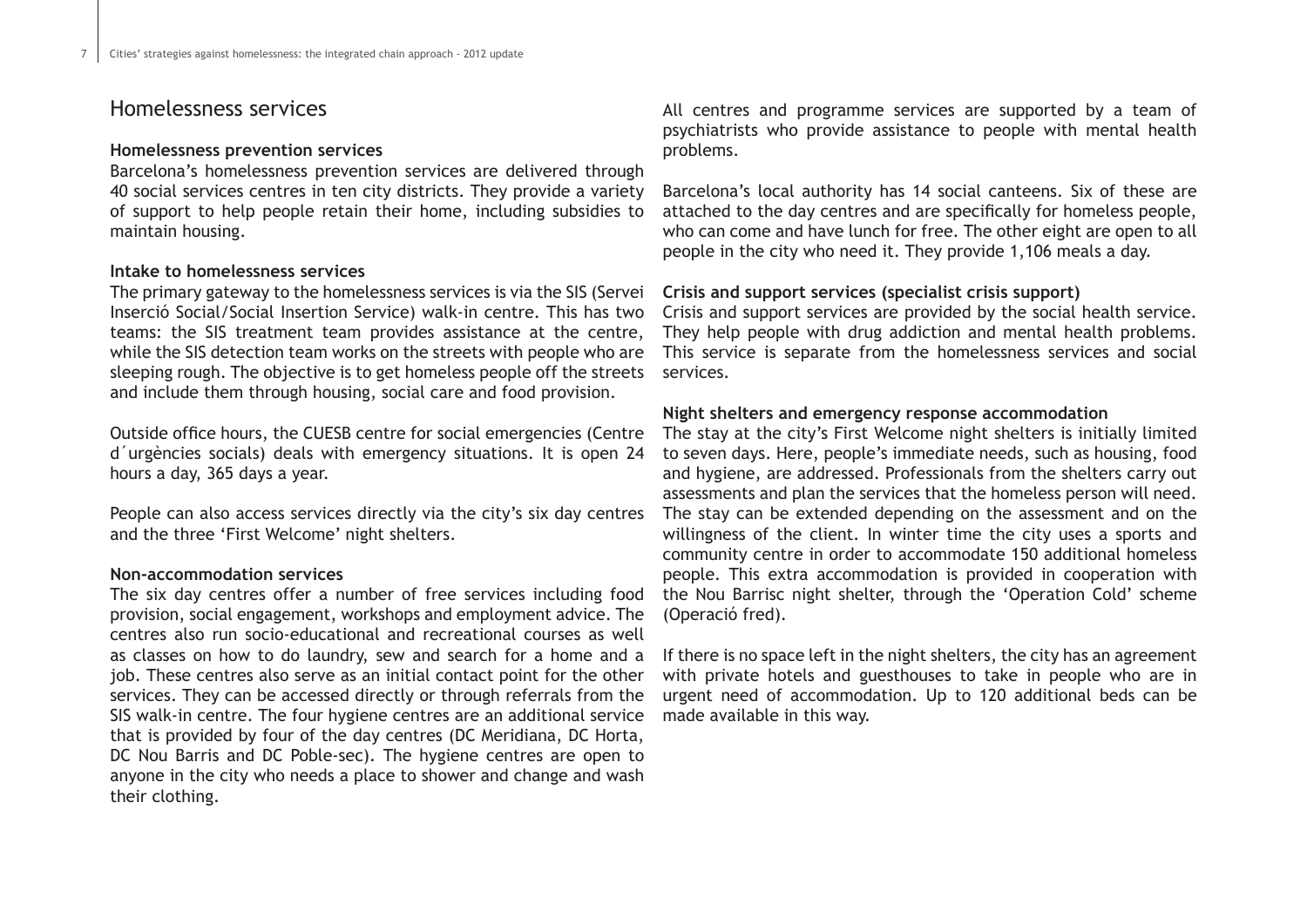#### **Accommodation with general residential support**

Two residential centres provide accommodation for non-specific target groups. Many people living in the Pere Barnés centre are in a chronic situation while people living in the Can Planas centre have a higher potential for becoming independently housed relatively soon. However these centres are not limited to these groups.

#### **Accommodation with residential support for specific target groups**

There are two centres specifically for chronically homeless people and, unlike most accommodation for homeless people, they have some tolerance for drug and alcohol use. There are also four centres that do not tolerate substance use. The St Joan de Déu centre is intended for men who recently became homeless, who retain some degree of structure and routine in their social and work situation, allowing them to be easily reintegrated into society. There is also a residence for mothers with infants. The Sta Lluïsa de Marillac centre is for people with chronic medical illnesses such as cancer or diabetes: this is a temporary arrangement for people waiting to move to more independent accommodation. Meanwhile, the Clinica Mercè takes in people with mental health problems.

#### **Permanent accommodation with ongoing residential support**

Different facilities for specific groups are provided outside the homelessness service network's remit.

#### **Accommodation with floating support**

In addition to the general accommodation with floating support that is provided under the Municipal Care for the Homeless programme, there is also a specific arrangement for people with drug addiction problems. Here, the floating support is provided by the social health system with the specific aim of increasing independence and enhancing life skills.

#### **Independent housing**

People wishing to live independently can be housed in social housing provided by municipal or regional authorities or in accommodation rented on the private market. For accommodation in the private sector, people can receive grants to support their rent payments. Also, the city arranges guarantees for rent payments and damage costs with the owners of the private housing. Both are paid for by the city administration in the event that a tenant fails to meet their obligations. This reassures the private owners, giving them the confidence to rent their homes to people who may otherwise find it difficult to rent privately.

## Provision and funding

In general, private companies under the municipal authorities' guidelines manage the city's municipal services for homeless people. In addition, there are grant programmes for organisations that provide support to homeless people. The social health system provides specific support in addiction and mental health cases. The city council coordinates the network of many public and private service providers, in order to manage and standardise the quality of service.

Note that the diagram only includes services that are funded by the municipality; services that are either partially funded by the municipality or are independently funded are not shown.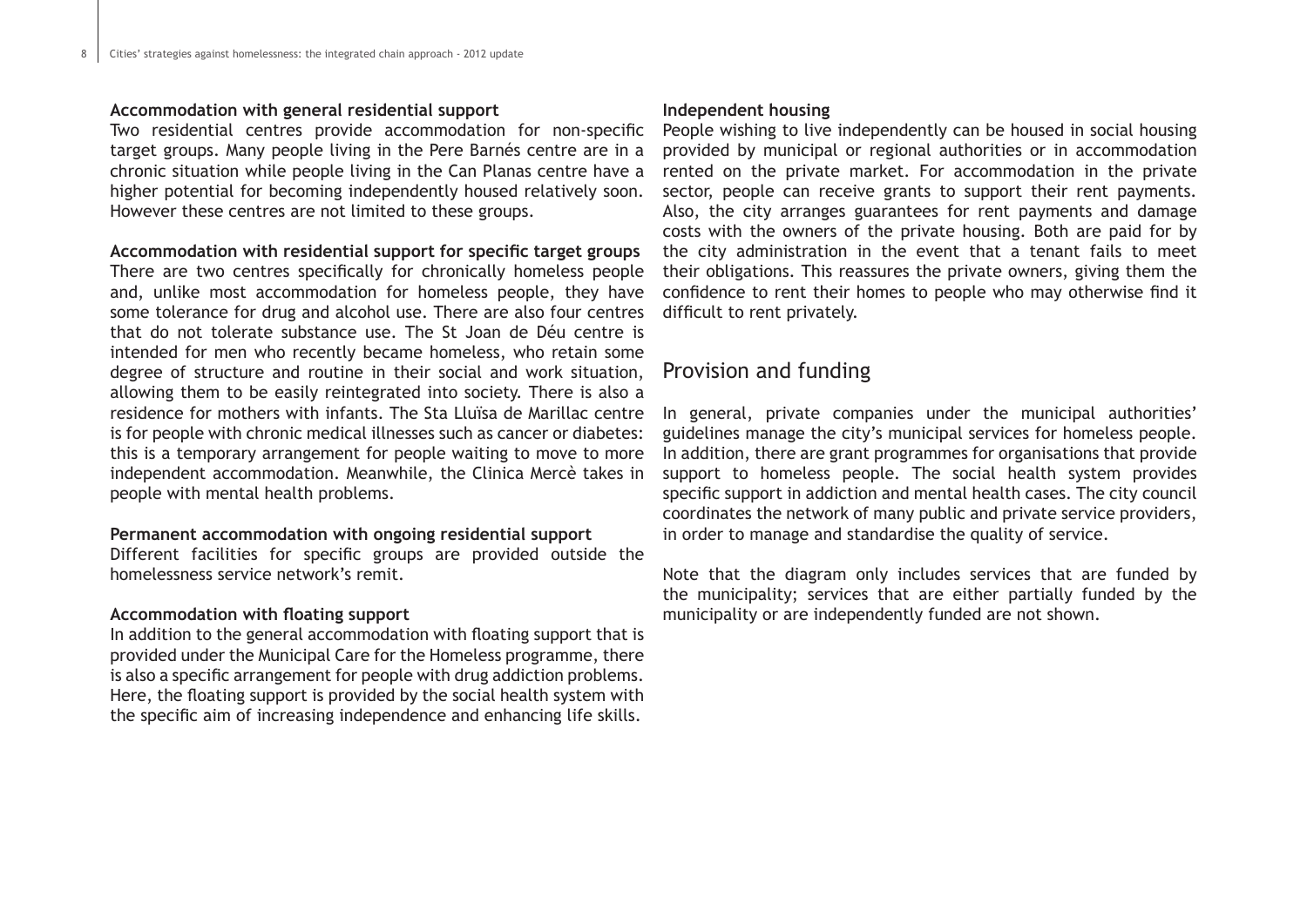# **BARCELONA**

| <b>INDEPENDENT</b><br><b>HOUSING</b>                                                                           |                                                                                 |                                                                             |                                                                            |                                                                                                  | <b>SOCIAL AND PRIVATE HOUSING</b>                                            |                                                          |                                                                                                                                   |                                      |                                 |  |
|----------------------------------------------------------------------------------------------------------------|---------------------------------------------------------------------------------|-----------------------------------------------------------------------------|----------------------------------------------------------------------------|--------------------------------------------------------------------------------------------------|------------------------------------------------------------------------------|----------------------------------------------------------|-----------------------------------------------------------------------------------------------------------------------------------|--------------------------------------|---------------------------------|--|
| <b>ACCOMMODATION</b><br><b>WITH FLOATING</b><br><b>SUPPORT</b>                                                 | (44 homes; 197 places)                                                          | 'HOUSING FOR INCLUSION' FLATS                                               |                                                                            |                                                                                                  |                                                                              | (not provided by homelessness services)                  | FLATS FOR PEOPLE WITH DRUG ADDICTIONS: TRAINING ON INDEPENDENT LIVING SKILLS                                                      |                                      |                                 |  |
| <b>PERMANENT</b><br><b>ACCOMMODATION</b><br><b>WITH ONGOING</b><br><b>RESIDENT<u>IAL</u></b><br><b>SUPPORT</b> |                                                                                 |                                                                             |                                                                            |                                                                                                  | (none of these are provided by homelessness services)                        |                                                          | RESIDENTIAL HOMES FOR OLDER PEOPLE, CARE HOMES FOR PEOPLE WITH MENTAL HEALTH PROBLEMS AND CARE HOMES FOR PEOPLE WITH DISABILITIES |                                      |                                 |  |
| <b>ACCOMMODATION</b>                                                                                           |                                                                                 | 2 CENTRES WITH SOME TOLERANCE FOR DRUGS OR ALCOHOL USE                      |                                                                            |                                                                                                  |                                                                              |                                                          | 4 CENTRES WHICH DO NOT TOLERATE SUBSTANCE USE                                                                                     |                                      |                                 |  |
| <b>WITH RESIDENTIAL</b><br><b>SUPPORT FOR</b><br><b>SPECIFIC TARGET</b><br><b>GROUPS</b>                       | Meridiana Centre<br>(40 places)                                                 | Horta Centre<br>(30 places)                                                 |                                                                            |                                                                                                  | Centre for mother and<br>infants<br>(10 places)                              | Sta Lluïsa de Marillac<br>recovery centre<br>(34 places) | Clínica Mercè<br>(not provided by<br>homelessness services)<br>(4 places)                                                         | St Joan de Déu Centre<br>(52 places) |                                 |  |
| <b>ACCOMMODATION</b><br><b>WITH GENERAL</b><br><b>RESIDENTIAL</b><br><b>SUPPORT</b>                            | Centre Llar Pere Barnés<br>(25 places)                                          |                                                                             |                                                                            |                                                                                                  | <b>Centre Can Planas</b><br>(50 places)                                      |                                                          |                                                                                                                                   |                                      |                                 |  |
| <b>NIGHT SHELTERS</b><br><b>AND/OR EMERGENCY</b><br><b>RESPONSE</b><br><b>ACCOMMODATION</b>                    |                                                                                 | 3 'FIRST WELCOME' NIGHT SHELTERS                                            |                                                                            |                                                                                                  |                                                                              |                                                          |                                                                                                                                   |                                      |                                 |  |
|                                                                                                                | Zona Franca<br>$(120$ places)                                                   | Nou Barrisc<br>$(75$ places + 150 places<br>in winter via Operació<br>fred) | Sant Gervasi<br>(60 places)                                                | PRIVATE HOTELS AND GUESTHOUSES: ADDITIONAL EMERGENCY ACCOMMODATION IF NEEDED<br>(up to 120 beds) |                                                                              |                                                          |                                                                                                                                   |                                      |                                 |  |
| <b>CRISIS AND SUPPORT</b><br><b>CENTRES (SPECIALIST</b><br><b>CRISIS SUPPORT)</b>                              |                                                                                 |                                                                             |                                                                            |                                                                                                  | <b>SOCIAL HEALTH SERVICE</b>                                                 |                                                          |                                                                                                                                   |                                      |                                 |  |
| NON-                                                                                                           | SIS walk-in centre:                                                             |                                                                             |                                                                            | 6 DAY CENTRES, 4 OF WHICH HAVE HYGIENE CENTRES                                                   |                                                                              |                                                          |                                                                                                                                   | 14 community soup                    | Psychiatric team:               |  |
| <b>ACCOMMODATION</b><br><b>SERVICES</b>                                                                        | main gateway to other<br>services                                               | DC Poblesec centre<br>(30 places)                                           | DC Horta centre<br>(40 places)                                             | DC Sta. Lluïsa<br>Marillac centre<br>(45 places)                                                 | DC Meridiana centre<br>(60 places)                                           | <b>DC Nou Barris</b><br>(30 places)                      | <b>DC Zona Franca</b><br>(70 places)                                                                                              | <b>stchens</b>                       | on streets in in day<br>centres |  |
| <b>INTAKE TO</b><br><b>HOMELESSNESS</b><br><b>SERVICES</b>                                                     | SIS treatment team:<br>ntake to services<br>SIS detection teams:<br>street work |                                                                             | <b>CUSB: CENTRE FOR SOCIAL EMERGENCIES</b><br>(CENTRE D'URGÈNCIES SOCIALS) |                                                                                                  | 'FIRST WELCOME' NIGHT SHELTERS AND ALL THE DAY CENTRES ACT AS INTAKE CENTRES |                                                          |                                                                                                                                   |                                      |                                 |  |
| <b>SUPPORT TO AVOID</b><br><b>HOMELESSNESS /</b><br><b>PREVENTION</b>                                          |                                                                                 |                                                                             |                                                                            |                                                                                                  | 40 SOCIAL SERVICES CENTRES IN 10 CITY DISTRICTS                              |                                                          |                                                                                                                                   |                                      |                                 |  |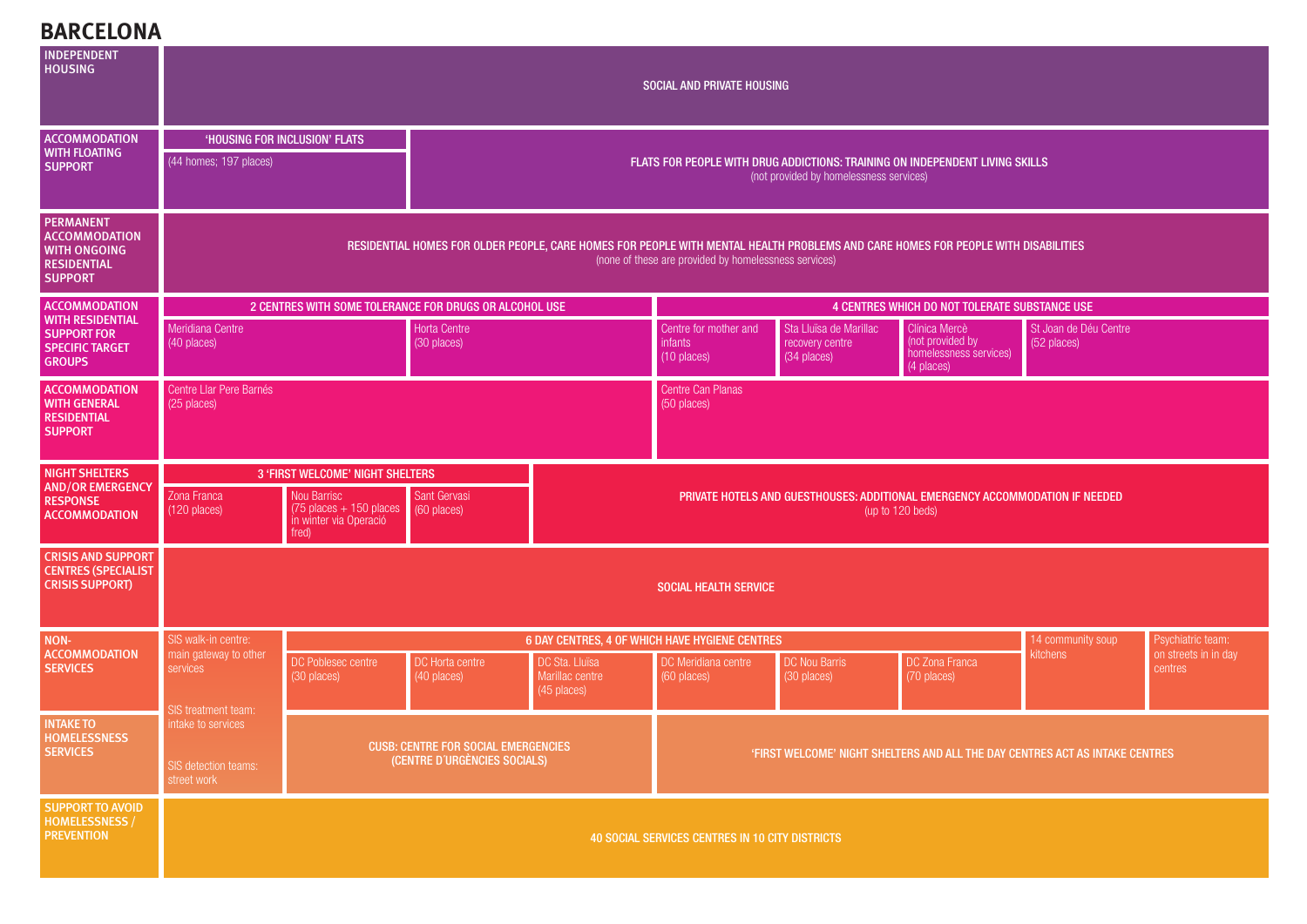# **BERGEN**

Bergen's experience with homelessness shows that most people, when given accommodation, can cope with living by themselves as long as follow-up support is provided. However, for those homeless people with more complicated psychological and health problems, it is necessary to provide social support in addition to the accommodation. For some homeless people, protected housing is necessary, and the city of Bergen is in the process of developing this. Support services are personalised according to each individual's needs.

In Bergen, the local strategy against homelessness is to use a housing first approach. This means that homeless people have the same opportunities to access housing as non-homeless people, and, if necessary, to receive general support to live independently. They can also receive individually designed support to help them to live independently in suitable accommodation. The aim is to offer homeless people good quality permanent accommodation in residential housing, and to increase the availability of suitable accommodation. The city of Bergen is now in the process of establishing a housing first project in partnership with the Norwegian state housing bank, a government agency whose main role is to grant mortgages for newly constructed homes.

Another aim of Bergen's housing first approach is that no one should have to spend time in temporary accommodation when released from prison or when leaving an institution. Furthermore, when homeless people are offered overnight accommodation, a quality service agreement should be provided. The maximum stay in temporary accommodation should not exceed three months.

The main target group of the homelessness services in Bergen are people who experience mental health or substance abuse problems. Other vulnerable groups of people tend to successfully remain in housing with the assistance of social services.

# Status

Although the overall number of homeless people is falling, the number of young homeless people is rising both in Bergen and elsewhere in Norway.

## Challenges

In order to continue to reduce the number of homeless people, Bergen recognises the importance of developing its homelessness strategy further. The greatest challenges are:

- ensuring the availability of housing
- **F** reducing youth homelessness
- developing floating support services for homeless people who have a history of drug and substance abuse: the quantity and flexibility of these floating services is crucial to helping them to live independently
- increasing the interaction between homeless people and the available services so that homeless people get the care that they need
- ensuring proper housing and coordinated support for people receiving medical treatment or coming out of prison and who are living in municipal accommodation.

### Homelessness services

#### **Homelessness prevention services**

Bergen's eight social services centres assist people who are at risk of eviction (primary prevention) and ensure that people who were homeless can retain their flats (secondary prevention). In addition, all the relevant services play a part in preventing eviction through the local strategy against homelessness.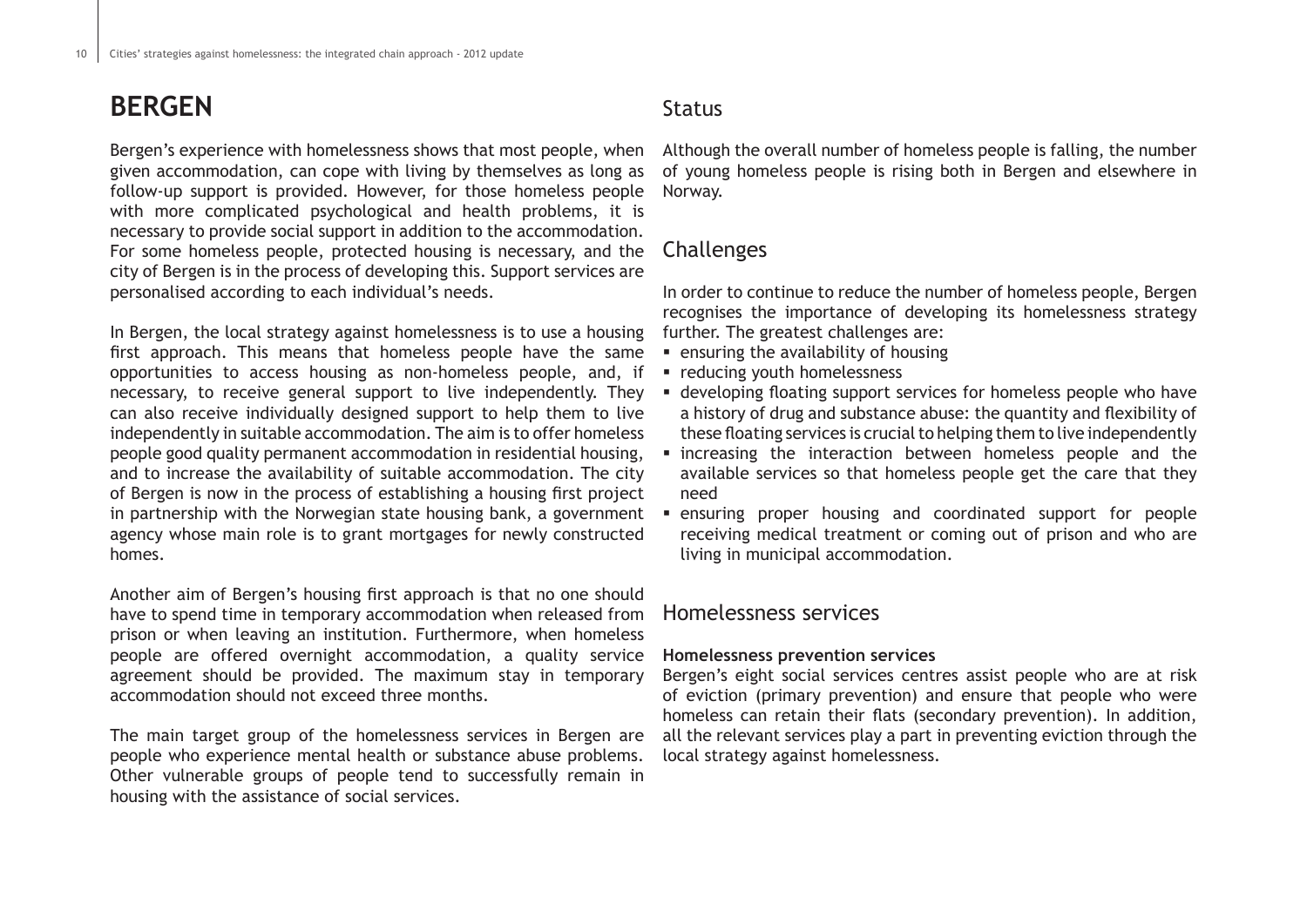On top of these services, an outreach team of social workers is active on the streets, seeking out vulnerable young people who may be homeless or in danger of eviction. These young people are encouraged to get in touch with the appropriate services (for example, social services, mental health services, doctor, and addiction treatment), so that they can avoid losing their home. This service is not specific to young people at risk of homelessness but is a support service for young people in general.

The day centres, some of which are NGO-run, also undertake homeless prevention work, especially for formerly homeless people. They provide assistance in finding jobs, support for people with drug addiction, and help in contacting other relevant support services.

Additionally, a number of other wide-ranging services play a role in preventing homelessness, including floating psychiatry teams.

#### **Intake to homelessness services**

The eight social services centres act as the central intake into homelessness services and find places for homeless clients in all types of temporary accommodation and independent housing. The city's emergency accommodation can be accessed directly by homeless clients.

#### **Non-accommodation services**

Each of the eight social services centres provide a floating support team: they work across the services to support people in all types of accommodation arrangements.

The day centres also provide support, including social engagement, assistance in contacting the relevant services, job searching and substance abuse services. In addition, staff at Strax House, a municipal house for drug addicts, work towards reducing the physical, psychological and social problems of homeless people.

The low-threshold work centre is aimed at those who are unable to work more than a few hours a day and thus cannot enter the labour market. This centre helps people to find ad-hoc jobs for up to four hours a day. The client is paid immediately: these payments are taxfree and have lower deductions for social benefits contributions.

In the medical centres, the doctors, nurses, physiotherapists and social workers provide healthcare and illness prevention advice, as well as therapies and treatment for problems associated with stopping drug use. These medical centres are the same ones used by any other citizen.

#### **Crisis and support services (specialist crisis support)**

Strax House keeps one bed permanently available for people who experience a crisis such as drug overdose. There is also a 48-hour observation centre that provides acute medical and psychiatric care through cooperating specialist teams. Once a person has been assessed, they can either be given access to more specialised care or they can return to their accommodation.

#### **Night shelters and emergency response accommodation**

These low threshold emergency facilities and care provide people with direct walk-in access, a bed for the night, basic help, breakfast and someone to talk to. Bergen has 21 beds in walk-in care facilities for emergencies (rooflessness), including accommodation for people with substance abuse problems. Under Norwegian law, there is no guarantee of a bed in these facilities: people are offered beds on a daily basis.

#### **Accommodation with residential support for specific target groups**

Most of the accommodation offering residential support to homeless people is provided with a 'roof guarantee' for a limited period, agreed on an individual basis, under the Norwegian legal framework. There are six such places in Bergen: three offer low intensity daytime support and three offer 24 hour support. Two of the 24 hour support facilities have a high tolerance for substance abuse: Bakkegaten and the Inner Mission House (Indremisjonshjemmet).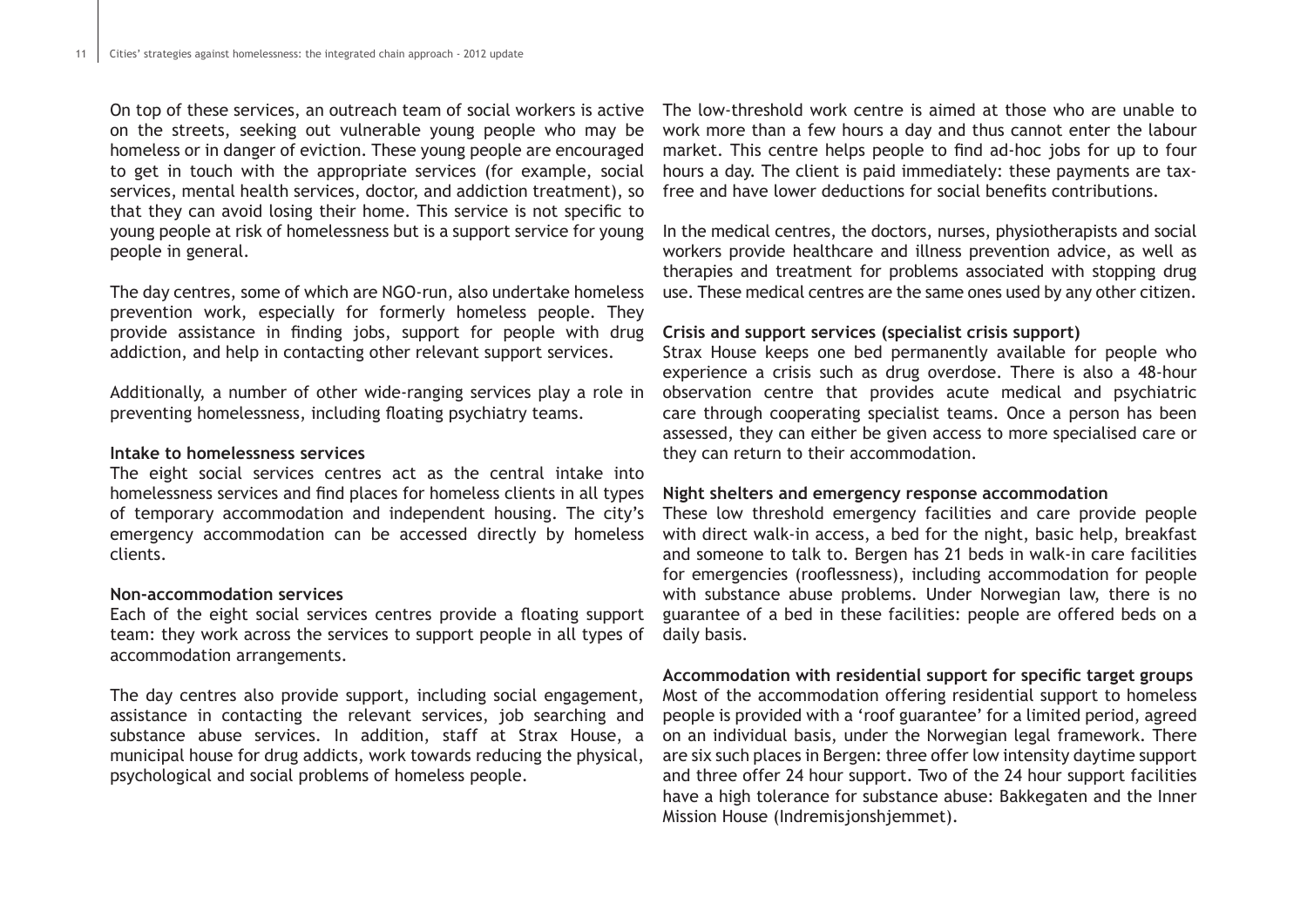The other 24 hour facility, Nubbeakken, has a low tolerance of substance abuse. The goal is for the stay not to exceed three months; however people can stay longer if social services are unable to find suitable accommodation with support in municipal apartments.

There is one specialist addiction treatment centre, Myrsaeter, and access to this is through diagnosis and interviews with the specialist team. In the Botrening centre, people with addiction problems learn the skills necessary to live independently. Stay here is limited and people have tenancy contracts.

#### **Permanent accommodation with ongoing residential support**

If people are not able to live independently, they can remain in municipal housing with floating support as far as is possible. Those who require more intensive support can agree with social services to extend their stay in temporary accommodation with 24 hour residential support and no tenancy contract. There are also homes for elderly people that offer specialist facilities for former substance abusers. In addition, there is floating and residential support for people with severe mental health problems and/or substance abuse.

#### **Accommodation with floating support**

Most people requiring accommodation with floating support are given long-term tenancy contracts in municipal housing. The exceptions are the 13 flats attached to the Botrening centre, where people receive a short-term tenancy contract while practising their independent living skills.

Bergen's floating support system is flexible: support is provided or withdrawn according to a client's needs. The city's social services team uses a 'floating office' system: in designated houses with five or six flats, one flat serves as a temporary office for the support team. The team provides intensive support to people living in the other flats as well as floating support to other vulnerable people in the area. As the clients in the building become more independent, the office reverts to accommodation and the team sets up its 'floating office' in another flat in another designated building.

This flexible system is able to support up to 250 people. The flats are for people with a double diagnosis (e.g. mental health problems and addiction problems), women only, newly released prisoners, people with alcohol dependency problems and people with mental health problems.

#### **Independent housing**

People can remain in the same flats when they become fully independent and no longer need support, or they can move to other accommodation in the private housing market.

## Provision and funding

The city of Bergen provides most of the funding for its homelessness services, apart from the 48-hour observation centre, which is cofinanced by the state. All the outreach and floating support services are provided by the city, in addition to most of the other services. However, some services are contracted out to NGOs or private companies.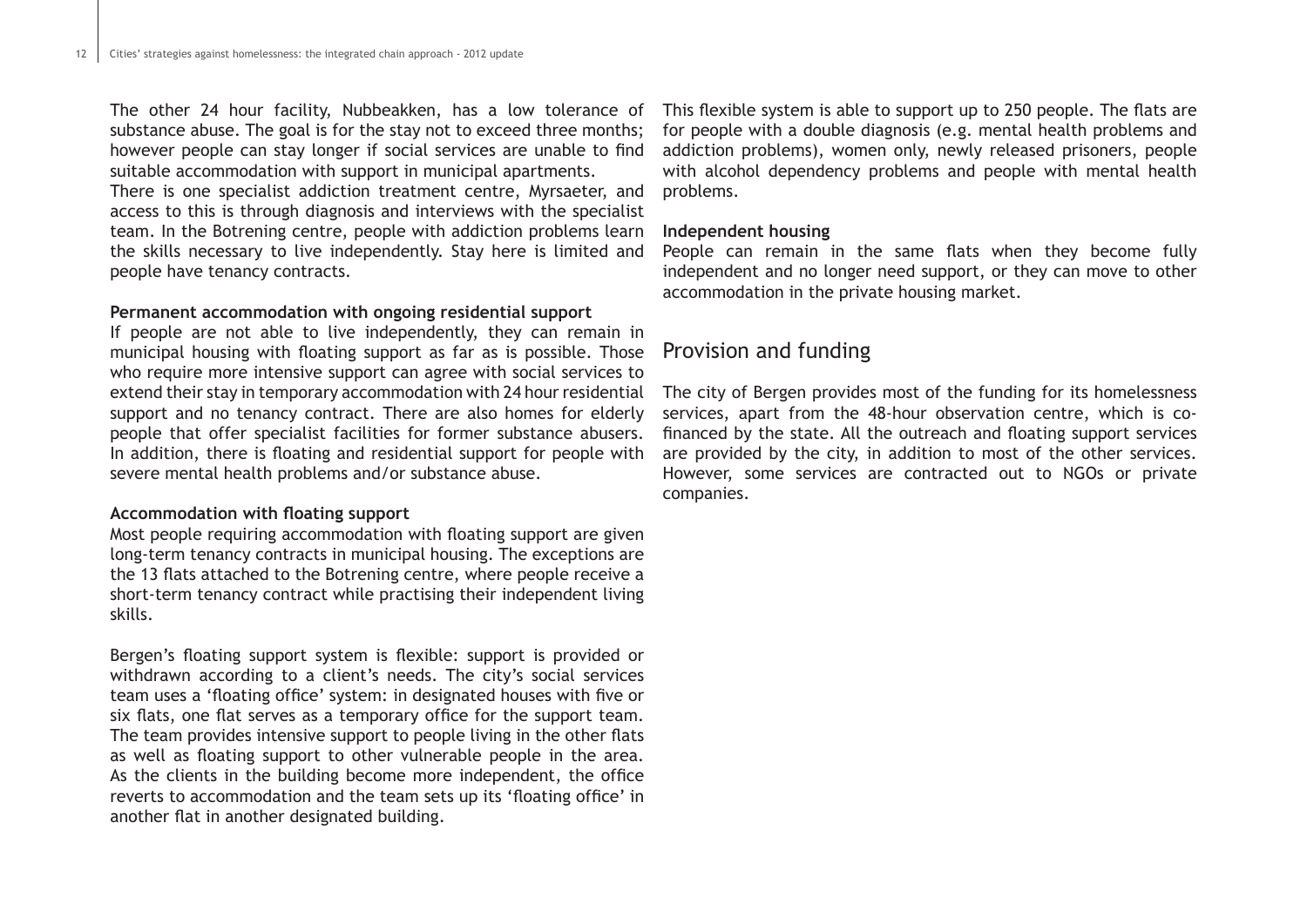# **BERGEN**

| <b>INDEPENDENT</b><br><b>HOUSING</b>                                                             |                                                                                                   | PRIVATE ACCOMMODATION                                                                                                                                                                  |  |                                                                                                        | PEOPLE CAN REMAIN IN MUNICIPAL HOUSING; SUPPORT WITHDRAWN |                                                                    |                                                                                       |                        |  |
|--------------------------------------------------------------------------------------------------|---------------------------------------------------------------------------------------------------|----------------------------------------------------------------------------------------------------------------------------------------------------------------------------------------|--|--------------------------------------------------------------------------------------------------------|-----------------------------------------------------------|--------------------------------------------------------------------|---------------------------------------------------------------------------------------|------------------------|--|
| <b>ACCOMMODATION</b><br><b>WITH FLOATING</b><br><b>SUPPORT</b>                                   |                                                                                                   | <b>MUNICIPAL HOUSING</b>                                                                                                                                                               |  |                                                                                                        |                                                           |                                                                    | <b>BOTRENING CENTRE</b><br>$(13$ flats)                                               |                        |  |
| PERMANENT<br><b>ACCOMMODATION</b><br><b>WITH ONGOING</b><br><b>RESIDENTIAL</b><br><b>SUPPORT</b> | HOMES FOR ELDERLY PEOPLE                                                                          |                                                                                                                                                                                        |  | <b>EXTENDED STAY IN TEMPORARY ACCOMMODATION</b>                                                        |                                                           |                                                                    |                                                                                       |                        |  |
| <b>ACCOMMODATION</b>                                                                             | TEMPORARY ACCOMMODATION WITH LIMITED ROOF GUARANTEE AGREED WITH EACH CLIENT; NO TENANCY AGREEMENT |                                                                                                                                                                                        |  |                                                                                                        | MYRSÆTER ADDICTION TREATMENT CENTRE                       |                                                                    | <b>BOTRENING CENTRE</b>                                                               |                        |  |
| <b>WITH RESIDENTIAL</b><br><b>SUPPORT FOR</b><br><b>SPECIFIC TARGET</b><br><b>GROUPS</b>         | 3 private low intensity centres<br>(73 rooms)                                                     | 3 residences with 24 hour support<br>Nubbebakken: Blue Cross<br>Inner Mission Home<br>Indremisjonshjemmet<br>Bakkegaten:<br>Salvation Army<br>(30 rooms)<br>(34 rooms)<br>$(30$ rooms) |  |                                                                                                        | (13 places)                                               |                                                                    | Independent living training for people with drug<br>addiction problems<br>(40 places) |                        |  |
| <b>ACCOMMODATION</b><br><b>WITH GENERAL</b><br><b>RESIDENTIAL</b><br><b>SUPPORT</b>              | <b>NO SERVICE PROVIDED</b>                                                                        |                                                                                                                                                                                        |  |                                                                                                        |                                                           |                                                                    |                                                                                       |                        |  |
| NIGHT SHELTERS<br><b>AND/OR EMERGENCY</b>                                                        | LOW THRESHOLD CARE AND BED FACILITIES                                                             |                                                                                                                                                                                        |  |                                                                                                        |                                                           |                                                                    |                                                                                       |                        |  |
| <b>RESPONSE</b><br><b>ACCOMMODATION</b>                                                          | <b>STRAX MUNICIPAL NIGHT HOUSE</b><br>(7 beds)                                                    | Emergency accommodation for adults with<br>substance abuse problems                                                                                                                    |  | Bakkegaten (Salvation Army):<br>people with addiction problems<br>(6 beds including 2 police beds)     |                                                           | City Mission: women only                                           | (8 beds including 2 police beds for those involved in prostitution or drugs)          |                        |  |
| <b>CRISIS AND SUPPORT</b><br><b>CENTRES (SPECIALIST</b><br><b>CRISIS SUPPORT)</b>                | includes 1 crisis bed                                                                             | <b>48 HOUR OBSERVATION CENTRE</b>                                                                                                                                                      |  |                                                                                                        | CONTINUING CRISIS NEEDS ADDRESSED BY HEALTHCARE SERVICES  |                                                                    |                                                                                       |                        |  |
| NON-<br><b>ACCOMMODATION</b><br><b>SERVICES</b>                                                  | access to medical and dental care                                                                 |                                                                                                                                                                                        |  | <b>8 SOCIAL SERVICES CENTRES</b><br>floating support team assists people in all types of accommodation |                                                           | <b>DAY CENTRES</b><br>(NGO RUN)                                    | <b>LOW-THRESHOLD</b><br><b>WORK CENTRE</b>                                            | <b>MEDICAL CENTRES</b> |  |
| <b>INTAKE TO</b><br><b>HOMELESSNESS</b><br><b>SERVICES</b>                                       | <b>OUTREACH STREET WORK</b>                                                                       |                                                                                                                                                                                        |  | help with finding accommodation                                                                        |                                                           |                                                                    |                                                                                       |                        |  |
| <b>SUPPORT TO AVOID</b><br>HOMELESSNESS /<br><b>PREVENTION</b>                                   | <b>OUTREACH STREET WORK</b>                                                                       |                                                                                                                                                                                        |  | support for people at risk of eviction and formerly homeless people                                    |                                                           | <b>DAY CENTRES (NGO)</b><br>Services for people already in housing |                                                                                       |                        |  |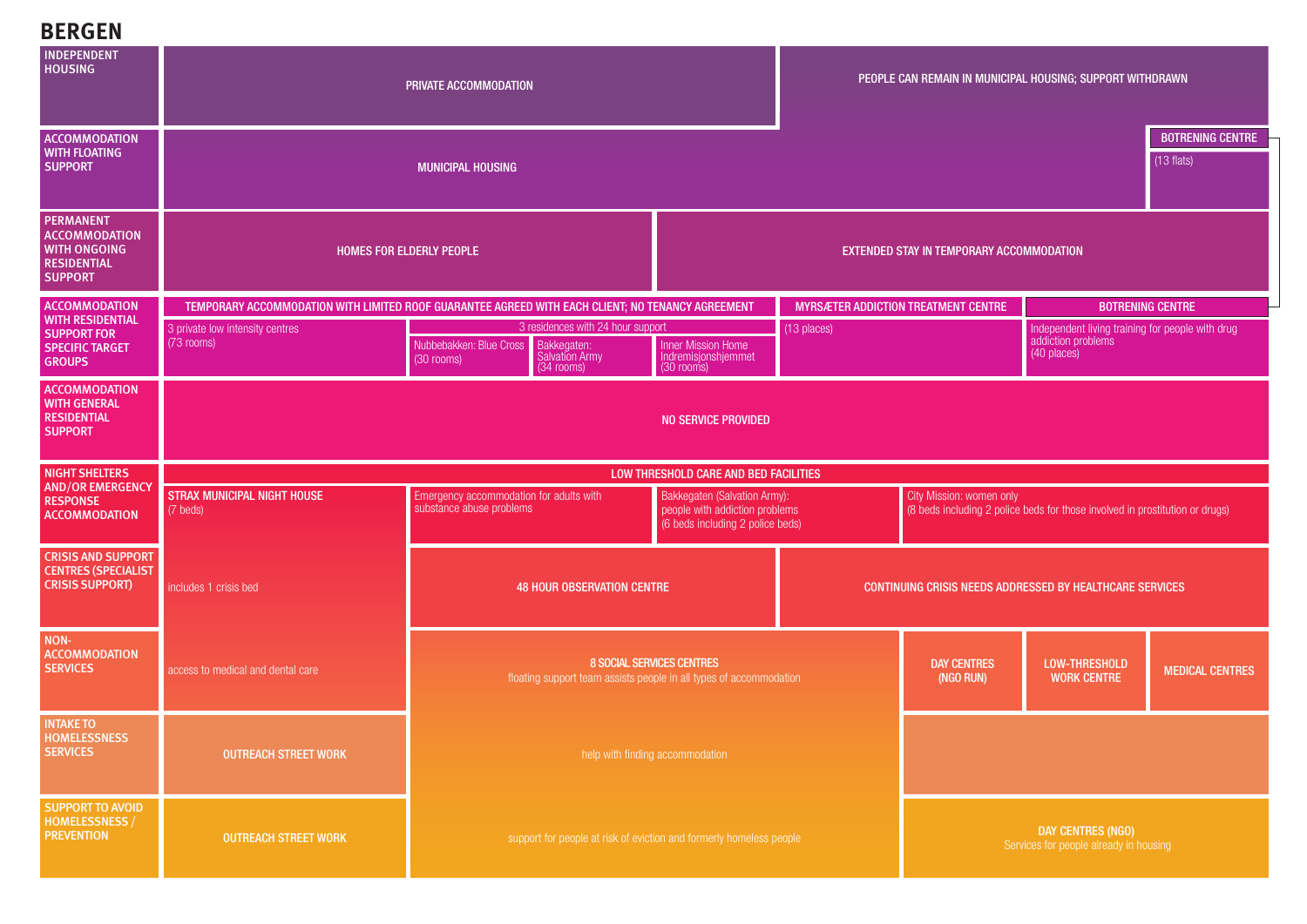# **MUNICH**

All Munich's homelessness services are delivered under the city's principle of 'homes instead of shelters'. This is the focus of Munich's Overall Plan for Social Housing and Homeless Support which aims to:

- **•** reduce the use of emergency accommodation
- create sufficient suitable rental accommodation to meet people's needs
- **Performal in the prevent homelessness by helping people maintain their tenancy** contracts and avoid eviction.

One of Munich's objectives is for no one to become homeless. But by 2008, 6 665 households were at risk of homelessness. So in 2009, the social services department launched a project called Measures to Maintain Tenancy Status (Maßnahmen zum Erhalt von Mietverhältnissen). This focused on:

- improving the way social services communicate with households to prevent homelessness
- improving procedures to prevent homelessness when a tenancy agreement is terminated
- achieving a better understanding of each household's problems
- stabilising rent payments and preventing cases from reoccurring through professional follow-up support.

It is vital for the city to ensure there is enough affordable housing for people on low incomes. In 2006, to help increase the stock of affordable housing, Munich began providing municipal assistance for developing reasonably priced accommodation through its Live in Munich (Wohnen in München) housing programme and its Purchase of Occupancy Rights housing subsidy programme: KomPro/B (which involves legal compromise agreements). This is designed for people who can move from homelessness into supported or independent housing. Each year, up to 125 affordable housing units are made available for disadvantaged people on the housing market. The social services department holds the underlying occupancy rights. By the end of 2011, 24 buildings with 473 units were available.

Because of new-build housing developments, Munich can no longer meet the medium to long-term demand for social housing. Thus, the city's 2012-2016 housing programme, Living in Munich V (Wohnen in München V), incorporates provisions for the city to acquire occupancy rights for vacant housing. This is vital if the city wants to meet the demand for affordable social housing.

Over the past five years, the number of homeless people in Munich has risen: the most rapid increase has been in cases of homelessness due to immigration. In 2011, 63% of families in emergency accommodation had a foreign background, compared to 40% in 2006-07. This rise is mainly due to family members migrating from outside Germany and the lack of sufficiently large flats. By 1 January 2012, 2 700 people were in city-managed accommodation (including 704 children and 278 single people).

Munich uses an individualised support system where each homelessness case is treated holistically. The homelessness services provide support to people aged 18+. Other teams provide for some vulnerable groups, such as victims of domestic violence. There are special provisions for people aged under 18.

# Services for homeless people

#### **Homelessness prevention services**

Each of the city's 13 regions has a social services and benefits office (Sozialbürgerhäuser), with a homelessness prevention service (FaSt). The FaSt offices are drop-in centres, with social workers (ASA) who offer advice and assistance to people at imminent risk of homelessness, and can intervene on their behalf. In addition, under a cooperation agreement with landlords, FaSt services are notified of households who are in rent arrears. Under German law, FaSt services are informed of notices for repossession and eviction.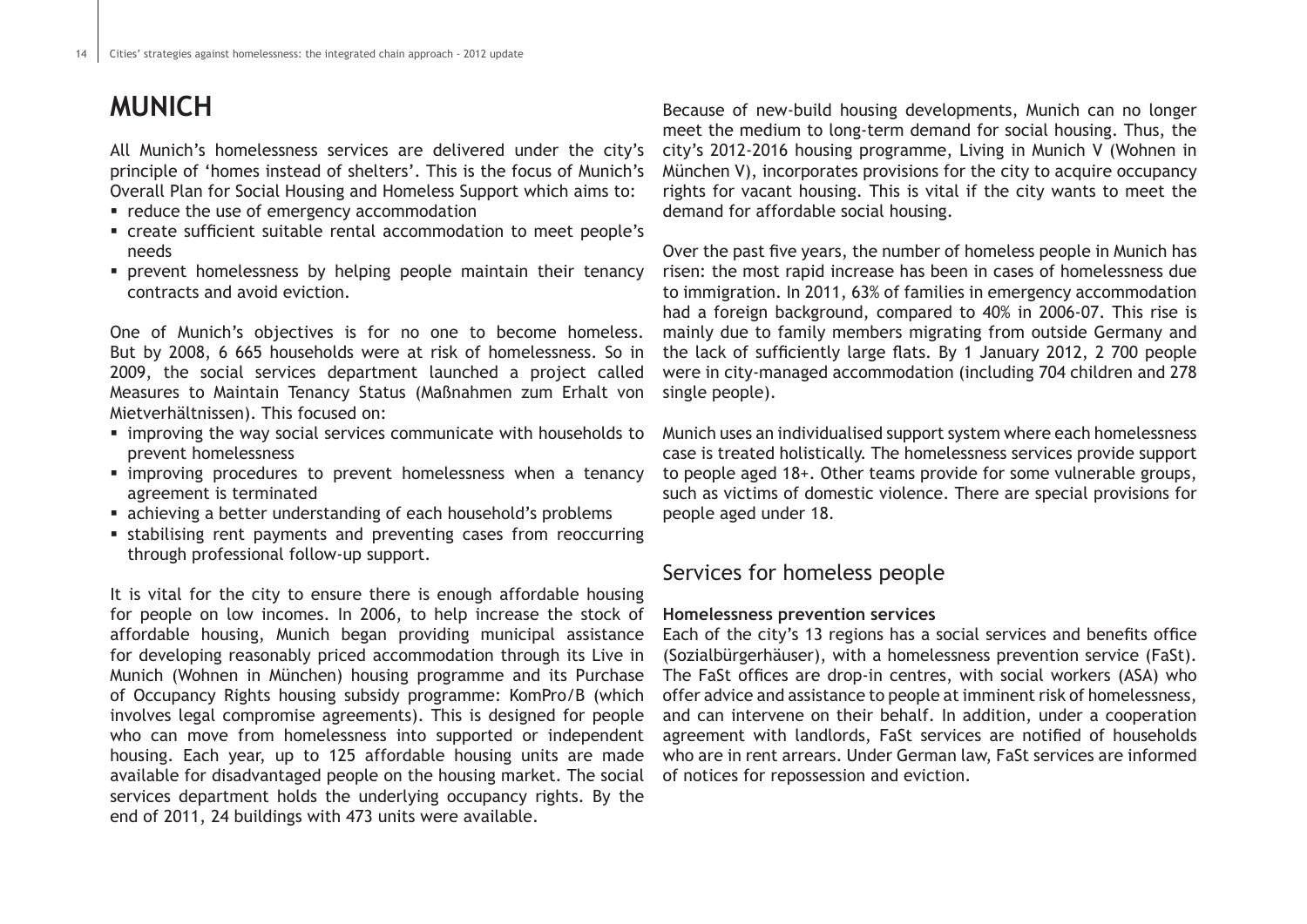The ASA active outreach service carries out proactive social work. For example, they make contact with people who fail to comply with arrangements agreed with the FaSt services, and help them by assessing their ability to comply with their tenancy agreement: providing follow-up support; helping them manage the household budget through Fit-Finance training; and offering debt counselling and insolvency advice.

#### **Intake to homelessness services**

There are two main routes into the homelessness services: either through the city's Central Office of Homelessness Support, which registers people for the city-run emergency accommodation or directly, through the NGO temporary accommodation. People who arrive via the NGO accommodation still report to the Central Office of Homelessness Support to obtain money to pay for their emergency accommodation and to find a more permanent home.

#### **Non-accommodation services**

The city's Central Office of Homelessness Support provides assistance with housing, employment, finance, and child welfare. There is also an NGO day centre, NGO outreach work on the streets and helpdesks run by the NGOs responsible for temporary accommodation, advising clients on how to get out of homelessness. In addition, there are mobile medical facilities, as well as the static medical and psychiatric facilities available to everyone.

#### **Crisis and support services (specialist crisis support)**

These crisis services are for people with alcohol or drug problems. They are provided by NGOs and are funded and supervised either by the city's department of health and the environment, or the Upper Bavarian Communities.

#### **Night shelters and emergency response accommodation**

Munich does not have typical night shelters. Instead, various NGOs offer temporary direct access emergency accommodation. Other emergency response facilities offer longer-term arrangements that allow people to stay for up to two years until a suitable place can be found in a municipal flat or supported accommodation. There are six municipal buildings offering 623 beds in total: each unit has rooms for up to three people, or family rooms, with shared kitchen and bathroom facilities. There are also four emergency response 'Clearing Houses' (Clearinghäuser), where people can be housed in their own flat for up to six months, or longer if alternative accommodation cannot be found. This service is for those who require little support and will soon be able to live independently.

#### **Accommodation with general residential support**

The accommodation with residential support is designed to help integrate formerly homeless people into permanent housing. People with the same or similar experiences and outlook live in small housing units with general residential support. Munich aims to establish new housing projects to meet the urgent need for this type of accommodation.

**Accommodation with residential support for specific target groups** There are various options for different target groups of people needing accommodation with residential support; and further projects are planned.

In 2011, a new women's housing project called Living Space for Women (Lebensplätze für Frauen) was opened: this offers 25 flats, and is run by an independent NGO, financed by the city of Munich.

The social reintegration centres offer short-term accommodation and residential support to people with specific problems such as debt, or lack of social skills.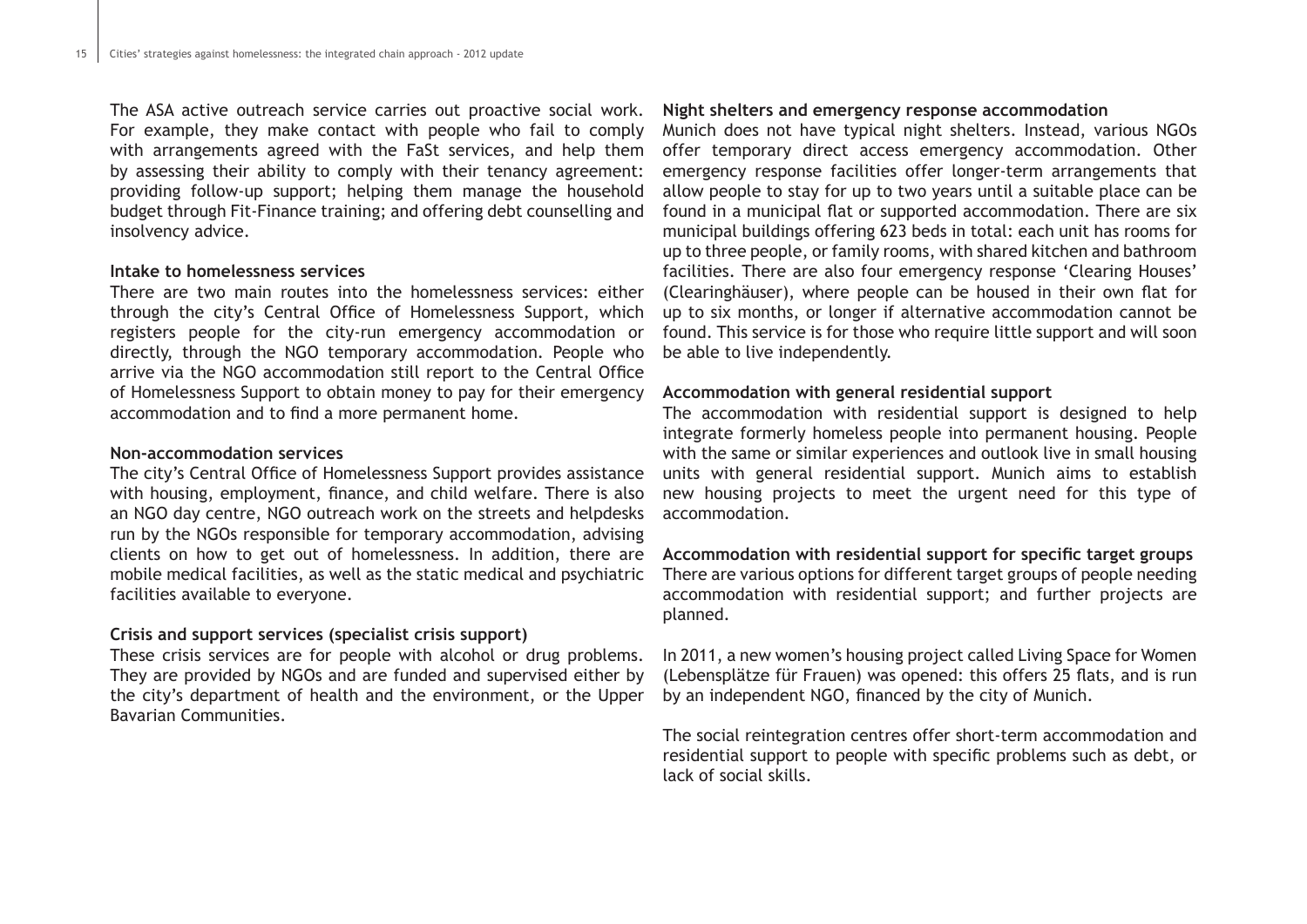There are also flats with residential support specifically for single mothers, long-term accommodation that provides psychiatric support and residential rehabilitation centres that help people with mental health problems acquire skills for independent living.

The support services are provided either by the city's homelessness team, or by the psychiatry and addiction services. When starting a programme of long-term support, clients sign a contract with social services based on an agreed support plan.

**Permanent accommodation with ongoing residential support**  Permanent accommodation is available for older homeless people, people with mental health problems and those who require ongoing support. Most people live in small self-contained units in blocks of flats. A team of social workers is permanently based in an office in the building, together with geriatric nurses and care assistants.

#### **Accommodation with floating support**

Three types of accommodation with floating support are provided. Firstly, NGO-run facilities offer shared, single-gender flats. People have their own bedrooms and share a living room, kitchen and bathroom. Secondly, the municipality provides flats, some under the KomPro/B programme, for people to move into straight away. They receive floating support in the form of social and welfare counselling from the social services (not the homelessness team). This type of housing is reserved for the formerly homeless. They do not have their own tenancy contract but they have the right to use to the accommodation within the normal legal framework. Thirdly, there are hostels provided by private companies under a quality standards contract agreed with the city, where people receive floating support and can stay for up to two years.

#### **Independent housing**

Some people are able to take on their tenancy contract and continue to live in the same flat, but without support. Other people move out from their supported flat and into municipal housing as they become fully independent.

## Provision and funding

Munich's homelessness services receive most of their funding from the municipal authorities. The city authorities and independent NGOs then implement the services and other measures.

The city funds the city shelters, private hostels, Clearing Houses and NGO accommodation for long-term homeless people. The remaining services are funded by the Upper Bavarian Communities: due to Munich's size, the city is the main contributor to these regional funds. There is no state funding for homelessness services in Germany.

The homelessness services in Munich are provided through the close cooperation between the Office of Housing and Migration, nongovernmental welfare organisations (NGOs) and private providers operating under contractual quality agreements. Support for the homeless is carried out by the homelessness team and by the city's welfare counselling teams who work in private hostels and municipal shelters or flats.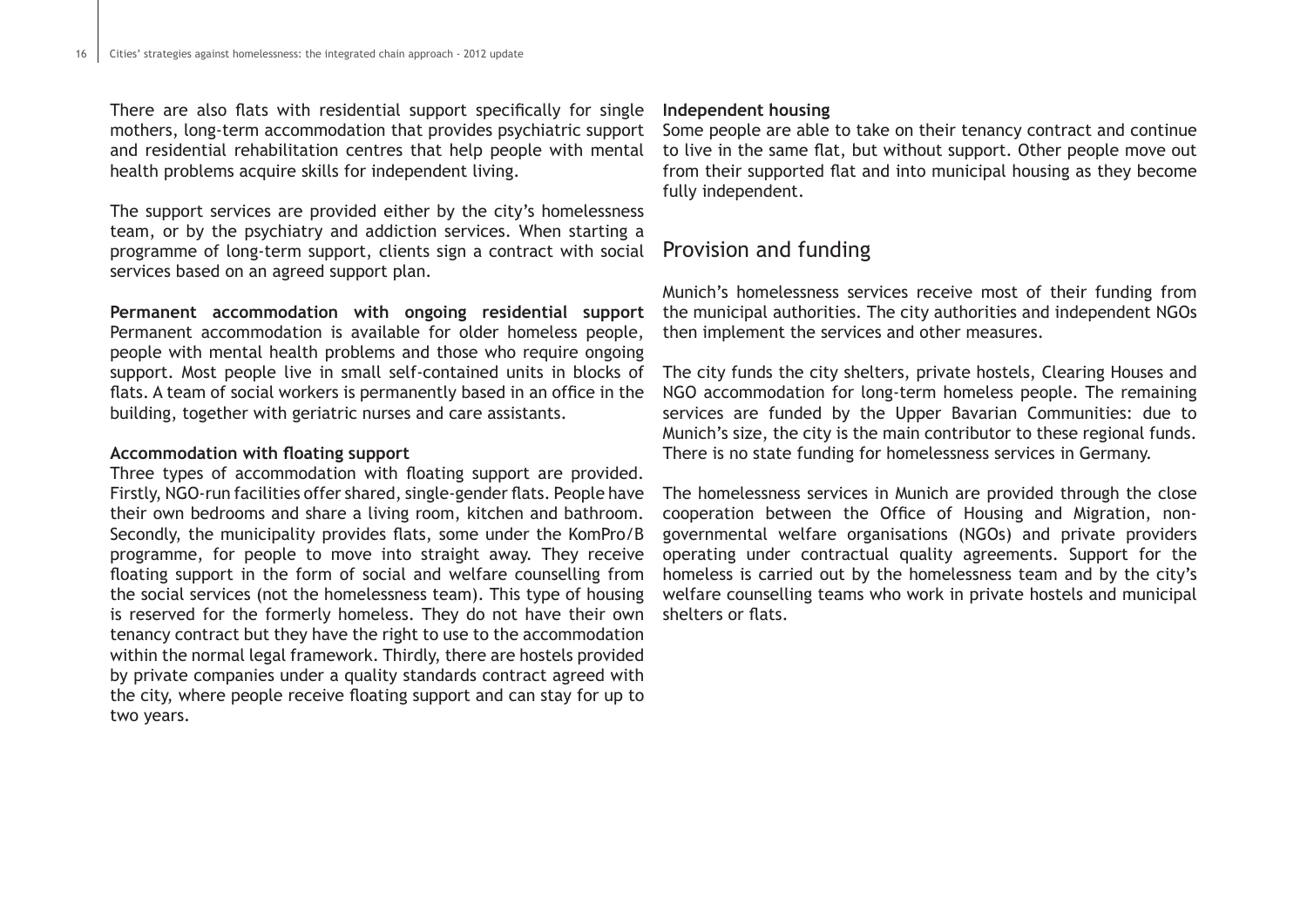**MUNICH**

| <b>INDEPENDENT</b><br><b>HOUSING</b>                                                     |                                                                                              |                                                                               | <b>MUNICIPAL FLATS</b>         |                                                                                                                        |                                                                       |                                                                                 | MUNICIPAL AFFORDABLE FLATS                                                      |                                                                                                                                          |                                             |  |  |
|------------------------------------------------------------------------------------------|----------------------------------------------------------------------------------------------|-------------------------------------------------------------------------------|--------------------------------|------------------------------------------------------------------------------------------------------------------------|-----------------------------------------------------------------------|---------------------------------------------------------------------------------|---------------------------------------------------------------------------------|------------------------------------------------------------------------------------------------------------------------------------------|---------------------------------------------|--|--|
| <b>ACCOMMODATION</b><br><b>WITH FLOATING</b><br><b>SUPPORT</b>                           |                                                                                              |                                                                               |                                | <b>NGO -RUN SHARED FLATS</b><br>(149 places)                                                                           |                                                                       |                                                                                 |                                                                                 | 36 private hostels: floating support<br>(2 457 places; linked to "accommodation<br>with residential support for specific target groups") |                                             |  |  |
| PERMANENT                                                                                | MUNICIPAL FLATS AND HOMES                                                                    |                                                                               |                                |                                                                                                                        |                                                                       |                                                                                 |                                                                                 |                                                                                                                                          |                                             |  |  |
| <b>ACCOMMODATION</b><br><b>WITH ONGOING</b><br><b>RESIDENTIAL</b><br><b>SUPPORT</b>      | Older homeless women<br>Older homeless men<br>(232 places)<br>$(48$ flats)                   |                                                                               |                                |                                                                                                                        | Men with mental health problems<br>(86 places)                        |                                                                                 |                                                                                 |                                                                                                                                          |                                             |  |  |
| <b>ACCOMMODATION</b>                                                                     |                                                                                              |                                                                               |                                |                                                                                                                        | VARIOUS OPTIONS DEPENDING ON THE TARGET GROUP                         |                                                                                 |                                                                                 |                                                                                                                                          |                                             |  |  |
| <b>WITH RESIDENTIAL</b><br><b>SUPPORT FOR</b><br><b>SPECIFIC TARGET</b><br><b>GROUPS</b> | Living Space for Women<br>(Lebensplätze für Frauen)<br>(25 flats with tenancy<br>agreements) | Long-term accommodation<br>with psychiatric support<br>$(112 \text{ places})$ | Single mothers<br>$(73$ flats) | Long and short term rehabilitation:<br>people with mental health problems<br>(282 places for men; 18 places for women) |                                                                       | Short-term social reintegration<br>(331 places for men;<br>42 places for women) |                                                                                 | 36 private hostels: floating support<br>(2 457 places; linked to "accommodation<br>with floating support")                               |                                             |  |  |
| <b>ACCOMMODATION</b><br><b>WITH GENERAL</b><br><b>RESIDENTIAL</b><br><b>SUPPORT</b>      | NEW HOUSING PROJECTS WITH SMALL HOUSING UNITS, WITH THEIR OWN TENANCY AGREEMENTS             |                                                                               |                                |                                                                                                                        |                                                                       |                                                                                 |                                                                                 |                                                                                                                                          |                                             |  |  |
| <b>NIGHT SHELTERS</b><br><b>AND/OR EMERGENCY</b>                                         |                                                                                              | NGO TEMPORARY ACCOMMODATION WITH INTENSE SUPPORT                              |                                |                                                                                                                        |                                                                       | VARIOUS EMERGENCY RESPONSE FACILITIES, SOME LONGER-TERM                         |                                                                                 |                                                                                                                                          |                                             |  |  |
| <b>RESPONSE</b><br><b>ACCOMMODATION</b>                                                  | 1 men only (177 places);<br>2 women only (102 places)                                        |                                                                               |                                |                                                                                                                        | 6 municipal facilities (623 beds);<br>4 'Clearing Houses' (125 flats) |                                                                                 |                                                                                 |                                                                                                                                          |                                             |  |  |
| <b>CRISIS AND SUPPORT</b><br><b>CENTRES (SPECIALIST</b><br><b>CRISIS SUPPORT)</b>        |                                                                                              |                                                                               |                                |                                                                                                                        | <b>PROVISION FOR DRUG OR ALCOHOL CRISIS</b>                           |                                                                                 |                                                                                 |                                                                                                                                          |                                             |  |  |
| NON-<br><b>ACCOMMODATION</b>                                                             | <b>HEALTH ASSISTANCE SERVICES</b>                                                            |                                                                               | Teestube komm NGO day centre   |                                                                                                                        | Outreach work on the streets (NGO team)                               |                                                                                 | Central Office of Homeless Support:                                             |                                                                                                                                          | NGO-run help desks                          |  |  |
| <b>SERVICES</b>                                                                          | Mobile medical surgery                                                                       | 2 Medical surgeries and<br>psychiatric facilities                             |                                |                                                                                                                        |                                                                       |                                                                                 | social counselling & welfare assistance;<br>help to find work and accommodation |                                                                                                                                          |                                             |  |  |
| <b>INTAKE TO</b><br><b>HOMELESSNESS</b><br><b>SERVICES</b>                               |                                                                                              |                                                                               |                                |                                                                                                                        |                                                                       |                                                                                 | accommodation allocation                                                        |                                                                                                                                          | <b>NGO-run</b><br>accommodation<br>services |  |  |
| <b>SUPPORT TO AVOID</b><br>HOMELESSNESS /                                                |                                                                                              |                                                                               |                                |                                                                                                                        | FaSt AND ASA ACTIVE OUTREACH SERVICE                                  |                                                                                 |                                                                                 |                                                                                                                                          |                                             |  |  |
| <b>PREVENTION</b>                                                                        | 12 drop-in centres                                                                           |                                                                               |                                |                                                                                                                        |                                                                       |                                                                                 |                                                                                 |                                                                                                                                          |                                             |  |  |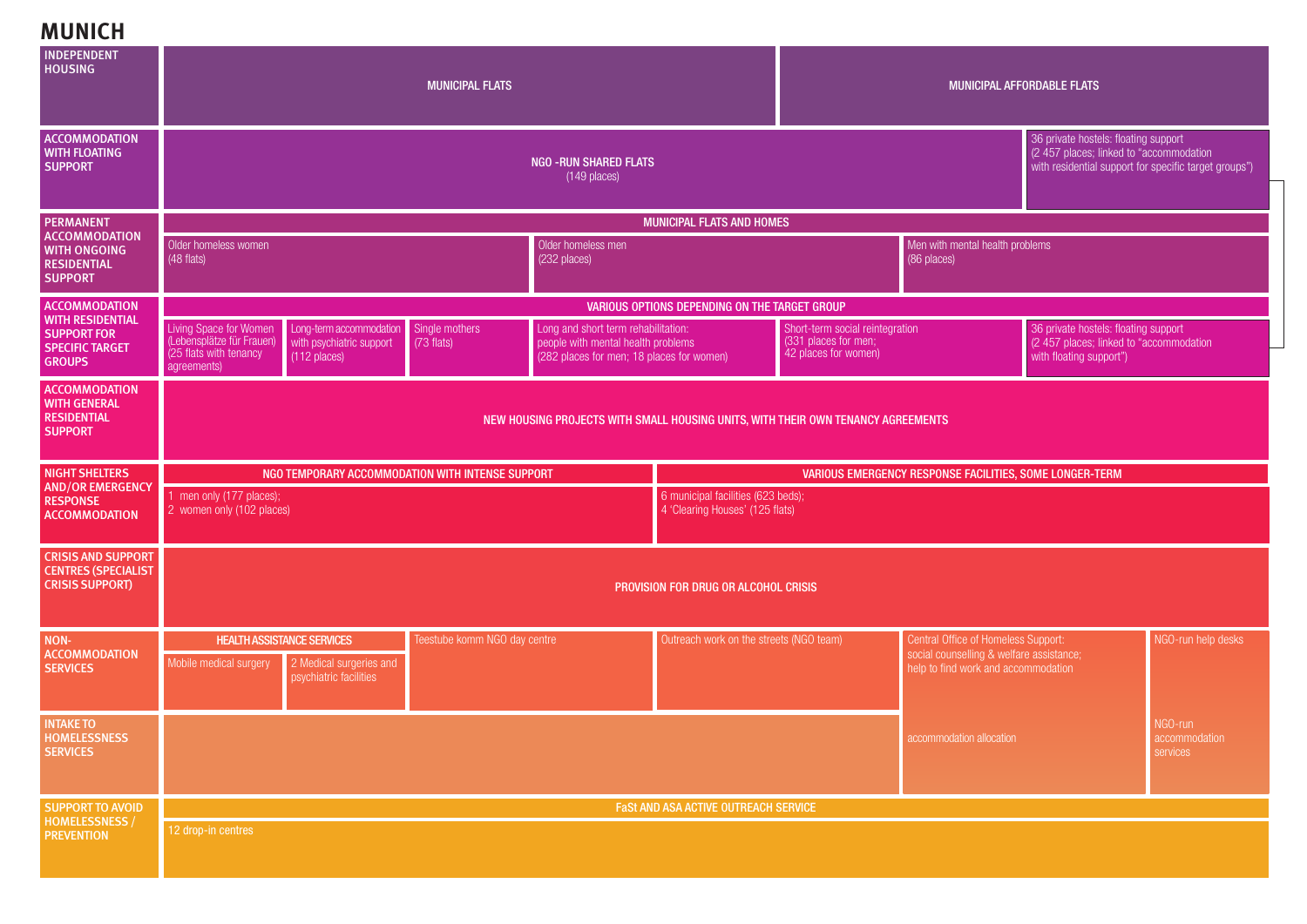# **NEWCASTLE**

### Preventing and responding to homelessness

Newcastle provides a range of housing support and advice and homelessness prevention activities. This is delivered directly, through the Housing and Welfare Rights Service, as well as through a range of housing-related support services commissioned from the independent, community and voluntary sector to support vulnerable people to access and/or maintain housing tenancies. The city also provides and commissions supported accommodation for people with care and support needs e.g. older people, and those with learning disabilities or mental health problems. The city provides advice and support to prevent needs from escalating. Having the right kind of housing is essential in helping to prevent homelessness, and the city wants to help its citizens to plan for the future, respond to change and choose appropriate accommodation from a range of options.

Newcastle's Housing and Welfare Rights Service underpins other support and care interventions by securing the basic foundations for life: somewhere to live, an income and freedom from unmanageable debt.

The Housing and Welfare Rights Service develops, coordinates and delivers citywide solutions for people who need help to:

- secure their statutory rights and their best available housing option
- access housing and support to sustain themselves in the community
- secure an income to meet their needs
- manage their debt and expenditure.

The Housing and Welfare Rights Service provides strategic coordination and direct delivery on three levels:

- Primary prevention activities: these target the whole community and include providing benefits and housing advice and support to help people at life changing moments such as starting and losing work, childbirth, ill health and disability, retirement, old age, divorce and separation; developing housing options that support people in finding accommodation that best meets their needs by aligning housing advice, housing allocation and welfare advice.
- Secondary prevention activities: these target people at risk of homelessness and include predictive preventative support and advice to those at risk of housing loss, income loss or debt e.g. the Prevention from Eviction Protocol that has reduced eviction by over 300 cases over the last 3 years (see below under 'Good practice'); providing debt advice to people in mortgage arrears.
- Crisis prevention activities: these are for people who are at imminent risk of losing their home or income, including the provision of the Council's emergency accommodation, the Court Duty Representation Scheme, outreach services, and the development of a range housing options to accommodate people leaving institutions and asylum schemes so that they avoid becoming homeless.

Accommodation placements are based on a client's individual needs, so although progression through the integrated chain model is not necessarily incremental, this is often found to be the most effective route into independent housing.

## Good practice

Newcastle's 'Prevention from Eviction' protocol requires social landlords to liaise with support agencies if there is a risk of a person being evicted. There were 174 evictions in 2011/12.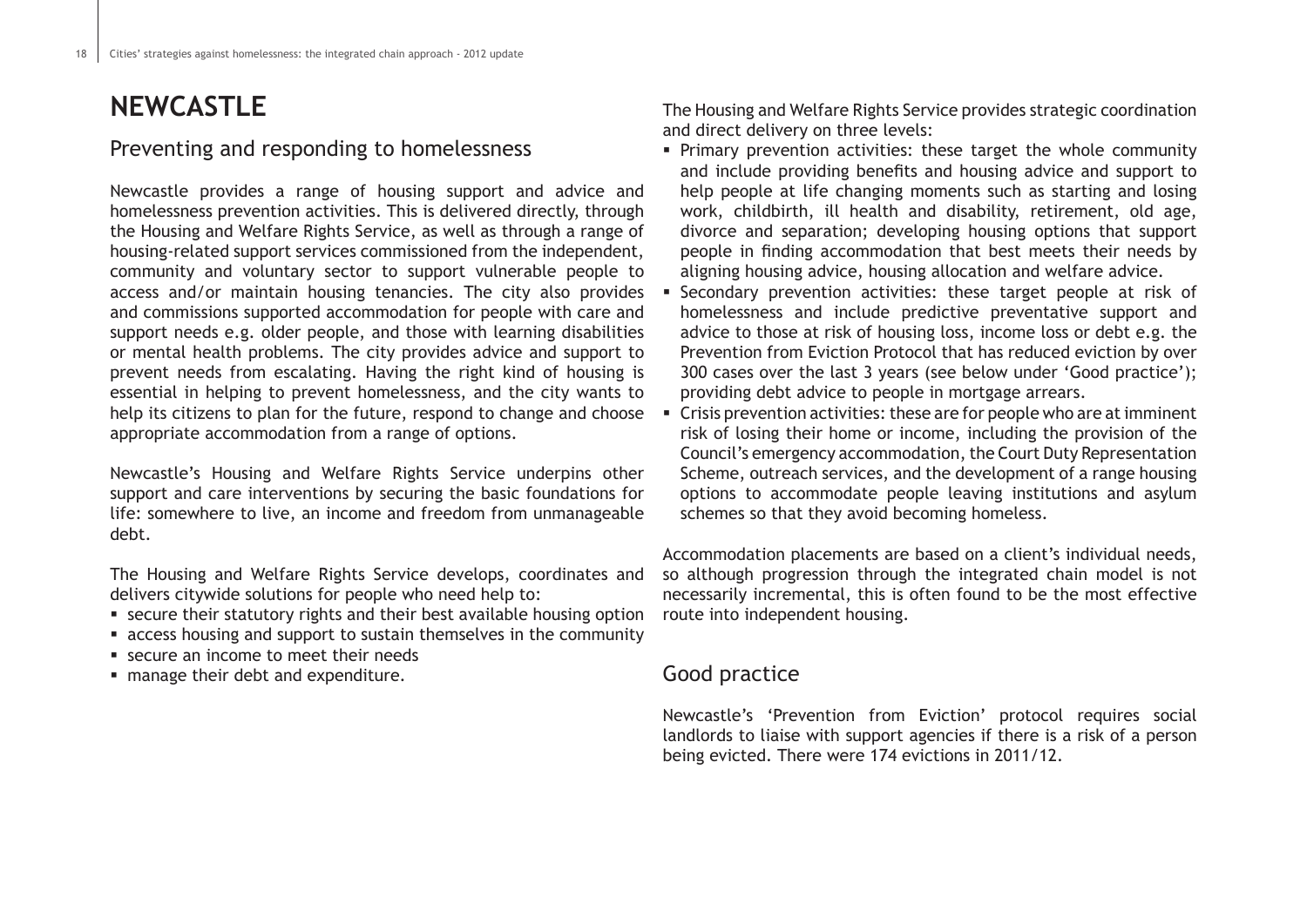# Challenges

At present the most common address given by a homeless person in Newcastle is a homeless hostel, which indicates an over-reliance on temporary hostels. A key challenge for the city is to overcome this reliance, and the city has therefore launched a joint project, led by the Adult and Culture Services and the Commissioning Unit, known as the Newcastle Gateway. Run by the Housing Advice Centre, the Gateway provides a single access point for emergency and short-term supported accommodation to which agencies can refer clients. The Gateway plays a significant role in changing the culture of relying on hostels, by reconciling the housing and support needs of people who face multiple issues and who are among the most socially excluded members of society, and securing appropriate accommodation for them.

The Gateway creates a single register of people requiring supported housing and prioritises referrals to help target resources at those most in need. In the project's initial phase, clients access the Gateway through statutory agencies within the city, such as social services, the probation and youth offending team, mental health services and the Housing Advice Centre.

Newcastle's local authority believes that breaking the cycle of homelessness is more likely if support service providers work together to more closely meet each client's individual support and accommodation needs.

The Gateway project helps the support services work together to meet each client's needs by:

- providing a single register of people who require short-term supported accommodation
- managing referrals into short-term accommodation (both emergency and non-emergency access) and floating support
- better matching clients' accommodation and support needs
- reducing the number of inappropriate or unsuccessful referrals
- encouraging continued engagement from the commissioning team
- monitoring the match achieved between vacancies and individual needs
- helping city authorities to understand the needs of people requiring short-term supported accommodation
- providing evidence of met and unmet needs and contributing to the strategic commissioning process.

# Services for homeless people

#### **Homeless prevention services**

The city's Housing Advice Centre (HAC) has two main functions: the city checks that it can meet its statutory duties to help people at risk of homelessness, and it provides a range of housing options to prevent homelessness. The Centre helps people to remain in their accommodation and helps people in crisis to access stable accommodation, through a network of over 60 agencies that work to a range of prevention protocols and procedures.

The Centre's housing management team monitors people who were homeless or were at risk of homelessness but are now living independently in public housing to check that they do not relapse into homelessness and re-establish support services if necessary.

#### **Intake to homelessness services**

Intake to homelessness services can be via several routes: through the Housing Advice Centre, the day centres and the direct access emergency accommodation. The Housing Advice Centre advises and supports those who have nowhere suitable to live, and, through the Newcastle Gateway, coordinates and prioritises access to supported housing.

#### **Non-accommodation services**

Newcastle's four NGO-run day centres are direct access services, which provide food, social engagement, healthcare and education. They are also open to formerly homeless people.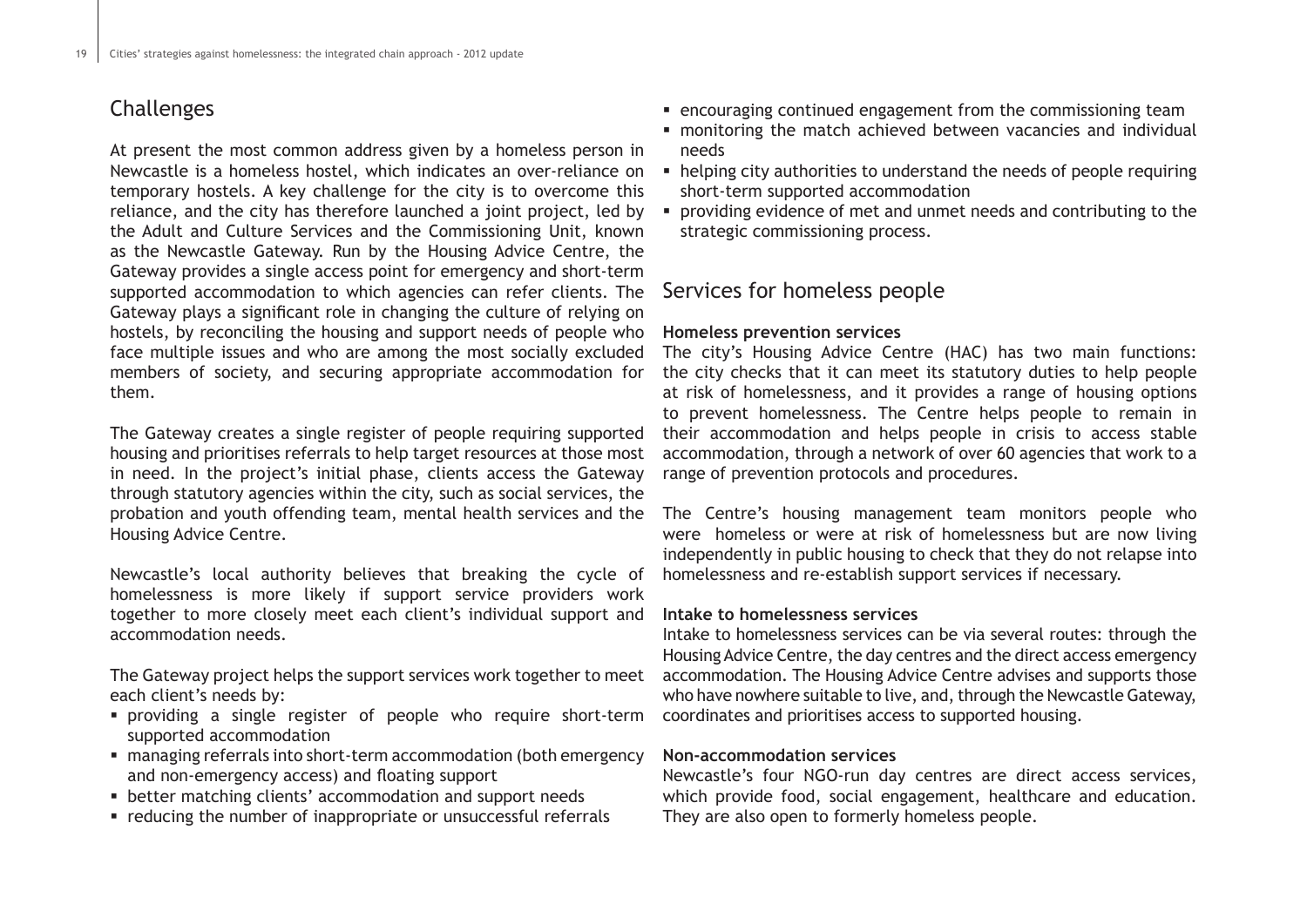#### **Crisis and support centres (specialist crisis support)**

Two teams deliver specialist crisis support. The mental health and alcohol addiction team carries out assessments and promotes access to the mainstream health care services according to needs; this helps overcome some homeless peoples' reluctance to use mainstream services. The hospital discharge team helps patients who are leaving hospital to access accommodation, so they can prevent the recurrence of health problems caused by homelessness. Other specialist crisis care is provided by mainstream services.

#### **Night shelters and emergency response accommodation**

Newcastle does not have traditional night shelters (i.e. centres that do not necessarily offer a bed but give some kind of shelter for the night). Instead, there is walk-in emergency access accommodation, both statutory and voluntary, which also serve as an entry point to the homelessness services. Within the UK legal framework, certain vulnerable groups have a statutory right to housing, which gives them priority access to housing services. This statutory housing provision is for families with children, young people aged 16 and 17, young adults leaving care, people fleeing violence and people who are vulnerable because of an 'institutionalised' background or significant ill health. Newcastle therefore ensures fast-track procedures into housing for these groups of people.

### **Accommodation with residential support for specific target groups** Clients often progress from emergency accommodation into communal

accommodation with ongoing residential support. These are shared or hostel type facilities and are available for up to two years on average.

#### **Permanent accommodation with ongoing residential support**

Permanent accommodation with ongoing residential support is outside the remit of the homelessness team. Instead, if a person cannot move into independent housing, for example, due to mental health problems, drug and alcohol problems or disability, then the respective social work team arranges appropriate services and support.

#### **Accommodation with floating support**

When people in supported housing no longer need residential support, they usually move into social housing with floating support (council flats or flats managed by homelessness organisations).

Specialist services for lesbian, gay, bisexual and transgender clients (LGBT) are available within the residential and floating support teams. This is because LGBT groups are potentially more vulnerable to housing problems due to discrimination and issues with social support.

#### **Independent housing**

Moving into fully independent housing in many cases does not require a physical move. The support is withdrawn and the person's support status changes but they remain in the same accommodation.

## Provision and funding

The majority of Newcastle's non-statutory homelessness services are provided by NGOs commissioned by the city. Rent subsidies are provided by central government. The relatively small amount of core statutory homelessness services are organised directly by the city.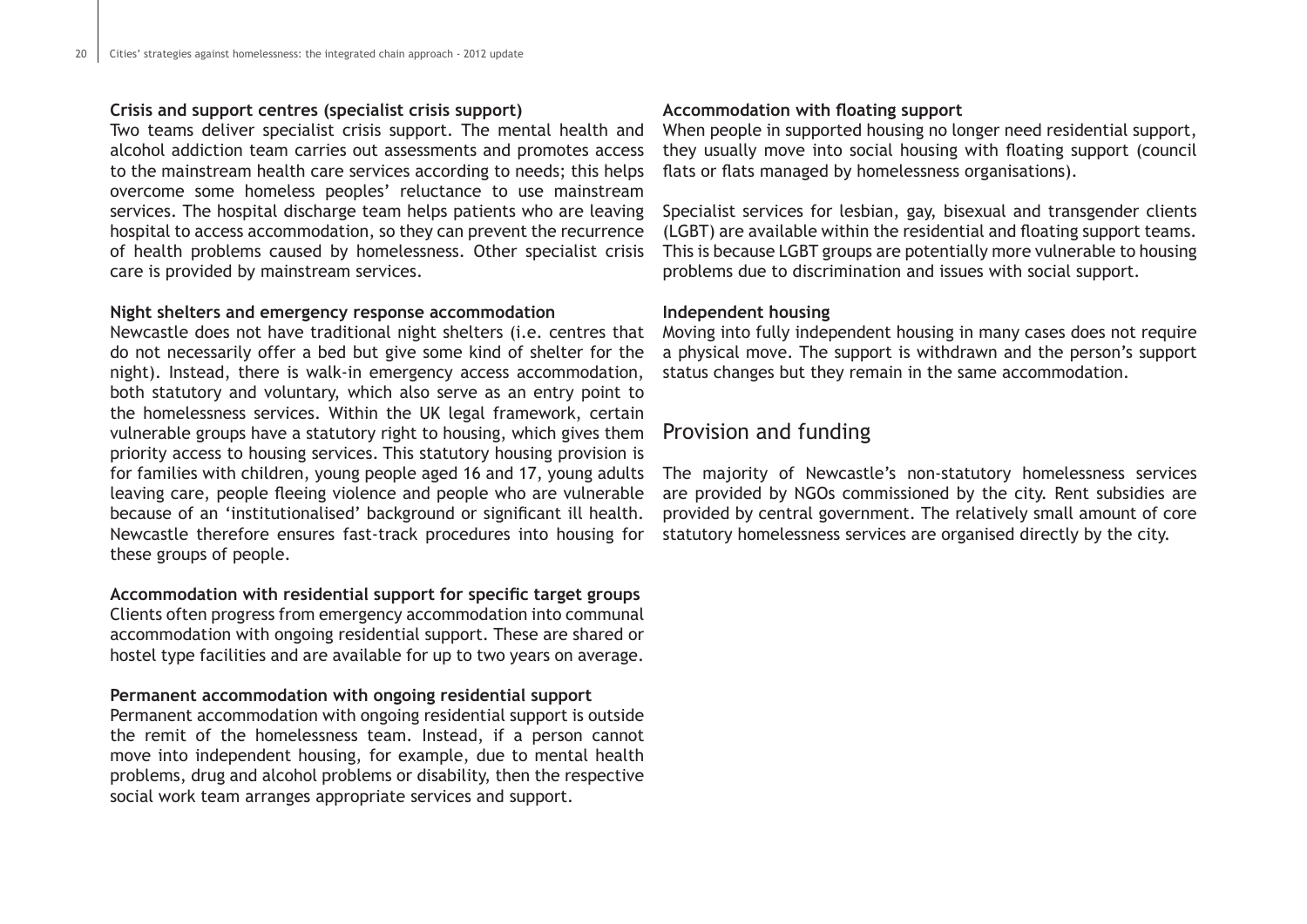# **NEWCASTLE**

| <b>INDEPENDENT</b><br><b>HOUSING</b>                                                                    |                                                                                | FLATS: MAINLY IN COUNCIL HOUSING BUT SOME IN PRIVATE RENTED HOUSING                                                                                                             |                                                                             |                                                |                                                                               |                                                                                          |                                                                      |                                                     |  |  |  |
|---------------------------------------------------------------------------------------------------------|--------------------------------------------------------------------------------|---------------------------------------------------------------------------------------------------------------------------------------------------------------------------------|-----------------------------------------------------------------------------|------------------------------------------------|-------------------------------------------------------------------------------|------------------------------------------------------------------------------------------|----------------------------------------------------------------------|-----------------------------------------------------|--|--|--|
| <b>ACCOMMODATION</b><br><b>WITH FLOATING</b>                                                            | COUNCIL FLATS AND SELF-CONTAINED UNITS IN 5 CENTRES (1,067 PLACES IN TOTAL)    |                                                                                                                                                                                 |                                                                             |                                                |                                                                               |                                                                                          |                                                                      |                                                     |  |  |  |
| <b>SUPPORT</b>                                                                                          | abuse or general homelessness<br>(639 places)                                  | Council flats: people with a history of offending, substance                                                                                                                    | Centre for young people<br>(2 LGBT specialists<br>available)<br>(44 places) | Victims of domestic<br>violence<br>(34 places) | People with mental health problems<br>Refugees<br>(132 places)<br>(92 places) |                                                                                          |                                                                      | People with learning<br>disabilities<br>(26 places) |  |  |  |
| <b>PERMANENT</b><br><b>ACCOMMODATION</b><br><b>WITH ONGOING</b><br><b>RESIDENTIAL</b><br><b>SUPPORT</b> |                                                                                | PROVIDED BY THE SOCIAL WORK TEAM (61 TRANSITIONAL TENANCY PLACES)<br>(Not provided by the homelessness team)                                                                    |                                                                             |                                                |                                                                               |                                                                                          |                                                                      |                                                     |  |  |  |
| <b>ACCOMMODATION</b><br><b>WITH RESIDENTIAL</b>                                                         | SHARED AND HOSTEL TYPE ACCOMMODATION: MAXIMUM STAY 2 YEARS (457 BEDS IN TOTAL) |                                                                                                                                                                                 |                                                                             |                                                |                                                                               |                                                                                          |                                                                      |                                                     |  |  |  |
| <b>SUPPORT FOR</b><br><b>SPECIFIC TARGET</b><br><b>GROUPS</b>                                           | 35 for single women aged 16+)                                                  | People with a history of offending, substance abuse or general homelessness<br>(306 beds in total: 222 with generic support; 49 for single men aged 16+;                        | Young people aged under 25 years<br>(105 beds, including 8 LGBT)            |                                                | Women and children<br>$(11 \text{ beds})$                                     | Refugees<br>$(20$ beds)                                                                  | People with mental<br>health problems<br>$(10$ beds)                 | <b>British Army veterans</b><br>$(5$ beds)          |  |  |  |
| <b>ACCOMMODATION</b><br><b>WITH GENERAL</b><br><b>RESIDENTIAL</b><br><b>SUPPORT</b>                     | <b>NO SERVICE PROVIDED</b>                                                     |                                                                                                                                                                                 |                                                                             |                                                |                                                                               |                                                                                          |                                                                      |                                                     |  |  |  |
| NIGHT SHELTERS<br><b>AND/OR EMERGENCY</b><br><b>RESPONSE</b><br><b>ACCOMMODATION</b>                    | <b>STATUTORY PROVISION</b><br>DIRECT ACCESS ACCOMMODATION (166 BEDS IN TOTAL)  |                                                                                                                                                                                 |                                                                             |                                                |                                                                               |                                                                                          |                                                                      |                                                     |  |  |  |
|                                                                                                         | Self-contained units<br>for men and women<br>$(47$ beds)                       | For people with a history of offending, substance abuse or general homelessness<br>(143 beds in total: 69 with generic support; 56 for men aged 18+; and 18 for women aged 16+) |                                                                             |                                                | For people aged 16 to 21 years<br>$(10 \text{ beds})$                         |                                                                                          | For victims of domestic violence<br>and women aged16+<br>$(10$ beds) |                                                     |  |  |  |
| <b>CRISIS AND SUPPORT</b><br><b>CENTRES (SPECIALIST</b><br><b>CRISIS SUPPORT)</b>                       |                                                                                | Specialist mental health and alcohol addiction service                                                                                                                          | Hospital discharge team                                                     |                                                |                                                                               | Other crisis and support services                                                        |                                                                      |                                                     |  |  |  |
| NON-                                                                                                    |                                                                                |                                                                                                                                                                                 |                                                                             | 4 NGO-RUN DAY AND EVENING CENTRES              |                                                                               |                                                                                          |                                                                      |                                                     |  |  |  |
| <b>ACCOMMODATION</b><br><b>SERVICES</b>                                                                 | Ron Eager                                                                      |                                                                                                                                                                                 | <b>Joseph Cowen Health</b>                                                  |                                                |                                                                               |                                                                                          | People's Kitchen                                                     |                                                     |  |  |  |
| <b>INTAKE TO</b><br><b>HOMELESSNESS</b>                                                                 |                                                                                | <b>HOUSING ADVICE CENTRE</b>                                                                                                                                                    |                                                                             |                                                |                                                                               |                                                                                          |                                                                      |                                                     |  |  |  |
| <b>SERVICES</b>                                                                                         |                                                                                | Gateway project coordinates access to supported and emergency housing                                                                                                           |                                                                             |                                                |                                                                               | Day centres and direct access accommodation also provide intake to homelessness services |                                                                      |                                                     |  |  |  |
| <b>SUPPORT TO AVOID</b><br><b>HOMELESSNESS /</b><br><b>PREVENTION</b>                                   |                                                                                |                                                                                                                                                                                 |                                                                             |                                                |                                                                               |                                                                                          |                                                                      |                                                     |  |  |  |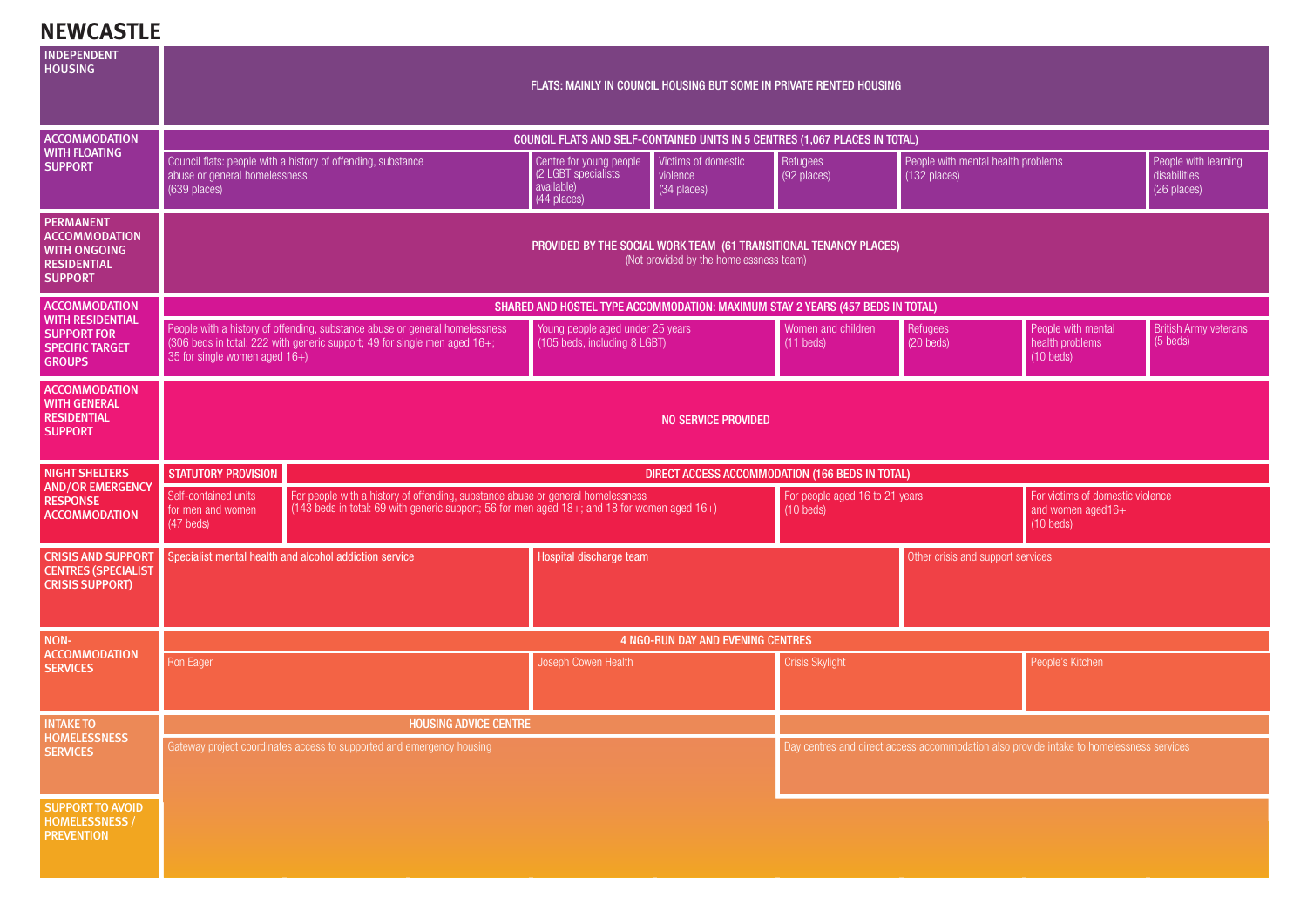# **OSLO**

The city of Oslo supports every individual in managing their own life, by helping them to acquire the skills needed for independent living. As a part of this strategy, the use of private hostels is limited, and if they are used, it must be a temporary arrangement with a quality agreement contract. In line with Norway's national strategy against homelessness, a further aim is to reduce the number of eviction notices, as well as the number of actual evictions. The city is working to reduce the amount of time people spend in temporary housing to no more than three months and to have permanent housing available for people leaving institutions.

Until a few years ago, support for disadvantaged groups in Oslo was characterised by an over abundance of competing agencies and a lack of strategic direction. Today, the city's social services department is responsible for disadvantaged people in the city. Clients now present themselves at a single place to get the support they need to solve their housing problems. The city can then provide the necessary services and support directly, or can commission these from specialist agencies.

Municipal accommodation is available for people whose needs are not met by the private housing market or who cannot find a house or flat. Home ownership is promoted and support is given to find private sector accommodation. For those people who cannot manage or maintain independent housing, individual support plans are developed to meet their specific needs.

Young people under 18 years of age, including those who are at risk of homelessness, are cared for through the child welfare system, so the city's homelessness services do not work with this age group.

# Challenges

Since 2007, Oslo has taken steps to actively identify those people who use the emergency accommodation facilities, by improving the coordination between the various emergency housing services and clarifying the procedure for accessing emergency housing.

All applicants for emergency housing must now visit and apply via the social services district offices, or via the 24 hour Emergency Medical Centre. This ensures the city understands how emergency housing is being used. It has become clear that a small group of clients are using emergency housing regularly, even if they are frequently offered more permanent accommodation. Many of them are heavy drug abusers or have psychiatric and other problems.

Every two years, Oslo conducts a survey of the number of rough sleepers: people sleeping outside for more than 14 days. This survey indicates that a small number of clients are unable to make use of the long-term housing that is offered to them.

The city is now designing and building accommodation that more closely matches clients' needs, and has acquired useful experience through projects that follow the Danish model of 'unusual houses for unusual people', a facet of the housing first approach. Special arrangements are made for people who have mental health or addiction problems but are unable or unwilling to live in rehabilitation centres: they are given their own housing, and are visited regularly by various social services support staff. The housing is monitored, and the social workers receive mobile phone text messages if there are problems such as a fire alarm, power cut or heating failure, so they can notify the appropriate services.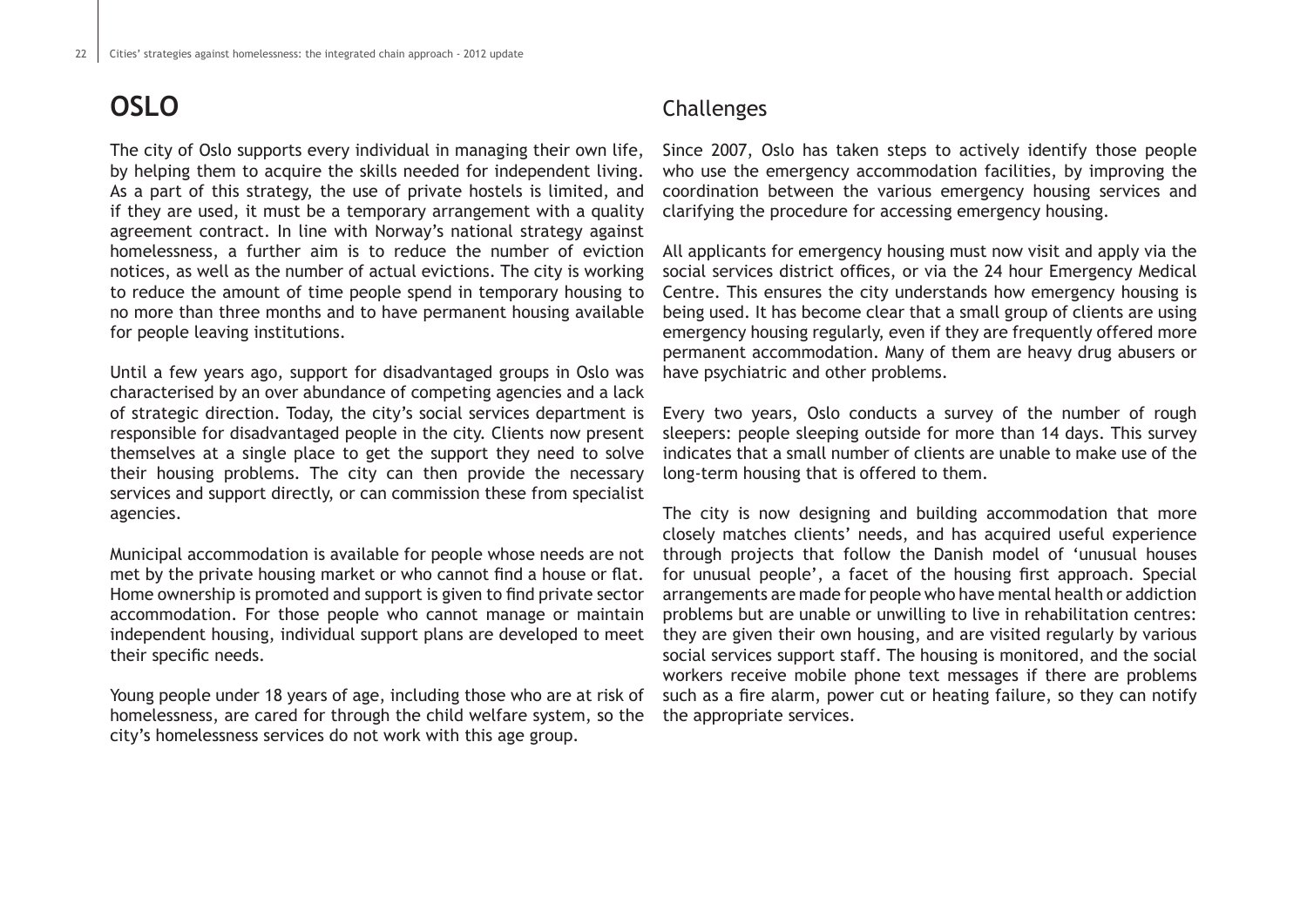## Services for homeless people

#### **Homelessness prevention services**

Oslo's homelessness prevention services are provided by 15 district social services offices. They follow up on notices of eviction, give practical support to help people keep their homes, advise on different support schemes, and can give financial support to help pay the rent.

#### **Intake to homelessness services**

The 15 social services district offices provide access to the homelessness services, but these only operate during office hours. Intake is also via the 24/7 Emergency Medical Centre where social services workers are also available (see 'Crisis and support centres'). Clients who access the homelessness services via the Emergency Medical Centre are later directed back to a social services district office. This ensures that the most suitable accommodation can be found and a long-term plan can be agreed.

During the winter, the capacity of Oslo's homelessness intake services is increased due to additional demand.

#### **Non-accommodation services**

Oslo offers a number of non-accommodation homelessness services. The 15 social services districts are the key service providers for homeless people and for those at risk of homelessness; and the 15 social services day centres provide food, social engagement and a variety of support and advice services. Five low-threshold job centres assist people who are unable to take up employment in the ordinary job market to find short-term work and remain active.

Outreach work on streets is carried out by the Agency for Social and Welfare Services, and outreach activities are also provided by some of the social services districts. There are nine medical assistance centres for drug users, providing direct medical assistance for infection control and addiction problems. In addition, the city's rehabilitation centres provide a team of specialist 'motivation and change' agents

who work specifically to encourage active substance users to enter into treatment and help them contact the relevant services, not just for addiction problems but also for housing and financial help.

#### **Crisis and support centres (specialist crisis support)**

The city's Emergency Medical Centre provides acute medical and psychiatric care outside office hours. Other crisis and support care is provided under the national health care system.

There are also crisis centres for victims of domestic violence: these are run by NGOs rather than by the municipal homelessness services.

#### **Night shelters and emergency response accommodation**

Oslo does not have typical night shelters. The first option for housing people who have become homeless due to a natural disaster or fire is to immediately secure suitable accommodation in a municipal flat with floating support or, if needed, in a rehabilitation centre.

The second option is to use one of the four private emergency hostels. This private emergency accommodation is only used where suitable accommodation in municipal housing or a rehabilitation centre is not available: the stay is limited to a maximum of three months. 99 private emergency response places are available in four separate hostels. Two of these hostels offer places for substance users, while two have no tolerance for substance abuse, one being for individual non-users and the other for families with children. In addition, emergency access accommodation is offered by some of the rehabilitation centres.

#### **Accommodation with residential support for specific target groups**

There are 32 rehabilitation centres in Oslo which prepare clients for independent living: 22 are run by the municipal social and welfare services agency and 10 are run by NGOs and other private service providers. The accommodation is mainly in rooms within flats. There is no time limit, but on average, people stay for around two years. Most of these rehabilitation centres tolerate drug use and alcohol use.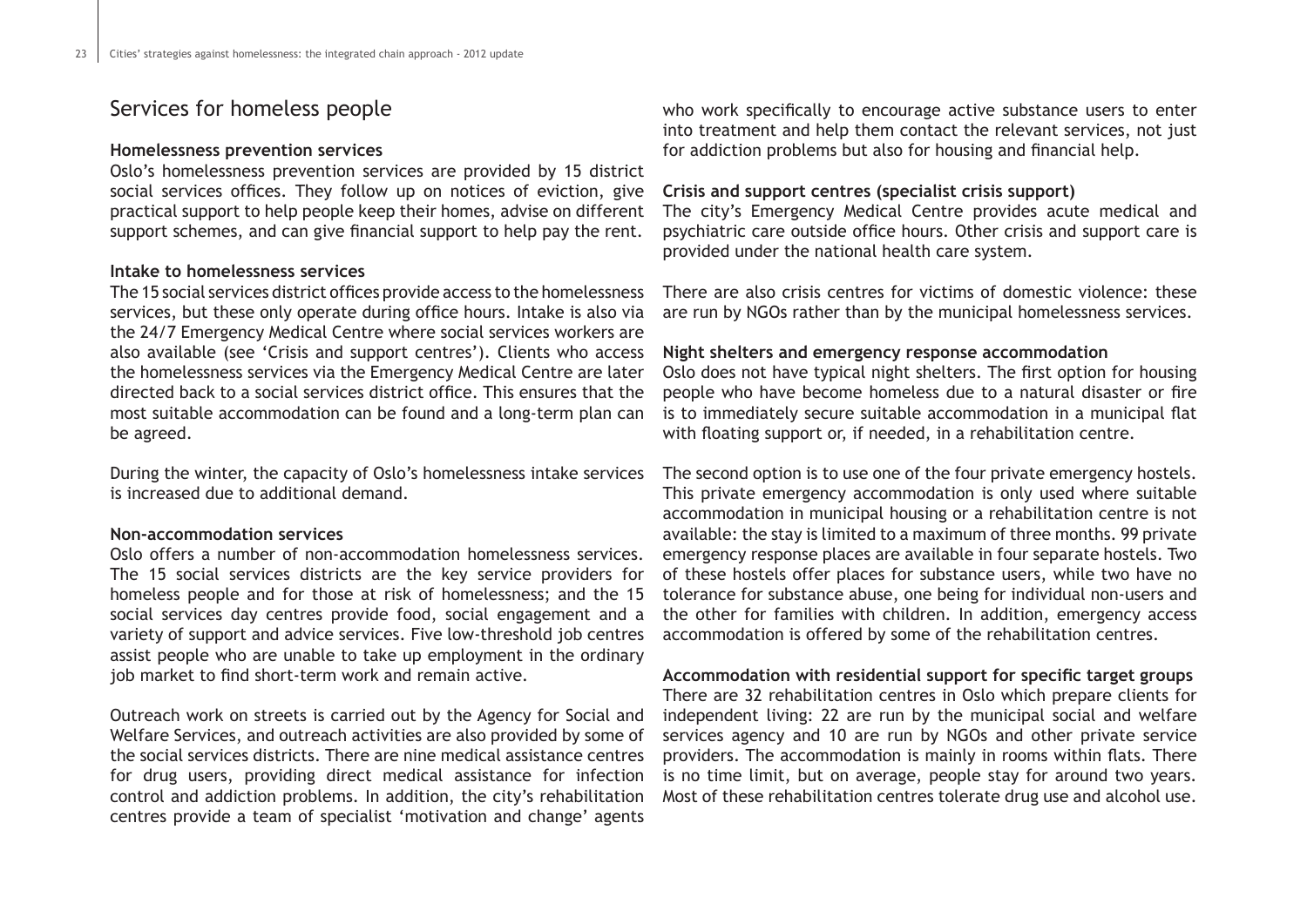#### **Permanent accommodation with ongoing residential support**

Permanent accommodation with residential support is provided in care centres run by Oslo's social and welfare services agency. These are mainly for older people with addiction problems, and combine housing needs with medical needs. Accommodation is mainly in apartments and a team of nursing staff is permanently available to provide support.

People can move between care centres and rehabilitation centres, depending on their individual needs.

#### **Accommodation with floating support**

The floating support service is provided both in municipal flats and in private sector flats. Municipal flats are allocated to people who are otherwise unable to rent or buy a home on their own: clients have ordinary tenancy contracts and can stay for up to five years. 11,000 of these flats have been ring-fenced for allocation to vulnerable people. Most of this municipal housing is in ordinary apartment blocks, and is for young people, people with developmental disabilities, people with mental health problems and refugees. Older people are allocated flats of a particularly high standard and which are fully accessible, for example by people using wheelchairs.

A separate scheme provides housing with floating support for people with mental health and addiction problems who are unable or unwilling to live in the rehabilitation centres. This housing is located in quite remote areas of Oslo.

In addition to these arrangements, flats are available that are adapted to the needs of clients with a disability who require low levels of support.

#### **Independent housing**

Independent housing is available in the private sector. Clients can either use their housing allowance for rent payments, or they can take advantage of the loan schemes that help people buy their own property.

There is also short-term housing for up to three months for people who are waiting to receive a place in suitable accommodation. The support provided depends on clients' individual needs.

### Provision and Funding

All the homelessness services described here are funded by the city of Oslo, and are provided by a mix of municipal agencies, NGOs and other commissioned organisations.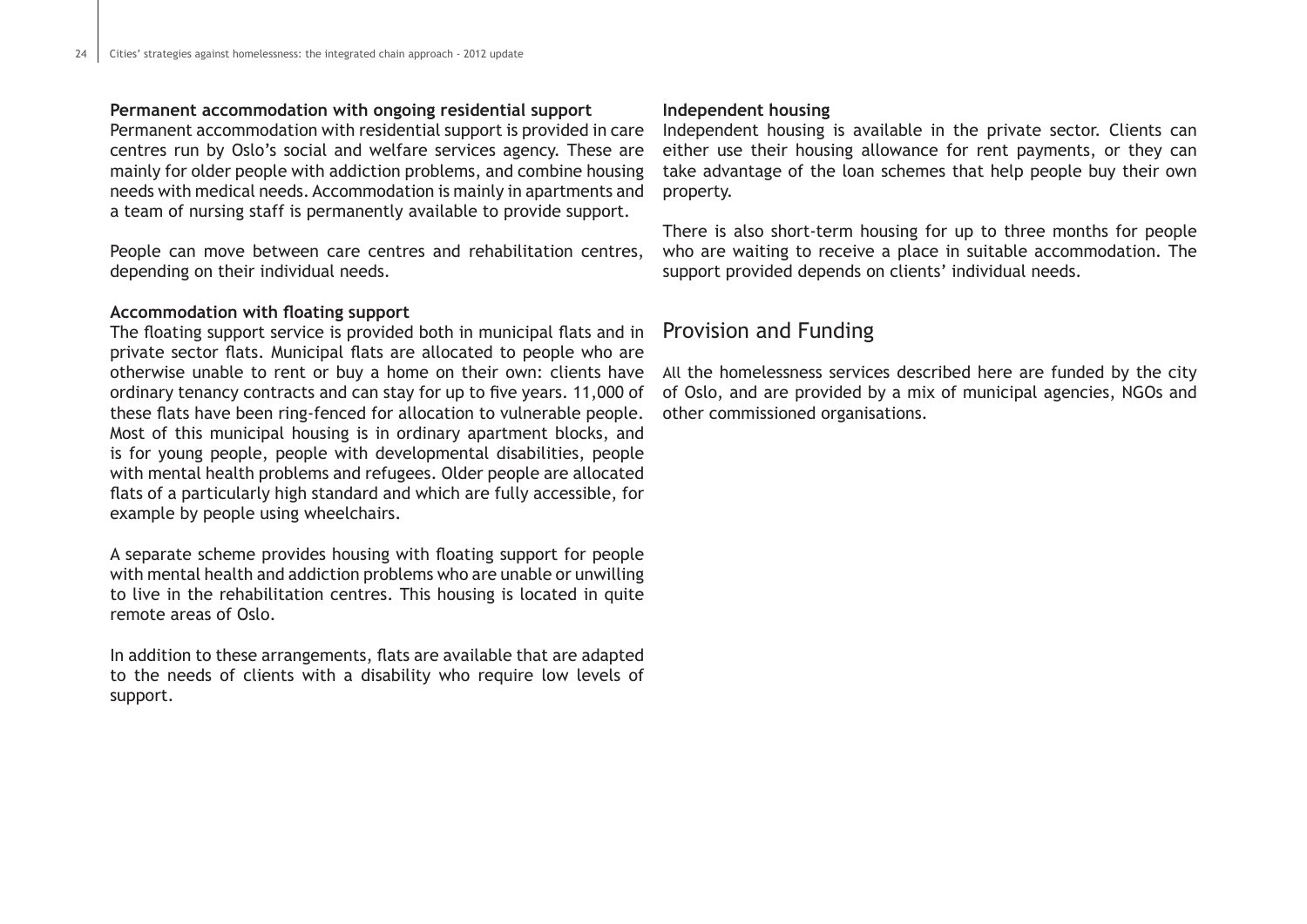**OSLO**

| <b>INDEPENDENT</b>                                                                                               |                                                                                                          |                                                       |                                                                           |                                                                               | PRIVATE SECTOR FLATS OR HOUSES                                                        |                                              |                                                                                                               |                                                                                                |                                      |  |  |  |
|------------------------------------------------------------------------------------------------------------------|----------------------------------------------------------------------------------------------------------|-------------------------------------------------------|---------------------------------------------------------------------------|-------------------------------------------------------------------------------|---------------------------------------------------------------------------------------|----------------------------------------------|---------------------------------------------------------------------------------------------------------------|------------------------------------------------------------------------------------------------|--------------------------------------|--|--|--|
| <b>HOUSING</b>                                                                                                   | Short-term housing for people waiting for a flat                                                         |                                                       |                                                                           |                                                                               |                                                                                       |                                              |                                                                                                               |                                                                                                | Flats adapted to<br>disability needs |  |  |  |
| <b>ACCOMMODATION</b>                                                                                             |                                                                                                          |                                                       |                                                                           |                                                                               | MUNICIPAL AND PRIVATE SECTOR ACCOMMODATION: MOSTLY FLATS                              |                                              |                                                                                                               |                                                                                                |                                      |  |  |  |
| <b>WITH FLOATING</b><br><b>SUPPORT</b>                                                                           | Municipal housing                                                                                        |                                                       |                                                                           | Municipal flats ring-fenced for vulnerable people (11_000 flats)              |                                                                                       |                                              | Housing for people with both mental health and                                                                |                                                                                                |                                      |  |  |  |
|                                                                                                                  |                                                                                                          | People needing wheelchair<br>facilities; older people | Young people                                                              | people with a<br>developmental disability                                     | People with mental<br>health problems                                                 | Refugees                                     | addiction problems                                                                                            |                                                                                                |                                      |  |  |  |
| <b>PERMANENT</b><br><b>ACCOMMODATION</b><br><b>WITH ONGOING</b><br><b>RESIDENTIAL</b><br><b>SUPPORT</b>          |                                                                                                          |                                                       |                                                                           |                                                                               | <b>CARE CENTRES</b><br>(approx. 80 places)                                            |                                              |                                                                                                               |                                                                                                |                                      |  |  |  |
| <b>ACCOMMODATION</b><br><b>WITH RESIDENTIAL</b><br><b>SUPPORT FOR</b><br><b>SPECIFIC TARGET</b><br><b>GROUPS</b> |                                                                                                          |                                                       |                                                                           |                                                                               | <b>32 REHABILITATION CENTRES</b><br>(approx. 660 places)                              |                                              |                                                                                                               |                                                                                                |                                      |  |  |  |
| <b>ACCOMMODATION</b><br><b>WITH GENERAL</b><br><b>RESIDENTIAL</b><br><b>SUPPORT</b>                              |                                                                                                          | NO SERVICES PROVIDED                                  |                                                                           |                                                                               |                                                                                       |                                              |                                                                                                               |                                                                                                |                                      |  |  |  |
| <b>NIGHT SHELTERS</b>                                                                                            |                                                                                                          |                                                       |                                                                           |                                                                               |                                                                                       |                                              | 4 PRIVATE HOSTELS: EMERGENCY ACCOMMODATION ON DAY-BY-DAY BASIS, MAINLY IN ROOMS, MAXIMUM 3 MONTHS (99 PLACES) |                                                                                                |                                      |  |  |  |
| <b>AND/OR EMERGENCY</b><br><b>RESPONSE</b><br><b>ACCOMMODATION</b>                                               | Some of the 32 rehabilitation centres offer<br>emergency accommodation                                   |                                                       | Municipal flats:<br>used for emergency<br>accommodation when<br>available | 2 hostels for substance users and non-users<br>(depending on needs)           |                                                                                       | 1 hostel for single<br>non-substance abusers |                                                                                                               | 1 hostel for families<br>with children                                                         |                                      |  |  |  |
| <b>CRISIS AND SUPPORT</b>                                                                                        |                                                                                                          |                                                       | 'Motivation and change                                                    |                                                                               | CENTRES FOR VICTIMS OF DOMESTIC VIOLENCE (NGO-RUN); OTHER CRISIS SERVICES PROVIDED BY |                                              |                                                                                                               | <b>EMERGENCY MEDICAL CENTRE</b>                                                                |                                      |  |  |  |
| <b>CENTRES (SPECIALIST</b><br><b>CRISIS SUPPORT)</b>                                                             |                                                                                                          |                                                       | agents                                                                    | THE NATIONAL HEALTH CARE SYSTEM                                               |                                                                                       |                                              |                                                                                                               | Outside office hours: medical, psychiatric care, acute<br>care, and social services assistance |                                      |  |  |  |
| NON-<br><b>ACCOMMODATION</b><br><b>SERVICES</b>                                                                  | <b>15 SOCIAL SERVICES DISTRICTS</b><br>comprehensive support for people in all types of<br>accommodation |                                                       |                                                                           | Outreach work on<br>streets                                                   | 5 low-threshold work<br>centres                                                       | 9 medical assistance<br>centres              | 15 day centres: run by<br>social services districts                                                           |                                                                                                |                                      |  |  |  |
| <b>INTAKE TO</b><br><b>HOMELESSNESS</b><br><b>SERVICES</b>                                                       | access to homelessness services<br>(office hours)                                                        |                                                       |                                                                           |                                                                               |                                                                                       |                                              |                                                                                                               |                                                                                                |                                      |  |  |  |
| <b>SUPPORT TO AVOID</b><br><b>HOMELESSNESS/</b><br><b>PREVENTION</b>                                             | assistance to prevent homelessness                                                                       |                                                       |                                                                           | HOMELESSNESS PREVENTION PROGRAMMES<br>Funded by the municipality or the state |                                                                                       |                                              |                                                                                                               |                                                                                                |                                      |  |  |  |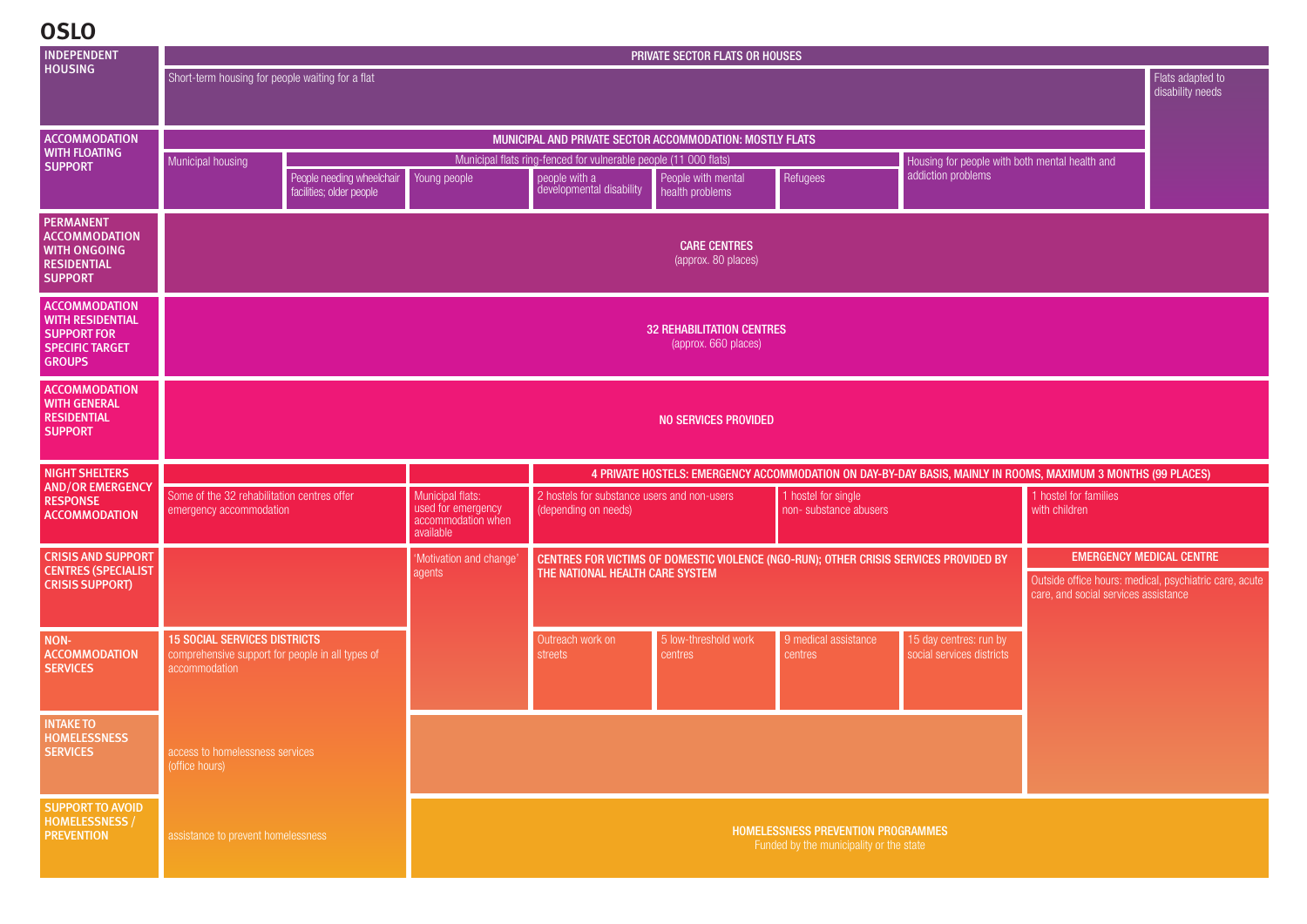# **ROTTERDAM**

The Dutch Strategy Plan for Social Relief aims to combat homelessness, using a personalised integrated approach. It involves the Dutch government and the country's four largest cities: Amsterdam, Rotterdam, The Hague and Utrecht. The first phase of this strategic plan was implemented during 2006 -2010. It focused on improving the living conditions of homeless people. By the end of 2009, a total of 2 989 homeless people had received an individualised integrated plan. This has helped to reduce the level of anti-social behaviour and criminal offences committed by homeless people: the number of cases in 2009 was some 25% lower than in 2006.

The second phase of the Strategy Plan for Social Relief (2010-2014) focuses on homelessness prevention and empowering vulnerable citizens to make a long-term commitment to avoid homelessness. This includes increasing their participation in society, enjoying meaningful activities in the municipality, learning skills such as computer skills, or recreational activities like painting or woodwork, and building a social network. The personalised and integrated approach is continued during this second phase.

### Status

The first phase of the Strategic Plan for Social Relief resulted in a substantial increase in special accommodation and housing projects in Rotterdam, specifically for vulnerable and homeless people. This is in line with the aim of reducing the use of shelters and providing more care.

The second phase of the strategic plan takes the provision of accommodation for vulnerable and formerly homeless people to the next stage. Rather than developing additional special accommodation, Rotterdam is now focusing on integrating suitable forms of housing into the local community to deliver a win-win situation for both homeless people and the communities involved. This new approach

is called 'home port' (Thuishavens). It acts as a safety net and provides care for people who live in supported accommodation. It also supports vulnerable and formerly homeless citizens who are living independently. This helps vulnerable people to integrate into the local community, so that they feel more welcome, and less likely to use anti-social behaviour. It also raises awareness and understanding among other people living in the community. However, this approach is not always easy to achieve, due to the negative not in my back yard (NIMBY) reactions of some citizens. To overcome this resistance, the city needs to increase awareness of the benefits of this integrated approach and of the need to provide accommodation for homeless people.

Although there is a certain degree of progression through the integrated chain model, it is not necessary for people to move through all the stages incrementally. The type of support received depends on the individuals' needs and the reasons why the person became homeless.

## Vulnerable groups

The homelessness services described here and in the diagram are for people aged 23+ years. There are separate services for people under 23 years, organised through other funding channels, and are outside the homelessness team's remit. By providing separate accommodation and services for young people, the goal is to help minimise the risk of young people mixing with other homeless people and developing further social problems.

There are also separate services for victims of domestic violence: under Dutch law it is the alleged perpetrator who must seek alternative housing. So it is usually the alleged perpetrator who becomes a client of the homelessness services, and the services therefore need to provide not just housing, but support to address their issues and needs on many other levels. Where a victim needs accommodation in a refuge the address remains confidential.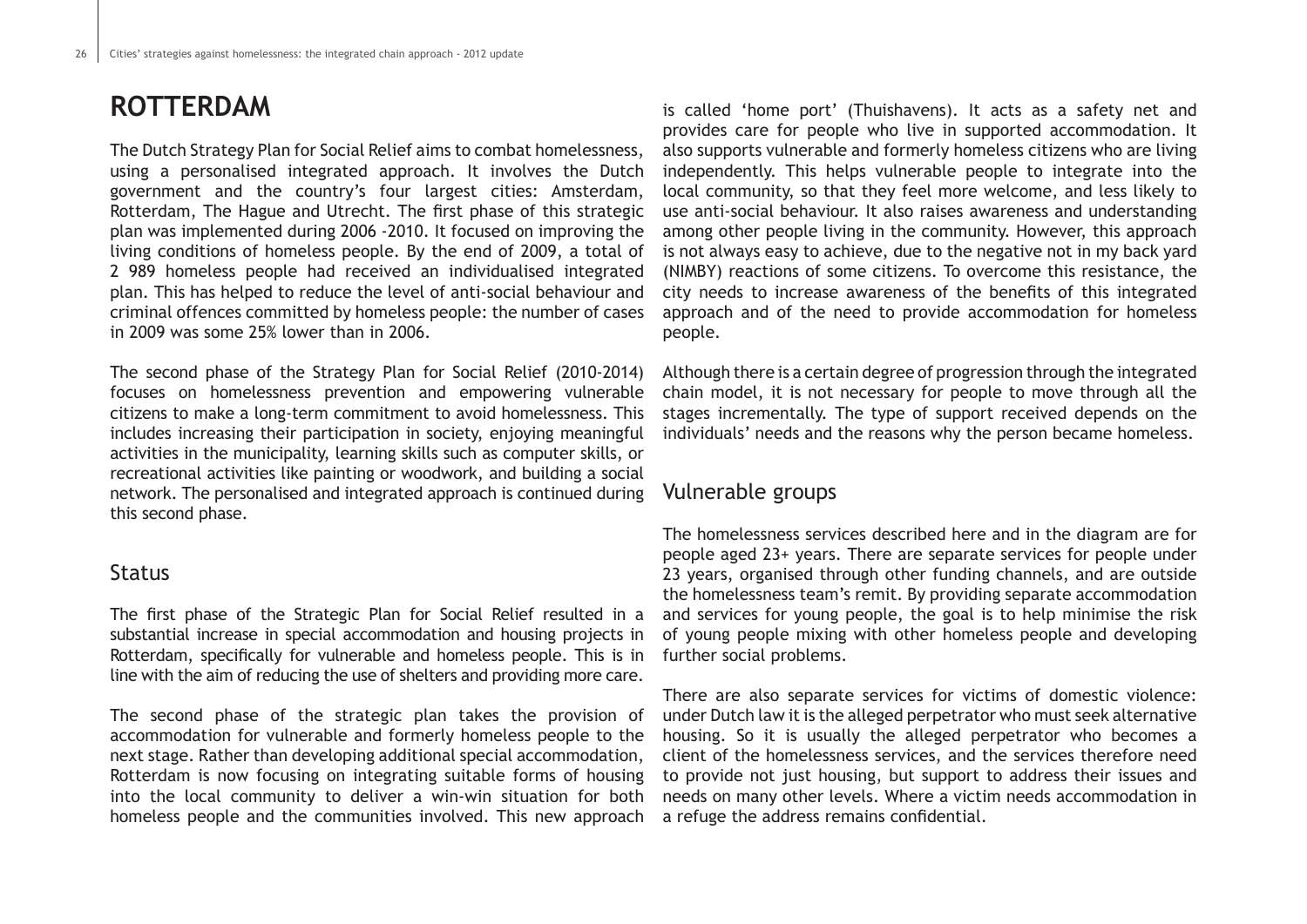### Challenges

With the financial crisis, experts predict that there will be new groups of homeless people sleeping on the streets, although none yet have appeared. People most at risk continue to be young people with multiple problems and homeless families. Like many other cities in Europe, Rotterdam is experiencing severe cuts in state funding, especially care funding. This has a cumulative effect on vulnerable people: they rely heavily on the health care system, but they tend to avoid social service care and are often unable to deal with bureaucracy. Rotterdam has therefore increased the number of places in supported accommodation for vulnerable people.

Rotterdam tries to minimise the use of basic short-term day centres and night shelters and instead focuses on providing long-term housing. However, due to the economic crisis, it is clear that it is still essential to offer a certain number of these day centres and night shelters, even when there is a successful system for central intake and personalised plans.

In addition, people who are homeless or formerly homeless need to take part in meaningful activities: these are an essential part of a client's integrated plan as they boost self-confidence and create social networks. This means that more emphasis is being put on creating a variety of meaningful activities, such as learning and enhancing skills or craftwork.

### Homelessness Services

#### **Homelessness prevention services**

Rotterdam provides primary and secondary homelessness prevention services. Primary homeless prevention is carried out via 36 local care networks made up of local professionals such as housing corporation managers, doctors, teachers, and social workers. These professionals meet to identify people at risk of becoming homeless so that they can intervene before people lose their home. The city's department of health chairs these networks.

Secondary homeless prevention services are provided through three projects that offer continuous floating support to formerly homeless people who are living independently, but are still at risk of homelessness, to prevent them from becoming homeless again.

#### **Intake to homelessness services**

Intake to most of the homelessness services offered by the city is through a single central reception office: the Centraal Onthaal. Here, for example, homeless people can obtain a card that is needed to access the night shelters.

An individual tailor-made support plan is developed for each client, based on a comprehensive assessment of his or her situation and needs. This is agreed by the client and the support team.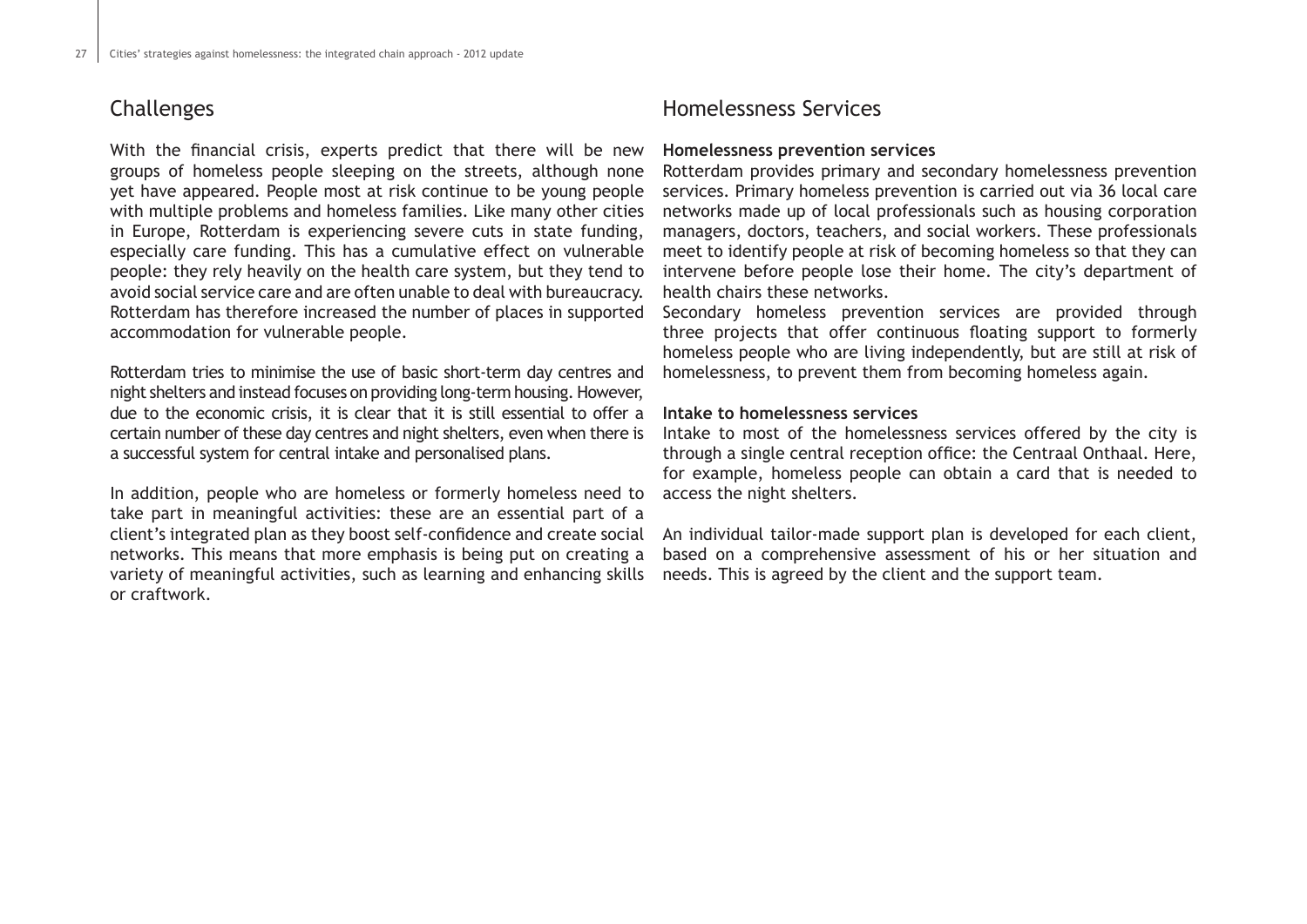#### **Non-accommodation services**

There are seven day centres offering food, social engagement and hygiene services. The day centres and emergency centres operate on a walk-in basis and do not require a card for access.

#### **Crisis and support services (specialist crisis support)**

Ten beds in 'Time-out' care are available for people with addiction or mental health problems, and are experiencing a mental health, addiction or behavioural crisis. Here they can spend time away from their regular supported housing or residential health clinic. Care is provided to help clients stabilise and to prevent their condition from deteriorating. Stay is usually for up to two weeks.

#### **Night shelters and emergency response accommodation**

Six night shelters are available. In addition, there is a separate provision of 12 emergency beds for people who are suddenly made homeless due to fire, flood or other disaster. Stay is usually for a few nights. People can move from the night shelters into accommodation with specialist residential support, floating support or independent housing.

**Accommodation with residential support for specific target groups**  Rotterdam provides seven residential facilities that support specific groups of people. One centre is for people with alcohol addiction; five centres are for people with a double diagnosis of both mental health and substance abuse problems; and one centre offers semi-permanent accommodation for retired people.

#### **Accommodation with general residential support**

Permanent accommodation with ongoing residential support is outside the remit of Rotterdam's homelessness services. Instead, people who do not need specialist treatment but are unable to be independently housed, for example, due to disability, are referred to other services that can address their needs.

#### **Accommodation with floating support**

There are two main types of accommodation with floating support: accommodation shared between four to six people with a common kitchen or living room; and self-contained accommodation in flats for one or two people where floating support is provided under the 'With(out) a Roof' housing programme. People can stay for up to four years.

There is also a short-stay hotel that accepts people without severe drugs problems or psychiatric problems. Clients can stay here for up to 6 months or so, and can receive low-intensity floating support to help them organise their life and long-term housing.

#### **Independent housing**

People who no longer require support mainly move into housing association accommodation, but also occasionally into municipal flats or private sector housing.

## Provision and funding

Rotterdam's homelessness services are financed through a mix of national and municipal funds. The services are mainly run by NGOs. The exception is the Central Reception office (Centraal Onthaal), which is both funded and run by the municipality.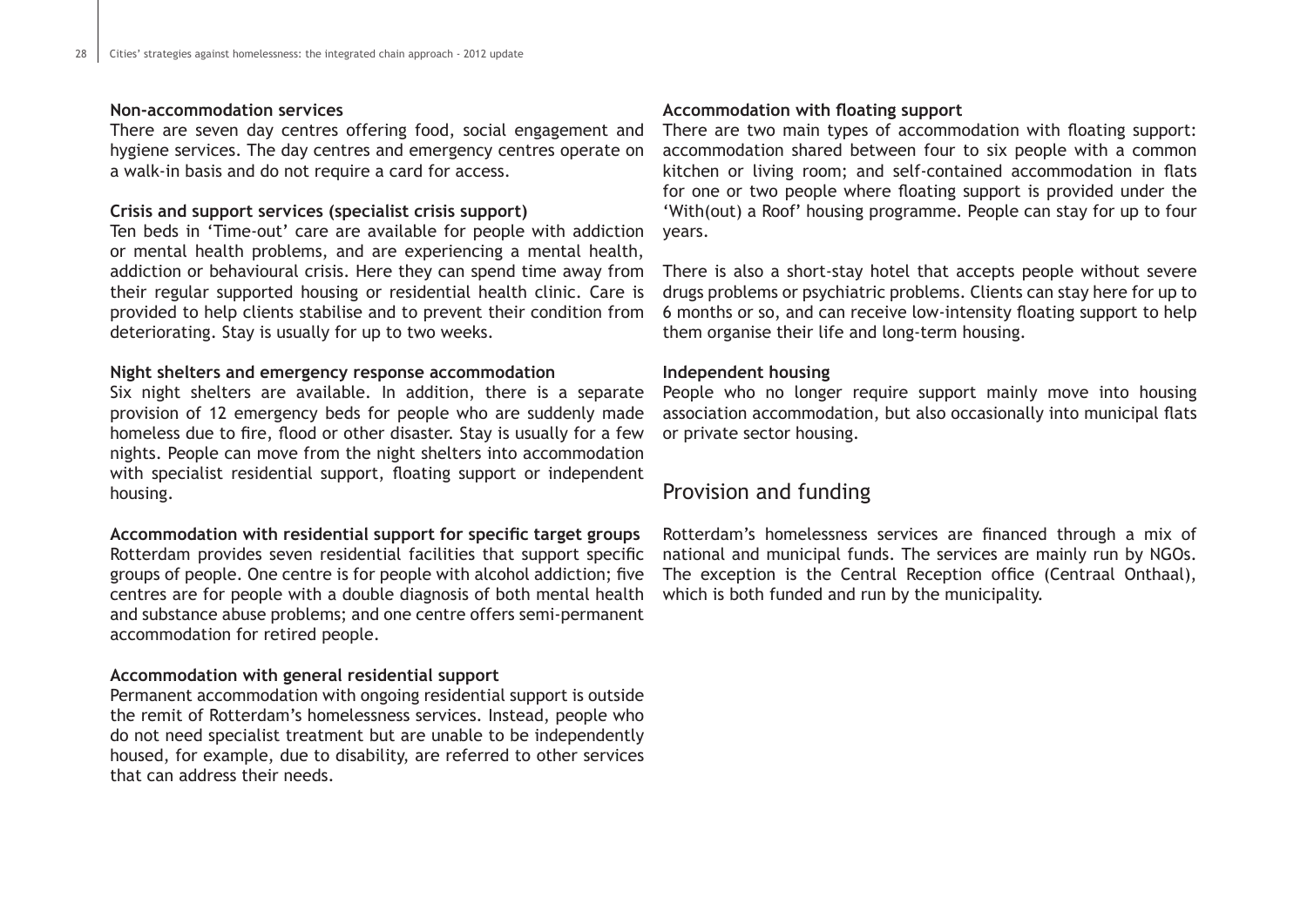# **ROTTERDAM**

| <b>INDEPENDENT</b><br><b>HOUSING</b>                                                                             | ACCOMMODATION MAINLY WITH HOUSING CORPORATIONS, OCCASIONALLY IN MUNICIPAL FLATS OR PRIVATE HOUSING                    |                                                                                                                 |                                                                                        |                                                |                                                                          |                                   |  |  |  |  |
|------------------------------------------------------------------------------------------------------------------|-----------------------------------------------------------------------------------------------------------------------|-----------------------------------------------------------------------------------------------------------------|----------------------------------------------------------------------------------------|------------------------------------------------|--------------------------------------------------------------------------|-----------------------------------|--|--|--|--|
| <b>ACCOMMODATION</b><br><b>WITH FLOATING</b><br><b>SUPPORT</b>                                                   | 'With(out) a Roof' housing programme: approx 400 flats<br>(600 places)                                                |                                                                                                                 |                                                                                        | (265 places)                                   | 10 buildings with shared flats that are for 4 to 6 people                | Short stay hotel<br>$(110$ rooms) |  |  |  |  |
| <b>PERMANENT</b><br><b>ACCOMMODATION</b><br><b>WITH ONGOING</b><br><b>RESIDENTIAL</b><br><b>SUPPORT</b>          | THIS SERVICE IS OUTSIDE THE HOMELESSNESS TEAM'S REMIT                                                                 |                                                                                                                 |                                                                                        |                                                |                                                                          |                                   |  |  |  |  |
| <b>ACCOMMODATION</b><br><b>WITH RESIDENTIAL</b><br><b>SUPPORT FOR</b><br><b>SPECIFIC TARGET</b><br><b>GROUPS</b> | 1 centre for people with alcohol addiction<br>$(43$ beds)                                                             | 5 centres for people with a double diagnosis of both mental health and substance abuse problems<br>$(120$ beds) |                                                                                        |                                                | 1 centre offering semi-permanent retirement accommodation<br>$(65$ beds) |                                   |  |  |  |  |
| <b>ACCOMMODATION</b><br><b>WITH GENERAL</b><br><b>RESIDENTIAL</b><br><b>SUPPORT</b>                              | NO SERVICES PROVIDED                                                                                                  |                                                                                                                 |                                                                                        |                                                |                                                                          |                                   |  |  |  |  |
| <b>NIGHT SHELTERS</b><br><b>AND/OR EMERGENCY</b><br><b>RESPONSE</b><br><b>ACCOMMODATION</b>                      | 4 Salvation Army night shelters, one of which is for women only; and<br>2 Centrum voor Dienstverlening night shelters |                                                                                                                 | Accommodation for people made homeless due to fire/flood/other disaster<br>$(12$ beds) |                                                |                                                                          |                                   |  |  |  |  |
| <b>CRISIS AND SUPPORT</b>                                                                                        | 'TIME-OUT' CARE                                                                                                       |                                                                                                                 |                                                                                        |                                                |                                                                          |                                   |  |  |  |  |
| <b>CENTRES (SPECIALIST</b><br><b>CRISIS SUPPORT)</b>                                                             | $(10$ beds)                                                                                                           |                                                                                                                 |                                                                                        |                                                |                                                                          |                                   |  |  |  |  |
| NON-                                                                                                             |                                                                                                                       |                                                                                                                 | 7 NGO-RUN DAY CENTRES (250 PLACES)                                                     |                                                |                                                                          |                                   |  |  |  |  |
| <b>ACCOMMODATION</b><br><b>SERVICES</b>                                                                          | 3 Salvation Army day centres                                                                                          |                                                                                                                 | 1 De Nico Adriaans<br>Stichting day centre                                             | 1 Ontmoeting day centre                        | 2 Centrum voor Dienstverlening day centres                               |                                   |  |  |  |  |
| <b>INTAKE TO</b><br><b>HOMELESSNESS</b><br><b>SERVICES</b>                                                       |                                                                                                                       |                                                                                                                 | CENTRAL RECEPTION (CENTRAAL ONTHAAL)                                                   |                                                |                                                                          |                                   |  |  |  |  |
| <b>SUPPORT TO AVOID</b><br><b>HOMELESSNESS /</b><br><b>PREVENTION</b>                                            |                                                                                                                       | <b>36 LOCAL CARE NETWORKS</b>                                                                                   |                                                                                        | <b>3 PREVENTION PROJECTS</b><br>$(166$ places) |                                                                          |                                   |  |  |  |  |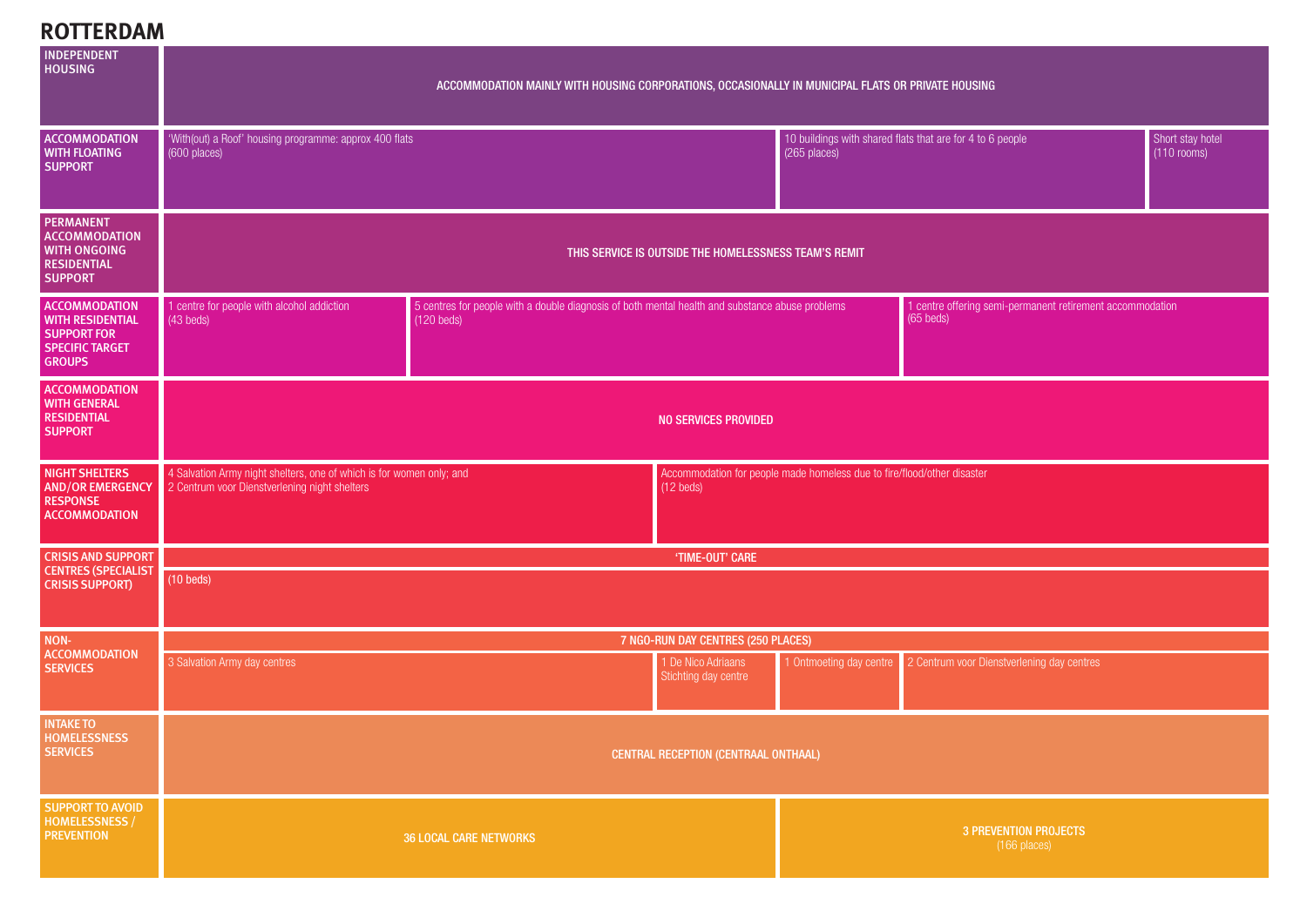# **STOCKHOLM**

Stockholm's homelessness strategy is based on a system of housing and support that uses an integrated and coordinated chain approach. One of the city's key objectives is to prevent evictions: responsibility for this lies with the 14 city districts.

In particular, Stockholm recognises the need for better coordination of the city's support for people with mental health problems: this support is provided by the municipal social welfare service and the county council health care service.

Stockholm is now developing a new homelessness strategy that will be implemented in 2013. As well as eviction prevention, this will focus on the role of NGOs, and on how best to address the specific needs of various groups of homeless people: families; young people; older people aged 65+; homeless people with complex problems such as substance abuse and/or physical/mental health problems; and EU migrants and other migrants who are homeless.

To succeed in living independently the city recognises that people need individually tailored support.

## Vulnerable groups

Most homelessness services in Stockholm are used by people with substance abuse problems. Other vulnerable groups of homeless and near-homeless people receive assistance from other services. They include young people who are homeless or risk homelessness, single mothers, other vulnerable women and homeless families with children. Most homeless families are from other countries and have not previously had their own accommodation in Sweden. They are given temporary accommodation before moving into their own flat.

# Challenges

Stockholm aims to halve the number of people either sleeping rough or using shelters by 2013. As part of this, a key challenge is to reduce the number of young people who become homeless. Since 2006 the city has implemented several projects to give extra support to young people aged 18-25 years who are homeless or at risk of becoming homeless. The city works with each young person individually and offers them support in obtaining accommodation and other services. Many homeless young people are young migrant men who left school early, have ongoing substance abuse problems, and have almost no social network. Although the situation has improved considerably, there is more to do.

One initiative is the Crossroads homelessness centre which provides a drop-in point for EU migrants who are unemployed and destitute. It provides essentials such as food and daytime shelter, as well as advice and training opportunities. The centre receives around 100 people every day.

Another key challenge for Stockholm is to help more homeless people to eventually live independently. Over 60% of homeless people in Stockholm remain in supported accommodation of some kind. Although many of them are ready to live in a flat of their own with floating support, for a number of reasons not all homeless people are able to do this. The main reasons are:

- debts: it is difficult to get a flat if you are in debt. The city offers debt counselling
- lack of training flats and trial flats: more of these flats are available now but there are still not enough
- **Example 1** lack of focus within supported accommodation on the next step for clients: many homeless people need to learn and practise independent living skills. This can take months or even years.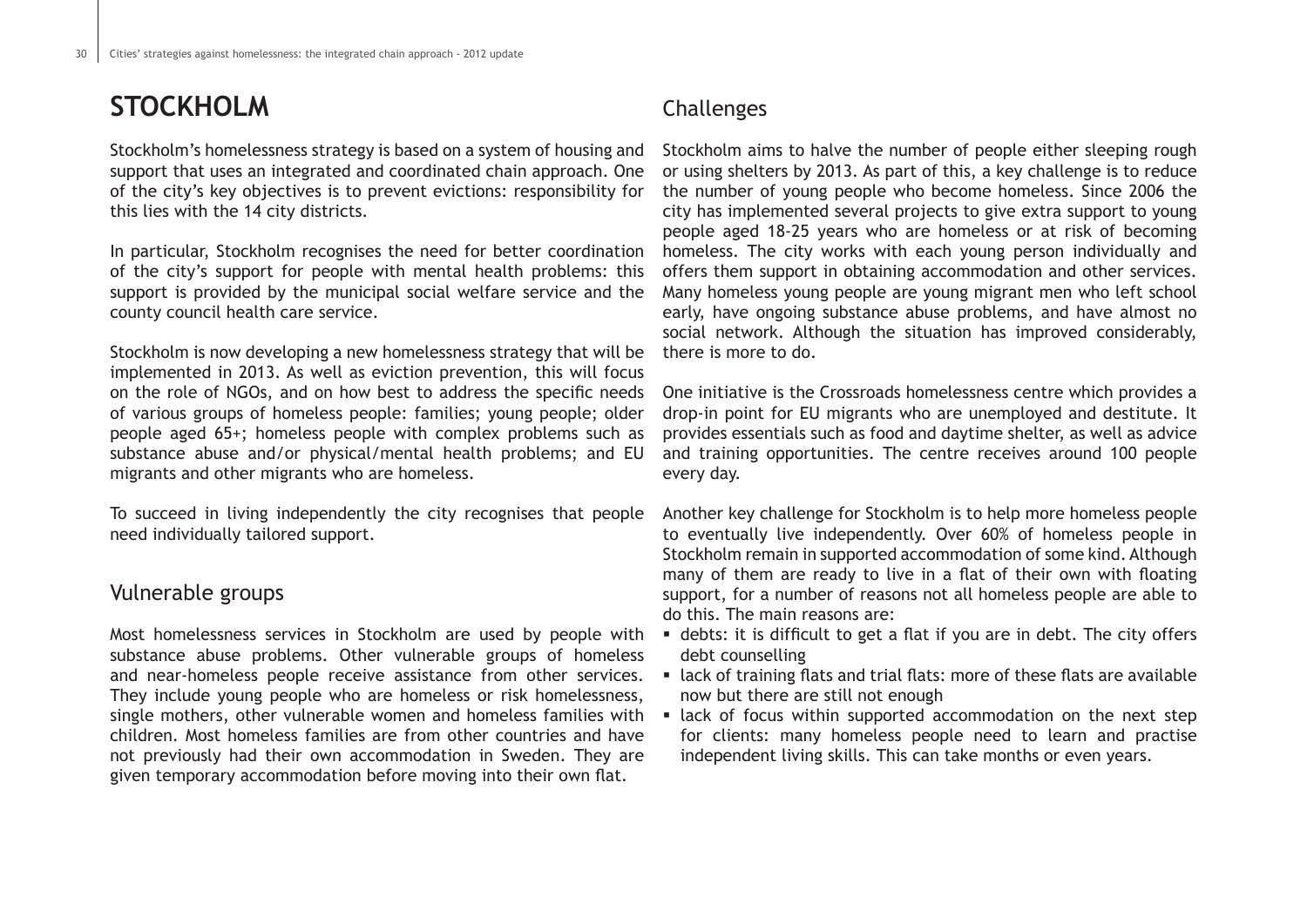### Homelessness services

#### **Homelessness prevention services**

Each of Stockholm's 14 social service districts decides how best to prevent and avoid evictions in their district, while working within the national and city recommendations and guidelines.

The 14 districts are supported by the social welfare service administration, which, for example, suggests effective ways of organising and delivering services, based on research and evidence.

#### **Intake to homelessness services**

Each of the 14 social services districts serves as the local intake and referral point into homelessness services. An additional small central intake service can arrange short-term accommodation (1-2 nights) for people who do not wish to contact the social services at that particular time. People using this service to access a night shelter are still referred back to their social service district for further assistance. People can also access a night shelter directly, in which case the central intake service is informed and becomes very involved in supporting the client.

There is also a special unit for homeless people that acts as a route into homelessness services.

#### **Non-accommodation services**

The 14 social services districts provide homeless people with all types of accommodation and non-accommodation services. In addition, there is a special unit (run by the social welfare services administration) offering support services to all homeless people who have not been in contact with any of the social services districts for two years. This special unit helps around a quarter of the homeless people in the city. The Homelessness Centre is a new approach to providing nonaccommodation support to homeless people. It offers a one-stopshop where people can obtain help, ranging from assistance with the Internet to health services. This is a collaboration between the

municipal services (the outreach team and the social services special unit for homeless), and the county council services (health services, psychiatry services, substance abuse services).

In addition, five day centres provide food and social engagement for about 400 to 500 people daily.

#### **Crisis and support centres (specialist crisis support)**

Emergency social services respond to urgent social problems outside office hours and run a 24 hour helpline operated by highly experienced staff. In addition, they also work on specific initiatives for vulnerable children and adolescents, abused women, substance users and homeless people. They can also help foreign-born people on emergency relief to arrange voluntary repatriation.

#### **Night shelters and emergency response accommodation**

The six emergency night shelters have a high tolerance for substance abuse. These shelters are meant to be used for a maximum of two weeks. However, in about 40% of cases, the clients do not want to move out into longer-term supported accommodation, and this significantly reduces their chances of overcoming homelessness.

**Accommodation with residential support for specific target groups** The city's accommodation with residential support offers two types of service: high tolerance for drugs and alcohol abuse; and low/no tolerance (i.e. 'dry').

In the 'dry' accommodation, clients have their own rooms and bathrooms but share a kitchen. This includes the 103 trial flats provided by the SHIS city foundation (which is separate from the municipal services). These are mainly for people with addiction problems and they receive support while they try out their independent living skills. SHIS (Stiftelsen hotellhem i Stockholm) is the city's social housing resource and offers temporary accommodation.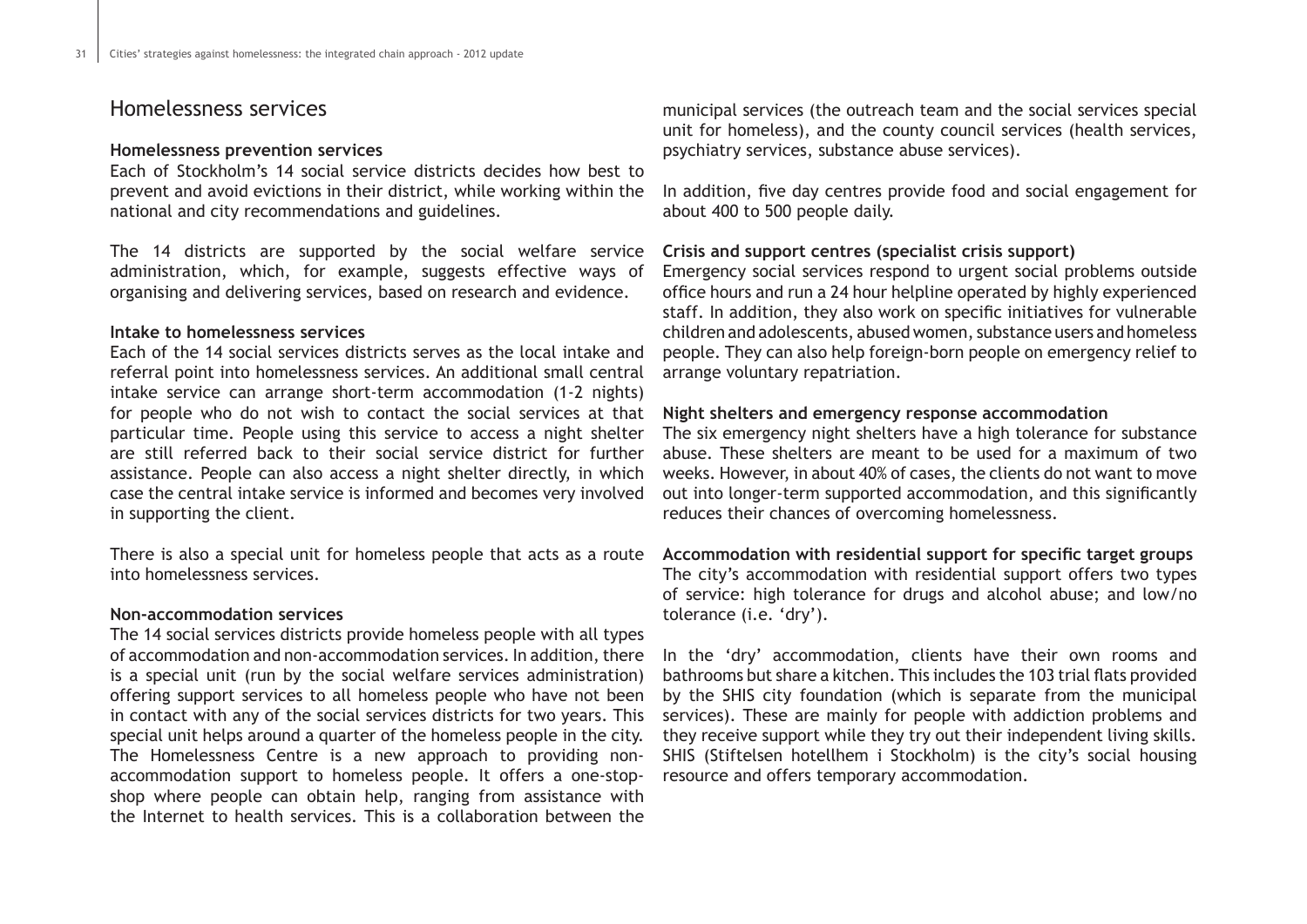#### **Permanent accommodation with ongoing residential support**

People who are unable to live completely independently can move into permanent accommodation with ongoing residential support. These facilities provide services, including intense support if required, for older people and for people with mental health or substance abuse problems. There is no tolerance for drug or alcohol use on the premises. With no limit on stay, some people remain in this type of accommodation, while other people prefer to move out and live independently.

#### **Accommodation with floating support**

The accommodation with floating support includes the SHIS's Hostel Home for people with a variety of problems such as debts or mental health. People from the SHIS trial flats often move here, provided their residentially supported trial goes well. They have a small room with a kitchenette. There is minimal support and clients have their own contract for the flat. This accommodation is available for up to four years.

There are also other training flats and trial flats offering floating support, including a few in the same building as the 'dry' accommodation centres. These are for people who wish to try living on their own but prefer to have support from staff who already know them.

Another training and trial system works in parallel: the training stage is for those who require a lot of assistance to live independently, whilst the trial stage allows people to test their living skills with floating support, including people who do not require training. If a trial is successful after one to two years, an individual can take over the housing tenancy agreement and assume the status of independently housed, without needing to physically move accommodation.

During the last few years Stockholm has been increasing the number of training and trial flats, and currently acquires some 300 new flats every year. About half are assigned for training and half for trial, depending on needs. These flats often provide the last steps for formerly homeless people before they become fully independent.

#### **Independent housing**

The majority of Stockholm's formerly homeless people become independently housed through the municipal housing system. This operates a general non-means-tested waiting list, open to all citizens.

## Provision and funding

Stockholm's homelessness services are fully or partially funded by the city of Stockholm, and are provided by a mix of NGOs, private companies and the city.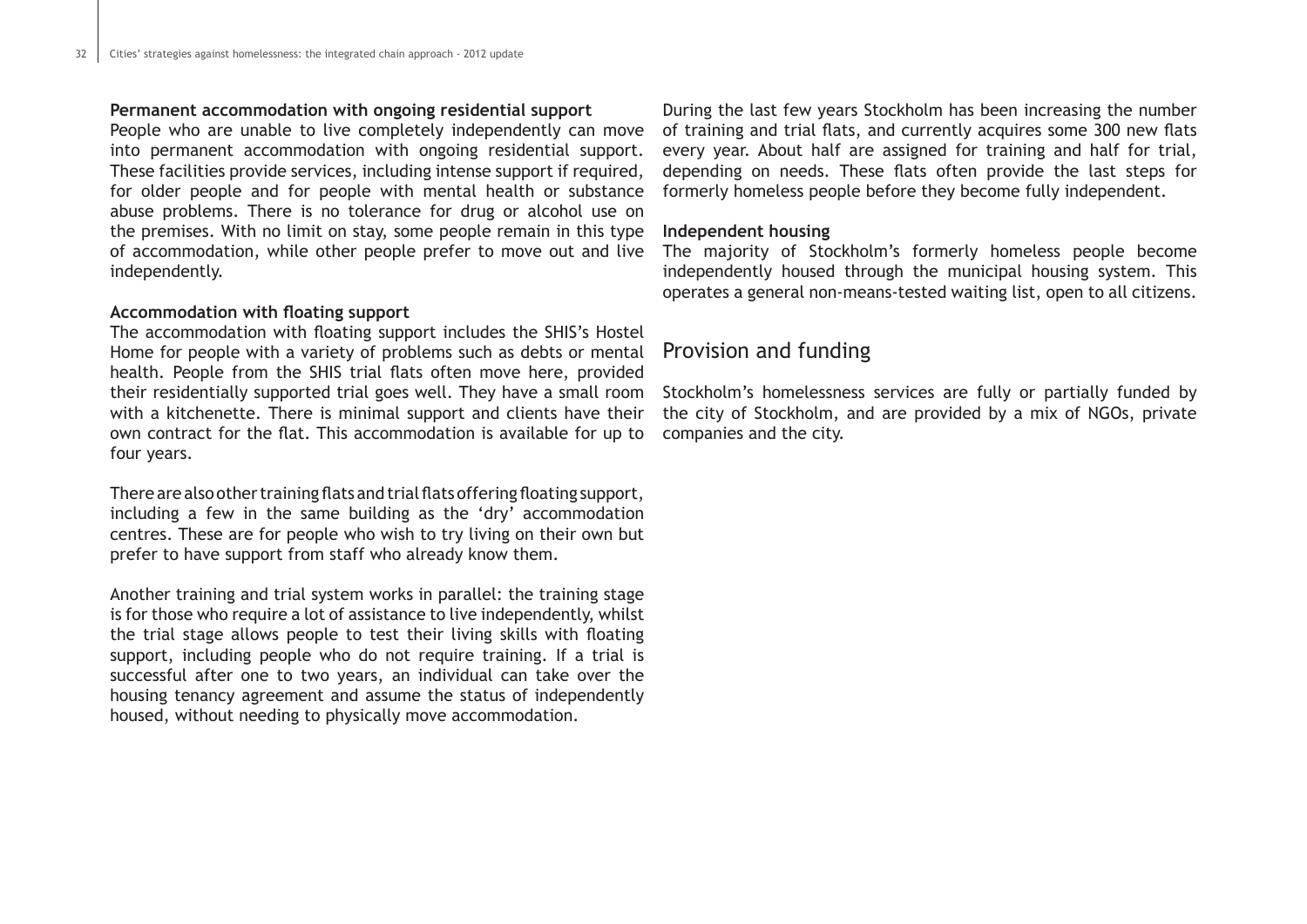# **STOCKHOLM**

| <b>INDEPENDENT</b>                                                                                      |                                                                                                          |                                                        |                                                       |                                                                                                   | MUNICIPAL HOUSING AVAILABLE TO EVERYBODY                      |                                                                                                                                       |                                                                   |                                            |                                                     |  |  |  |  |  |  |
|---------------------------------------------------------------------------------------------------------|----------------------------------------------------------------------------------------------------------|--------------------------------------------------------|-------------------------------------------------------|---------------------------------------------------------------------------------------------------|---------------------------------------------------------------|---------------------------------------------------------------------------------------------------------------------------------------|-------------------------------------------------------------------|--------------------------------------------|-----------------------------------------------------|--|--|--|--|--|--|
| <b>HOUSING</b>                                                                                          | Trial flats can become independent housing:<br>People take on the tenancy contract;<br>support withdrawn |                                                        |                                                       |                                                                                                   |                                                               |                                                                                                                                       |                                                                   |                                            |                                                     |  |  |  |  |  |  |
| <b>ACCOMMODATION</b><br><b>WITH FLOATING</b><br><b>SUPPORT</b>                                          | Trial flats: no contract; stay up to c. 2 years                                                          |                                                        | Training flats                                        | Training flats: connected to the 'dry' supported accommodation described below<br>(57 apartments) |                                                               |                                                                                                                                       | SHIS Hostel Home: (1 154 small rooms)<br>Max. 4 years             |                                            |                                                     |  |  |  |  |  |  |
| <b>PERMANENT</b><br><b>ACCOMMODATION</b><br><b>WITH ONGOING</b><br><b>RESIDENTIAL</b><br><b>SUPPORT</b> | Gamlebo: older people<br>(29 places)                                                                     |                                                        |                                                       |                                                                                                   |                                                               |                                                                                                                                       | Ljungbacken/City mission<br>men, women and couples<br>(23 places) | Hamnvikshemmet:<br>men only<br>(34 places) | Edshemmet:<br>men, women and couples<br>(31 places) |  |  |  |  |  |  |
| <b>ACCOMMODATION</b>                                                                                    |                                                                                                          | HIGH TOLERANCE FOR DRUG AND ALCOHOL ABUSE (150 PLACES) |                                                       |                                                                                                   |                                                               | LOW OR NO TOLERANCE FOR DRUG AND ALCOHOL ABUSE ('DRY' ACCOMMODATION) (387 PLACES INCLUDING LJUNGBACKEN, HAMNVIKSHEMMET AND EDSHEMMET) |                                                                   |                                            |                                                     |  |  |  |  |  |  |
| <b>WITH RESIDENTIAL</b><br><b>SUPPORT FOR</b><br><b>SPECIFIC TARGET</b><br><b>GROUPS</b>                | Västberga boende:<br>men only<br>(69 places)                                                             | Norrtull/City mission:<br>men only<br>(26 places)      | Råcksta/City mission:<br>men and women<br>(55 places) | <b>SHIS</b> trial apartments<br>(103 apartments)                                                  | Syrenen:<br>women only:<br>2 facilities<br>$(13 + 12$ places) | Bandhagshemmen:<br>men and women:<br>2 facilities<br>$(62 + 26$ places)                                                               | Råcksta:<br>men and women<br>(28 places)                          | Lönnen:<br>men and women<br>$(55$ places)  |                                                     |  |  |  |  |  |  |
| <b>ACCOMMODATION</b><br><b>WITH GENERAL</b><br><b>RESIDENTIAL</b><br><b>SUPPORT</b>                     | <b>NO SERVICES PROVIDED</b>                                                                              |                                                        |                                                       |                                                                                                   |                                                               |                                                                                                                                       |                                                                   |                                            |                                                     |  |  |  |  |  |  |
| <b>NIGHT SHELTERS</b>                                                                                   | 6 CENTRES (207 BEDS)                                                                                     |                                                        |                                                       |                                                                                                   |                                                               |                                                                                                                                       |                                                                   |                                            |                                                     |  |  |  |  |  |  |
| <b>AND/OR EMERGENCY</b><br><b>RESPONSE</b><br><b>ACCOMMODATION</b>                                      | Grimman:<br>men, women and<br>couples<br>(28 places)                                                     | <b>Salvation Army:</b><br>men only<br>(24 places)      | Hvilan:<br>women only (21 places)                     | <b>City Mission:</b><br>men and women<br>(30 places)                                              | Hammarbybacken:<br>men and women<br>(34 places)               | Skarpnäckgården:<br>men only<br>(70 places)                                                                                           |                                                                   |                                            |                                                     |  |  |  |  |  |  |
| <b>CRISIS AND SUPPORT</b><br><b>CENTRES (SPECIALIST</b><br><b>CRISIS SUPPORT)</b>                       |                                                                                                          |                                                        |                                                       |                                                                                                   | <b>EMERGENCY SOCIAL SERVICES FOR OUTSIDE OFFICE HOURS</b>     |                                                                                                                                       |                                                                   |                                            |                                                     |  |  |  |  |  |  |
| NON-                                                                                                    | 14 social services                                                                                       |                                                        |                                                       | <b>5 DAY CENTRES</b>                                                                              |                                                               |                                                                                                                                       | Homelessness Centre:                                              | Crossroads, service for                    | Special unit for                                    |  |  |  |  |  |  |
| <b>ACCOMMODATION</b><br><b>SERVICES</b>                                                                 | districts: provide<br>support in all types of<br>accommodation                                           | City Mission:<br>women only                            | <b>City Mission:</b><br>men and women                 | NyGemenskap:<br>men and women                                                                     | <b>Situation Stockholm:</b><br>men and women                  | <b>Salvation Army:</b><br>men and women                                                                                               | one stop shop                                                     | EU-migrants                                | homeless people:<br>support services                |  |  |  |  |  |  |
| <b>INTAKE TO</b><br><b>HOMELESSNESS</b><br><b>SERVICES</b>                                              | entry point to<br>homelessness services                                                                  | SMALL CENTRAL INTAKE CENTRE                            |                                                       |                                                                                                   |                                                               |                                                                                                                                       |                                                                   |                                            | itake to services                                   |  |  |  |  |  |  |
| <b>SUPPORT TO AVOID</b><br><b>HOMELESSNESS /</b><br><b>PREVENTION</b>                                   | a range of services                                                                                      |                                                        |                                                       |                                                                                                   | <b>CENTRAL SOCIAL SERVICES ADMINISTRATION</b>                 |                                                                                                                                       |                                                                   |                                            |                                                     |  |  |  |  |  |  |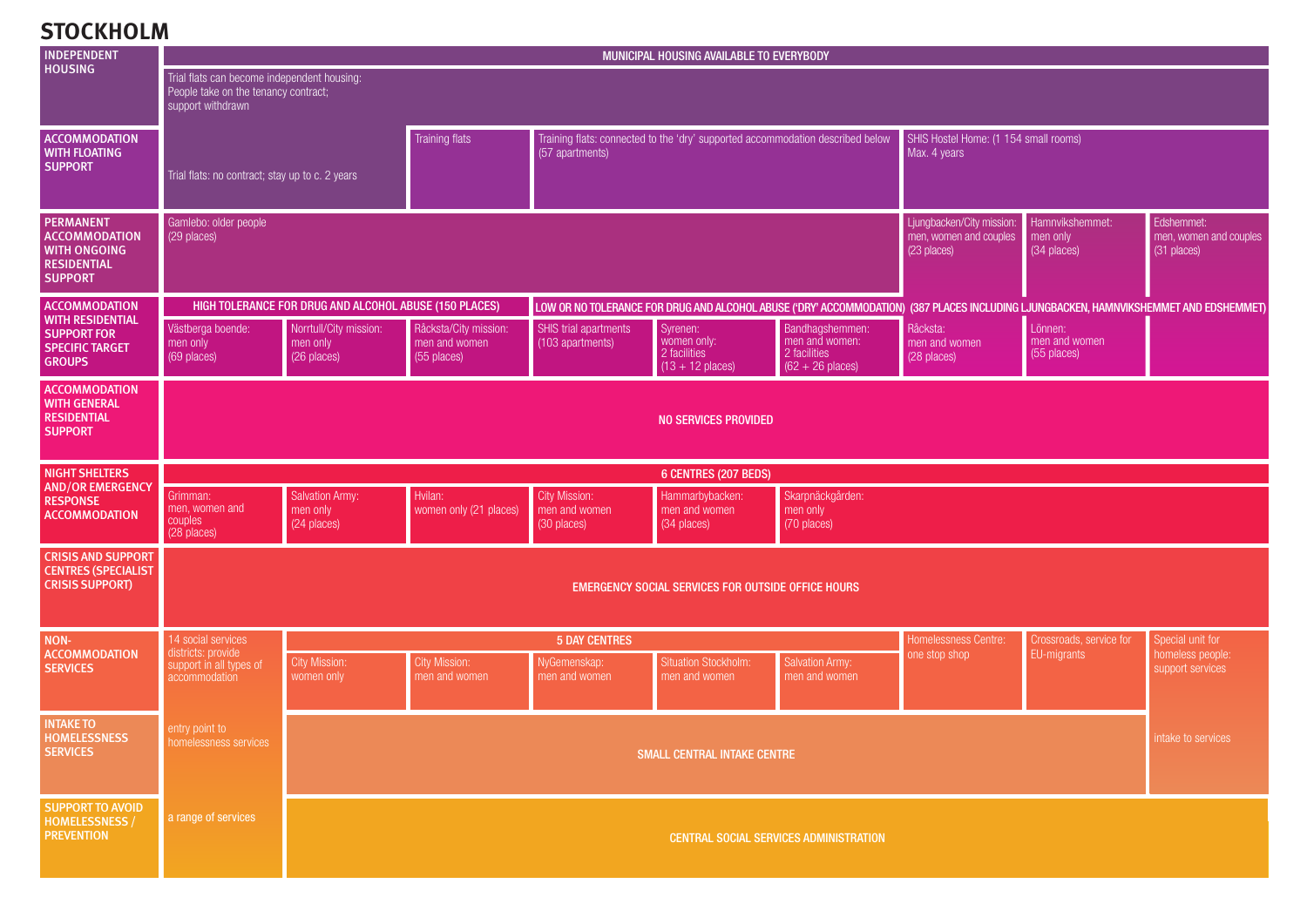# **UTRECHT**

Utrecht is one of the four cities covered by the Dutch Strategy Plan for Social Relief, launched in 2006 in partnership with the Dutch government. The other three cities are Amsterdam, Rotterdam and The Hague. The first phase of this strategic plan, which covered 2006 to 2010, aimed to improve the living conditions of homeless people or those at risk of homelessness. The plan uses an individualised solutionorientated approach based on cooperation and mutual trust.

Independent monitoring showed that by the end of 2010, across the four cities, a total of 10 150 formerly homeless people were on an agreed individualised programme that provides them with a pathway to independence. These personalised programmes address issues such as housing, income (mostly social benefits) and care. During the first phase of the strategic plan, evictions from rent arrears decreased by over 20% and public nuisance convictions were down by over 25%. The second phase of the Strategy Plan (2010–2014) focuses on preventing homelessness and on optimising social participation, self-sufficiency and rehabilitation. It includes action plans for each city.

## Status

In 2010, at the end of the first phase of the Strategy Plan, 1 725 formerly homeless people in Utrecht were on an individualised pathway to independence: 1 005 of these were assessed as stable – meaning they have good contact with the social services, they have regular income and they are socially active - by staff from the homelessness and social services teams. The staff believed that the homeless person would complete their agreed programme and be able to live with some degree of independence. These results were in line with results for the other participating cities.

A comparison of the number of arrests for public nuisance offences showed that people on an individualised programme had on average 0.13 public nuisance violations per person per year, compared to 0.79 for those not on a programme. This indicates that a significant decrease in public nuisance can be achieved by providing homeless people with stable housing, income and care.

Progression through the integrated chain model is usually incremental but this is not essential.

# Challenges

Many people become homeless due to debt and the Dutch government and local NGOs have devised various special initiatives to help tackle debt problems. The city is also looking for ways of providing meaningful daytime activities for homeless and formerly homeless people; developing innovative ways to achieve small-scale community support; and social rehabilitation schemes. All these activities must be client-focused.

More far-reaching challenges for Utrecht's homelessness services include budget cuts, reforms to health financing and capacity problems in the housing market. It is not yet clear how these threats will affect Utrecht's action plan; however, there are signs that it may be difficult to meet the goal of reducing the number of new homeless people by 10% compared with 2008.

A further challenge is how to cope with the large number of migrant people who are homeless, including those with no entitlement to social services or support. Based on a successful project in London, Utrecht is working with a Polish organisation, which runs a programme to reconnect east European homeless people with their families.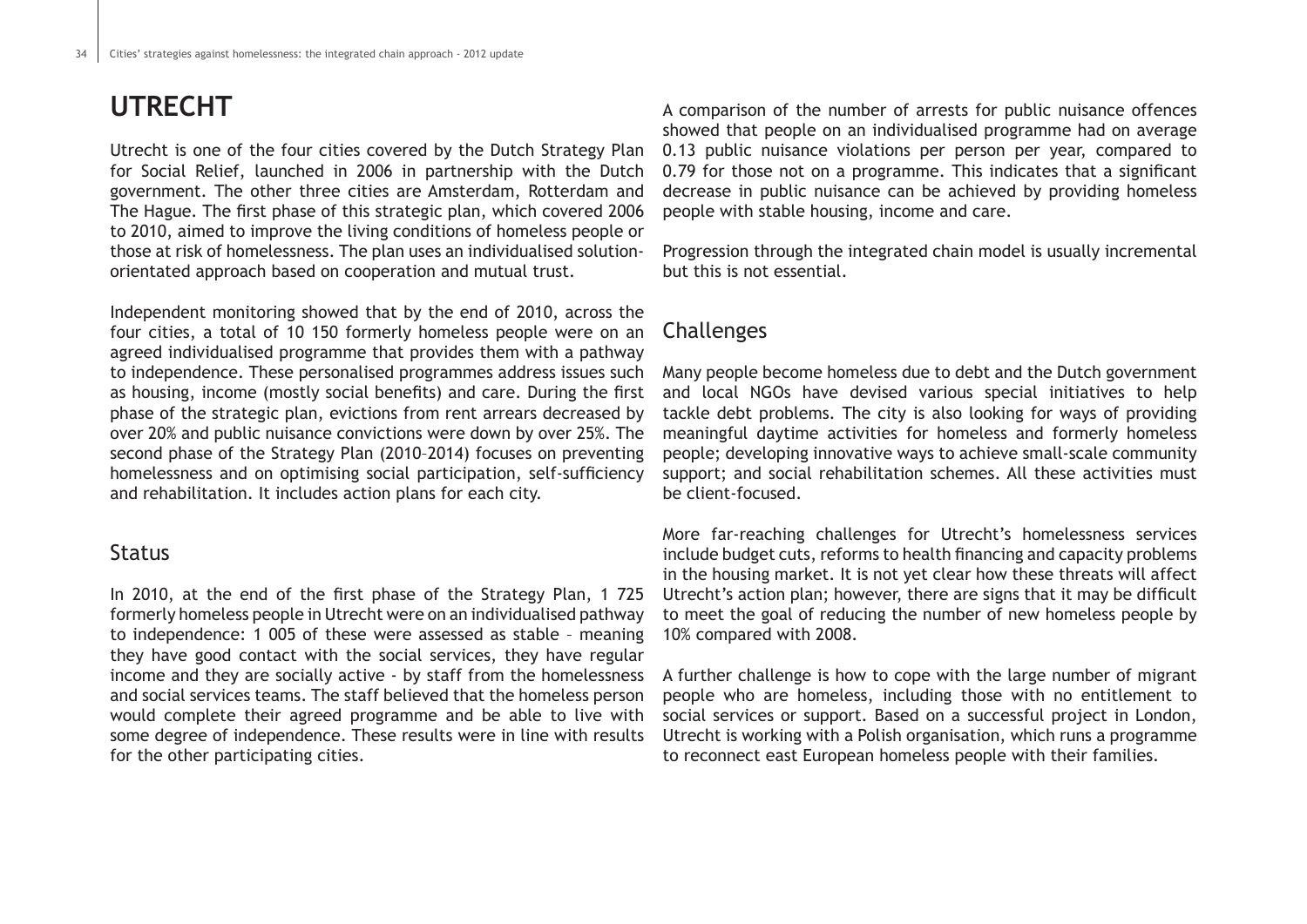### Homelessness services

#### **Homelessness prevention services**

Utrecht's Prevent Eviction project helps prevent the eviction of people who are at the start of court eviction proceedings. In 2011, more than 80% of the 123 eviction cases reported to the Municipal Health Centre were subsequently prevented through debt guidance and mobile support (ambulatory outreach social work where social workers visit the clients and give them advice and support with their debt management).

The social hygiene project targets people whose living conditions may be hazardous to their own health or the health of others. People who are unable to take care of their living and housing conditions are at a higher risk of eviction. In 2011, 80 households were reported and intervention was needed in 50 of these.

The six 'signalling networks' consist of representatives from care providers, social workers, the police and housing corporations. They signal any problems by alerting the homelessness services of households causing nuisance or people who are independently housed but who may be isolated. For maximum efficiency the same team deals with both groups. It is often people who are the quietest and keep themselves to themselves who are most at risk of homelessness. They may face social isolation, psychiatric problems, addiction, problems such as compulsive hoarding or depression or dementia. By alerting the homelessness services, early intervention can be provided and eviction prevented.

Utrecht is developing a community support network consisting of secondary prevention workers, client organisations and welfare organisations. A pilot group of 250 formerly homeless people will receive the support they need to live as independently as possible. The strength of this type of project is that it will be demand led: clients, their peers and client organisations will lead the project rather than care providers or local government.

#### **Intake to Services**

The central intake service refers clients to longer-term accommodation. Short-term low-threshold services such as advice services, night shelters and crisis support can be accessed directly by clients. In 2011, 408 homeless people were assisted by the homelessness services (including 132 young people aged under 23 and 134 women).

#### **Non-accommodation services**

All five day centres in Utrecht offer food and social engagement. One provides rooms for people addicted to hard drugs, but this requires a permit for each client, issued by the municipal health service, addiction care, police or client representatives. The number of permits being issued has steadily decreased: by 1 January 2012, fewer than 20 permits were in circulation. The services are now being reorganised to provide a day centre for all homeless people addicted to either hard drugs or alcohol.

Utrecht's Assertive Community Treatment is an innovative outreach service, adapted from experience in the USA. Provided by the psychiatric services, it actively seeks vulnerable people who are homeless, at risk of homelessness and also offers primary and secondary prevention.

There is also a new outreach service for young people. This addresses every facet of their situation and is in addition to the specialist care via the homelessness services.

#### **Crisis and Support Centres**

The five crisis and support centres provide short term specialised care. They cater for homeless people and people who are housed but who cannot attend a regular hospital, psychiatric or addiction centre, for example, because they are unwilling, too aggressive, or uninsured. These crisis centres include 'time-out' beds that allow people in mental health, addiction or behavioural crises to spend time away from their regular accommodation. After a short stay clients return to their regular housing or are referred to homelessness housing services. One centre is specifically for people with medical problems, where patients receive treatment and have time to recover.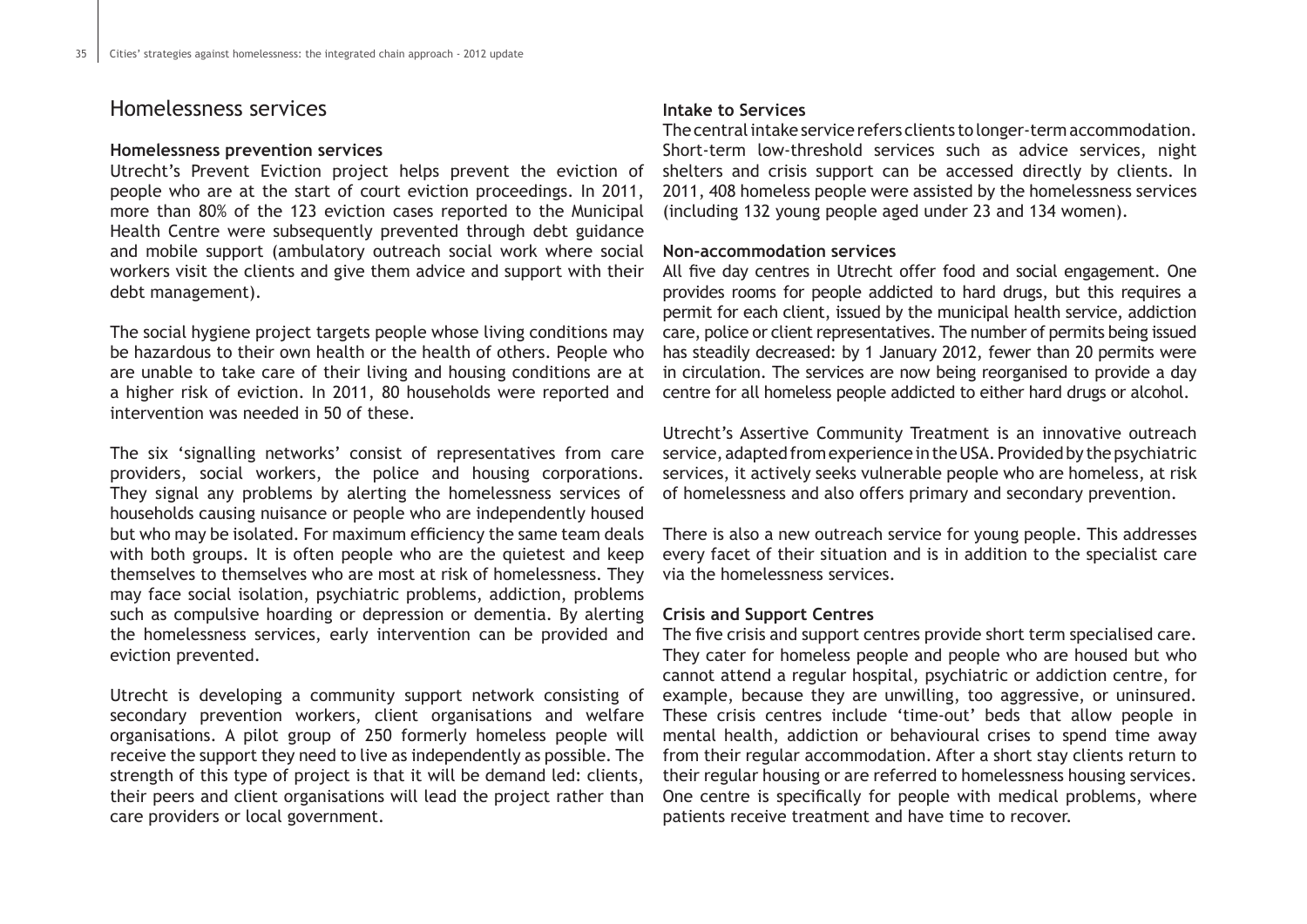#### **Night shelters and emergency response accommodation**

Night shelters in Utrecht increase their capacity for the winter. The NOIZ shelter (Nachtopvang in Zelfbeheer) is unique in being run by homeless or formerly homeless people: they carry out all the day-today work, such as cooking, cleaning and working with The Foundation De Tussenvoorziening which looks after finances, overheads, and additional support.

Clients of the NOIZ shelter can apply to become wardens. In total, the NOIZ can accommodate 30 clients each night, plus 17 formerly homeless wardens.

#### **Accommodation with residential support for specific target groups**

Most accommodation with residential support for specific groups is available for a limited but variable period, because the people using these services have clear potential to move into independent accommodation. The time limits are particularly short for young people and the recently homeless: they should be able to return to independent housing quite quickly. This accommodation includes 13 sheltered facilities with individual rooms and a support office.

#### **Permanent accommodation with ongoing residential support**

Those with more severe problems and less potential for living independently are offered accommodation without a time limit and with ongoing residential support. Although these are permanent places, efforts are still made to maximise independence, and in some cases, people move into their own flat.

#### **Accommodation with floating support**

People requiring floating support have their own tenancy contract for a room or flat.

#### **Independent housing**

For people who no longer need floating support there is no actual physical move into the independent housing level: the support is withdrawn, their status changes to independently housed, and they remain in the same accommodation.

It is also possible to live independently directly. This depends on a client's independent living skills and on the extent to which a housing corporation trust their ability and willingness to pay the rent. Support services are still offered via the Assertive Community Treatment outreach service or social services, but not directly by the homelessness team.

Utrecht is also experimenting with the housing first approach, for people with a strong desire and motivation to live independently in their own home. By the beginning of 2012, 25 places in a housing first dwelling were available.

## Provision and funding

Central government provides about two-thirds of funding for Utrecht's homelessness services, with the city providing the rest. NGOs run twothirds of the services and the rest are run by private companies.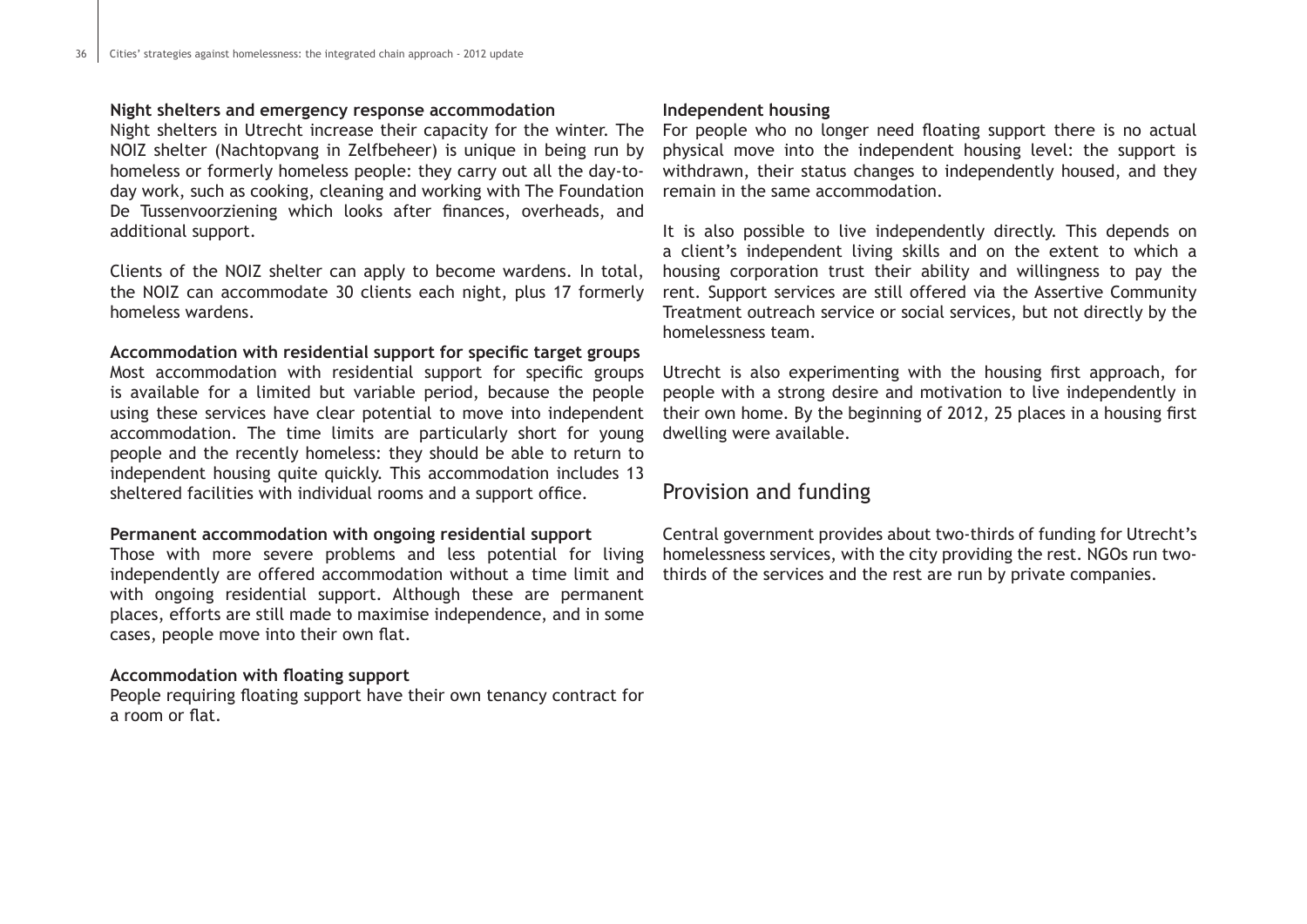**UTRECHT**

| <b>INDEPENDENT</b><br><b>HOUSING</b>                                                                             |                                                                                            | Housing corporation flats: own tenancy contract  |                                                                                                                      |                                                                                                                              |                                                                                  |                                                                                 |                                                                           |                                                                                                                     |  |  |  |
|------------------------------------------------------------------------------------------------------------------|--------------------------------------------------------------------------------------------|--------------------------------------------------|----------------------------------------------------------------------------------------------------------------------|------------------------------------------------------------------------------------------------------------------------------|----------------------------------------------------------------------------------|---------------------------------------------------------------------------------|---------------------------------------------------------------------------|---------------------------------------------------------------------------------------------------------------------|--|--|--|
| <b>ACCOMMODATION</b><br><b>WITH FLOATING</b><br><b>SUPPORT</b>                                                   | Housing corporation accommodation:<br>own room/ flat; own tenancy contract<br>(317 places) |                                                  |                                                                                                                      |                                                                                                                              |                                                                                  |                                                                                 |                                                                           |                                                                                                                     |  |  |  |
| PERMANENT<br><b>ACCOMMODATION</b><br><b>WITH ONGOING</b><br><b>RESIDENTIAL</b><br><b>SUPPORT</b>                 | People with alcohol dependency<br>(89 places)<br>(46 places)                               |                                                  |                                                                                                                      | People who are hard drug users; drug use allowed in own room<br>People with mental health problems<br>$(52 \nvert )$ places) |                                                                                  |                                                                                 |                                                                           | People with no addiction problems<br>(77 places)                                                                    |  |  |  |
| <b>ACCOMMODATION</b><br><b>WITH RESIDENTIAL</b><br><b>SUPPORT FOR</b><br><b>SPECIFIC TARGET</b><br><b>GROUPS</b> | Young people<br>(96 places)                                                                | <b>Recently homeless</b><br>people<br>(26 rooms) | General homeless people: low drug tolerance<br>$(112 \text{ places})$                                                |                                                                                                                              | Young people<br>(60 places)                                                      | 13 FACILITIES (239 BEDS)<br>People newly-released<br>from prison<br>(10 places) | Family centre<br>(22 places)                                              | Homeless people including hard drug users:<br>drug-use allowed in own room<br>(35 places)                           |  |  |  |
| <b>ACCOMMODATION</b><br><b>WITH GENERAL</b><br><b>RESIDENTIAL</b><br><b>SUPPORT</b>                              | NO SERVICES PROVIDED                                                                       |                                                  |                                                                                                                      |                                                                                                                              |                                                                                  |                                                                                 |                                                                           |                                                                                                                     |  |  |  |
| <b>NIGHT SHELTERS</b>                                                                                            |                                                                                            |                                                  |                                                                                                                      |                                                                                                                              | 3 NIGHT SHELTERS (97 BEDS, INCREASED TO 139 IN WINTER                            |                                                                                 |                                                                           |                                                                                                                     |  |  |  |
| <b>AND/OR EMERGENCY</b><br><b>RESPONSE</b><br><b>ACCOMMODATION</b>                                               | Sleep Inn<br>(55 places)                                                                   | Huis Vaartserijn<br>(12 places)                  |                                                                                                                      |                                                                                                                              |                                                                                  |                                                                                 |                                                                           | NOIZ (Nachtopvang in Zelfbeheer)<br>$(30 \text{ places} + 17 \text{ places}$ for wardens)                           |  |  |  |
| <b>CRISIS AND SUPPORT</b>                                                                                        | SPECIALIST PSYCHIATRY, ADDICTION AND MEDICAL CARE                                          |                                                  |                                                                                                                      |                                                                                                                              |                                                                                  |                                                                                 |                                                                           |                                                                                                                     |  |  |  |
| <b>CENTRES (SPECIALIST</b><br><b>CRISIS SUPPORT)</b>                                                             | 3 centres<br>(101 places in total)                                                         |                                                  |                                                                                                                      | 1 centre for young people (12 places)                                                                                        |                                                                                  |                                                                                 | 1 Salvation Army: medical centre<br>(15 places)                           |                                                                                                                     |  |  |  |
| NON-                                                                                                             |                                                                                            | <b>5 DAY CENTRES</b>                             |                                                                                                                      |                                                                                                                              |                                                                                  |                                                                                 |                                                                           | OUTREACH SERVICES ACTIVELY SEEK OUT PEOPLE WHO ARE HOMELESS, IN TEMPORARY ACCOMMODATION, OR AT RISK OF HOMELESSNESS |  |  |  |
| <b>ACCOMMODATION</b><br><b>SERVICES</b>                                                                          | 1 day centre with drug-use rooms<br>(20 permits in 2012)                                   |                                                  | 4 day centres<br>(approx. 45 clients per day)                                                                        |                                                                                                                              | Assertive Community Treatment: outreach service<br>(approx. 560 people annually) |                                                                                 | Outreach service for young people<br>(max. capacity: 45 clients annually) |                                                                                                                     |  |  |  |
| <b>INTAKE TO</b><br><b>HOMELESSNESS</b><br><b>SERVICES</b>                                                       |                                                                                            |                                                  | CENTRAL INTAKE SPECIFICALLY FOR ACCOMMODATION WITH RESIDENTIAL SUPPORT,<br>FLOATING SUPPORT, AND INDEPENDENT HOUSING |                                                                                                                              |                                                                                  |                                                                                 |                                                                           |                                                                                                                     |  |  |  |
| <b>SUPPORT TO AVOID</b><br>HOMELESSNESS /<br><b>PREVENTION</b>                                                   | Prevent Eviction project                                                                   | Social hygiene project                           | 6 'signalling networks'                                                                                              | Social support system<br>for formerly homeless<br>people                                                                     |                                                                                  |                                                                                 |                                                                           |                                                                                                                     |  |  |  |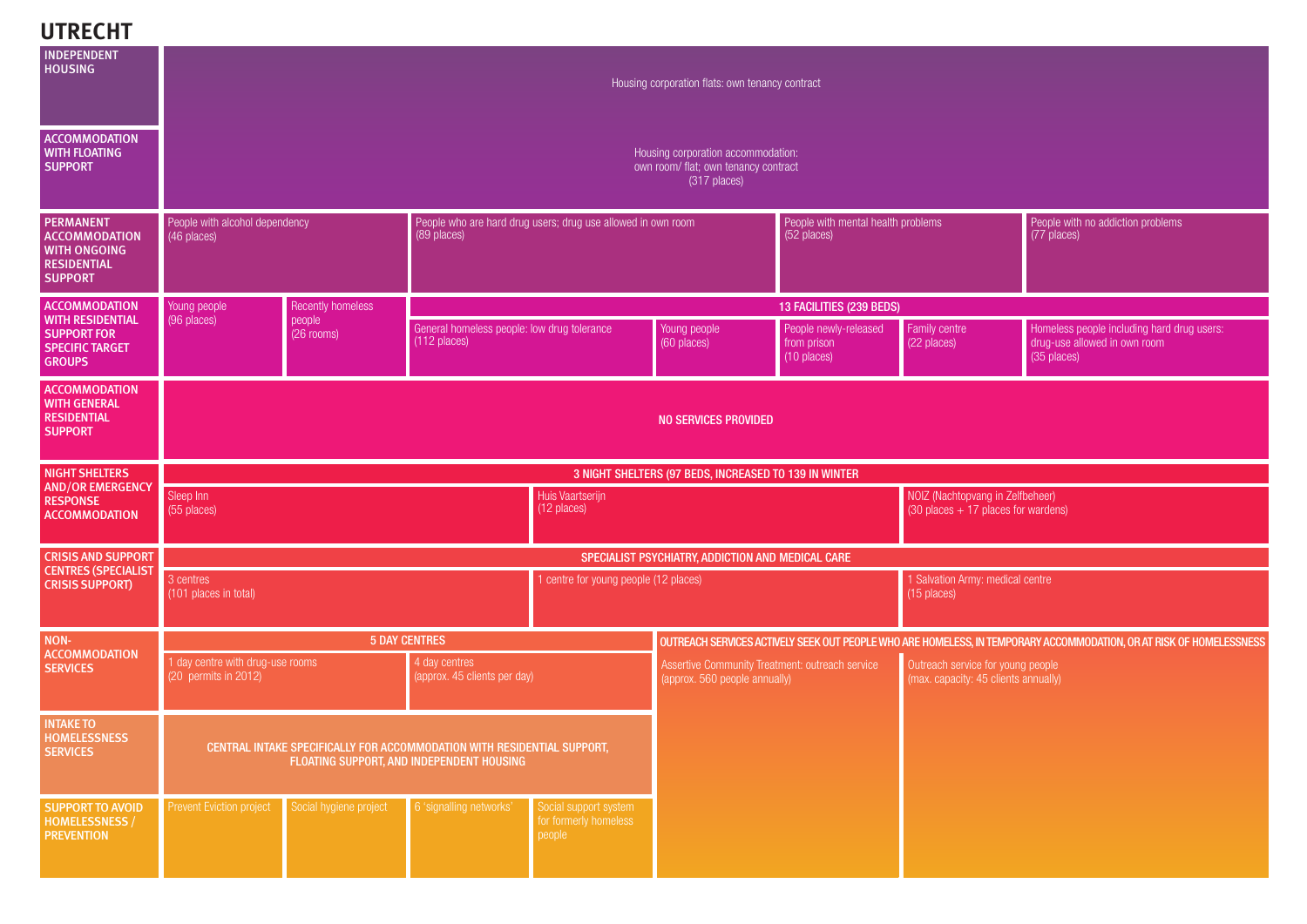# **VIENNA**

The Viennese Assistance Programme for the Homeless provides a comprehensive and varied range of possibilities regardless of how they became homeless.

# Status

Statistics for Vienna show that in 2011, a total of 3 280 people stayed at overnight shelters. In all, 5 200 people, including special target groups and mothers with children, used the short-term transitional housing facilities for homeless people; 2 030 people lived in flats with floating support and 1 230 people lived in permanent long-term socially supported housing for homeless people.

Socially supported houses are residential homes for homeless people in self-contained studio flats containing a kitchenette and sanitary facilities. The 'socially supported housing scheme' will be completed in 2012 with the opening of the final planned facility. In total the city will have socially supported housing places for 1,103 people.

Results of a 2011 evaluation of the Viennese Assistance Programme for the Homeless were presented in June 2012. The conclusions are currently being discussed, but it is hoped that they will help shape future plans and actions to optimise the homelessness support structure.

The homelessness services in Vienna are intended for adults aged 18+. Other vulnerable groups are supported by other services. Young people under 18 years who are homeless or at risk are provided for by the department for children and youth. There is also a 24 hour immediate intake service for victims of domestic violence, called Women's Houses. These are separate from the homelessness services and not represented in the diagram. Under the Austrian legal framework, the police or courts can prevent an abusive partner from re-entering the

family home, so it is these alleged perpetrators who are more likely to become homeless.

## Challenges

Because of the low temperatures experienced in Vienna in February 2012, the city, together with service providers (NGOs), acted fast and rapidly expanded the number of night shelter places, opening the shelters for people with a legal status but without papers, and ensuring that nobody has to sleep on the streets.

The central focus now is to implement a housing first approach. Currently, representatives of service providers and the city administration are developing proposals for a Viennese Housing First model. The goal is to reduce the time spent in transitional accommodation and instead to move homeless people quickly into their own apartment with ongoing floating support. Some projects are already working towards this goal, providing direct access to an affordable flat and offering services to stabilise the housing and the personal situation of each homeless person, according to their individual needs.

Last year a quality framework was developed and currently audits are being conducted across the Viennese Assistance Programme for the Homeless, to ensure high quality services for the users.

Future challenges for the Viennese Assistance Programme for the Homeless will be:

- implementing the results of the evaluation to optimise the support structure
- implementing a Viennese model of the housing first approach
- reducing the number of places in night shelters in favour of creating emergency places in transitional accommodation facilities, which are a more adequate form of support for homeless people.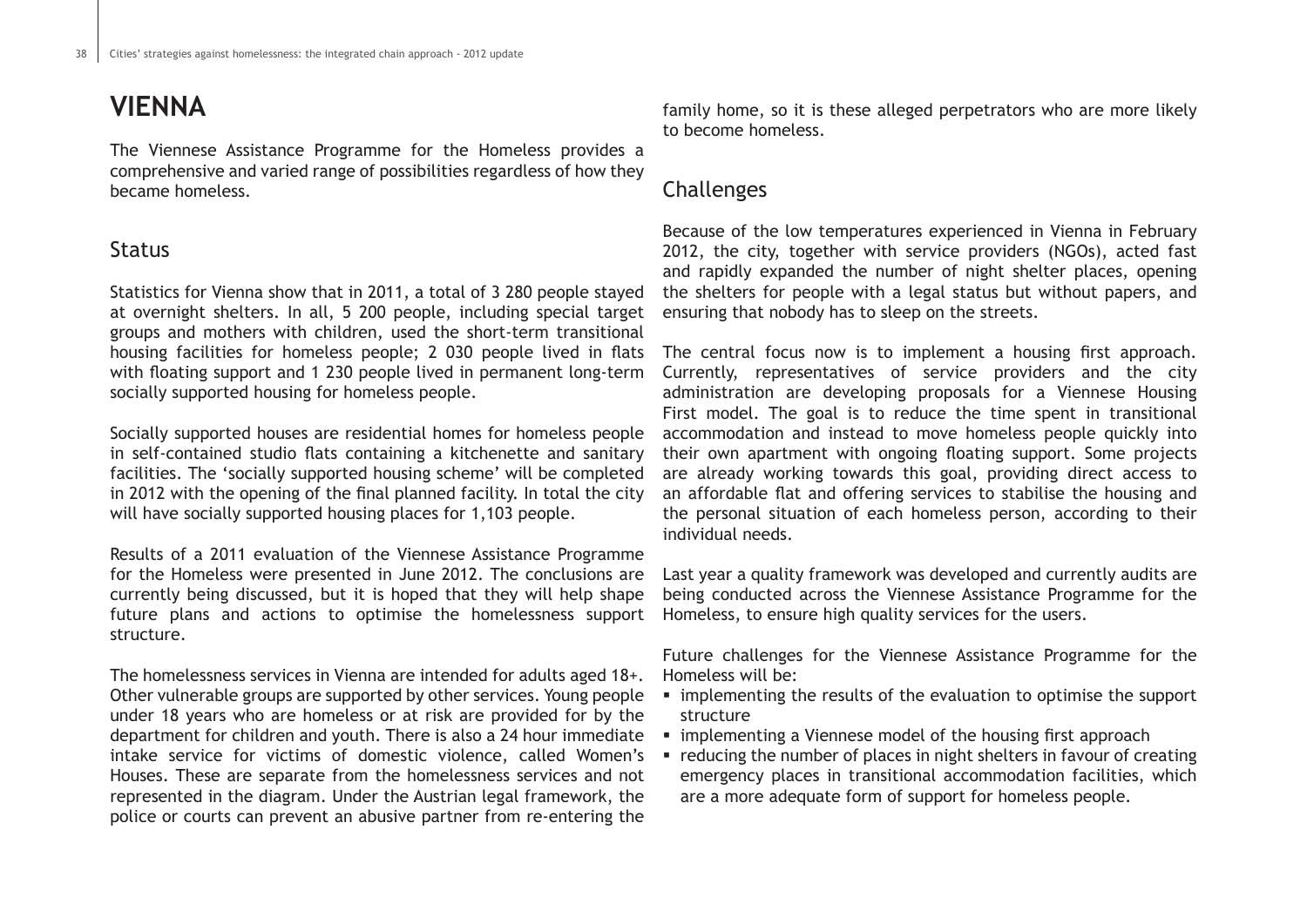### Homelessness services

#### **Homelessness prevention services**

Prevention constitutes one of the main homelessness services in Vienna. It centres on assistance with people's financial situation and preventing personal suffering. By law, Vienna's office for the prevention of eviction (FAWOS) is kept informed of all eviction notices by the courts and offers support to the people facing possible eviction.

#### **Intake to homelessness services**

Two units provide a centralised intake service: bzWO and P7. The bzWO Counselling Centre for the Homeless allocates subsidised residential places according to needs. It uses a personalised case management approach where the assessment of needs and goal setting is carried out together with each homeless person.

The P7 Service for the Homeless in Vienna acts as central intake to the night shelters and also acts as an entry point to a variety of other services. The P7 staff motivate clients who use night shelters to accept longer-term accommodation and more advanced types of support.

#### **Non-accommodation services**

There are several types of non-accommodation services in Vienna. The P7 service offers counselling and support service on all issues concerning homelessness for people living on the streets and in night shelters. There are also three day centres that provide food, social engagement, laundry services, support and advice, as well as counselling by social workers. One of these is for women only and is adjacent to one of the transitional accommodation centres for women. Two services work directly with people on the streets: an outreach team, organised by the day centres, works both during the day and at night; and the Louise Bus provides mobile medical care for people living on the streets.

There are also various services which are open both to people living on the streets and to clients of the accommodation facilities. Homeless people can use the floating psychiatric support services, floating health care services (where men and women are treated separately), a static medical and dental surgery, and food service.

There is also a special unit to support migrants, which provides advice and contact information for further support services.

#### **Crisis and support centres**

Crisis services are outside the homelessness team remit and are provided by specialist services including mental health services, hospitals, and Women's Houses (for victims of domestic violence).

#### **Night shelters and emergency response accommodation**

In an emergency (i.e. rooflessness) people can be accommodated in one of Vienna's night shelters or in an emergency bed in one of the transitional accommodation units.

#### **Accommodation with general residential support**

Accommodation with general residential support is for people who do not require additional specialist support. It is mostly in hostel type housing, where sanitary facilities and kitchen are shared. Places are awarded based on each person's assessed needs. The limits on stay vary for each unit: from eight months to two years.

## **Accommodation with residential support for specific target groups**

This accommodation for specific target groups is mainly in selfcontained units, but sometimes facilities are shared. Here too the limits on stay vary, up to a maximum limit of two years.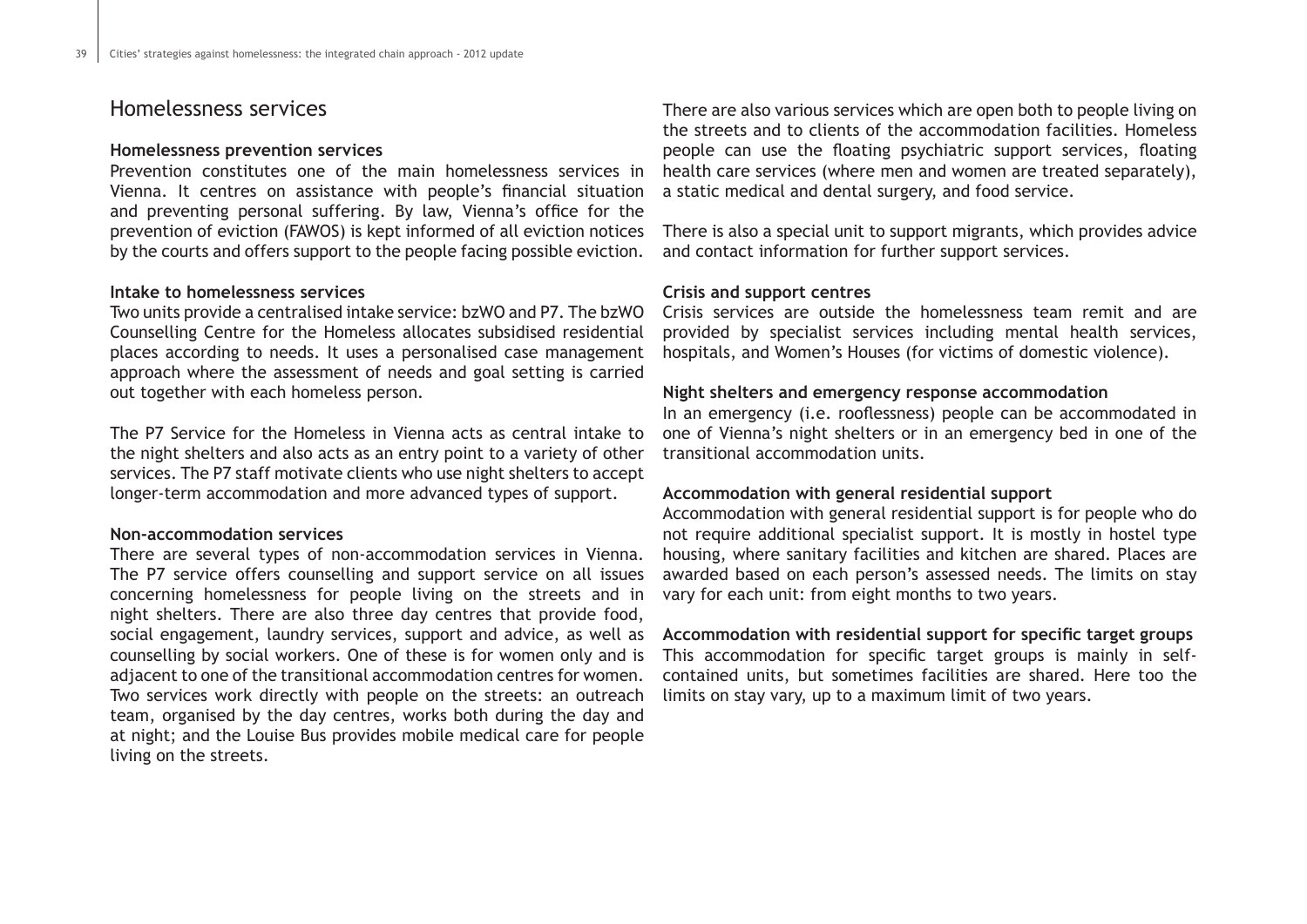#### **Permanent accommodation with ongoing residential support**

People who are not able to become independently housed can receive a permanent place in a small self-contained unit. This socially supported housing is mainly targeted at older people who, due to long-term homelessness or other difficulties such as alcoholism, are not able to live on their own without care. Socially supported housing aims to safeguard their dignity and provide safe, good quality accommodation, whist maintaining the highest possible level of independence. People are housed in studio apartments with their own kitchenette and sanitary facilities.

#### **Accommodation with floating support**

Vienna's accommodation with floating support is mainly in designated apartments, with a two year limit on the stay. After this period most people move into general municipal flats. However, families are able to take over the tenancy agreement and remain in the same flat. Clients may also live in permanent accommodation, mostly in municipal flats, and receive floating support for a limited period.

#### **Independent housing**

Independent housing for formerly homeless people is mainly in general municipal flats. However, families can opt to stay on in the same flat even though they no longer need support. Some people are allocated their own permanent municipal flat while they receive floating support, and continue to live there independently once support is withdrawn.

# Provision and funding

Vienna's homelessness services are provided by various NGOs and by a non-profit city-owned organisation called Wieder Wohnen, which provides around 40% of the services. All the services presented in the diagram are funded by the city, through the city-owned organisation Fonds Soziales Wien; some NGOs also obtain additional funding.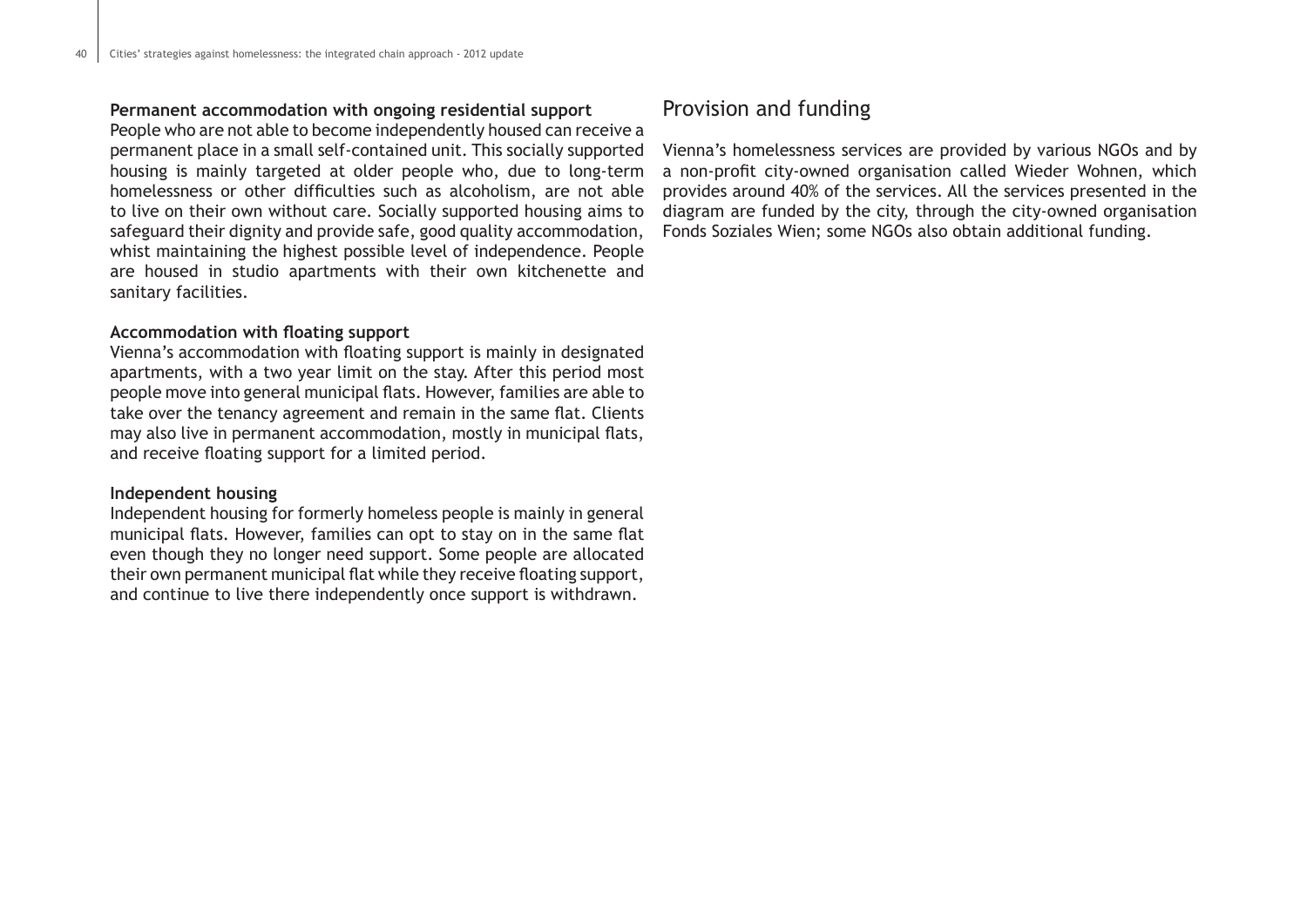**VIENNA**

| <b>INDEPENDENT</b>                                                                                      |                                                                                  |                                                    |                                                      |                                                         | MAINLY IN MUNICIPAL FLATS                                        |                                                                                                                                                               |                                                                       |                                                                                                       |                                                          |  |  |  |
|---------------------------------------------------------------------------------------------------------|----------------------------------------------------------------------------------|----------------------------------------------------|------------------------------------------------------|---------------------------------------------------------|------------------------------------------------------------------|---------------------------------------------------------------------------------------------------------------------------------------------------------------|-----------------------------------------------------------------------|-------------------------------------------------------------------------------------------------------|----------------------------------------------------------|--|--|--|
| <b>HOUSING</b>                                                                                          |                                                                                  |                                                    |                                                      |                                                         |                                                                  |                                                                                                                                                               | Floating support in own<br>permanent flat<br>(2 services, 194 places) | Families can take over rental agreement and<br>remain in same accommodation<br>(58 flats: 175 people) |                                                          |  |  |  |
| <b>ACCOMMODATION</b><br><b>WITH FLOATING</b><br><b>SUPPORT</b>                                          |                                                                                  |                                                    |                                                      |                                                         | 14 SERVICES: 18-120 PEOPLE IN EACH<br>(978 places in total)      |                                                                                                                                                               |                                                                       |                                                                                                       |                                                          |  |  |  |
| <b>PERMANENT</b><br><b>ACCOMMODATION</b><br><b>WITH ONGOING</b><br><b>RESIDENTIAL</b><br><b>SUPPORT</b> |                                                                                  |                                                    |                                                      |                                                         | (18 facilities: 30 to 122 people in each; 1 018 places in total) | RESIDENTIAL HOMES: MEN, WOMEN AND COUPLES: MOSTLY OLDER PEOPLE                                                                                                |                                                                       |                                                                                                       |                                                          |  |  |  |
| <b>ACCOMMODATION</b>                                                                                    | TRANSITIONAL ACCOMMODATION (781 PLACES IN TOTAL)                                 |                                                    |                                                      |                                                         |                                                                  |                                                                                                                                                               |                                                                       |                                                                                                       |                                                          |  |  |  |
| <b>WITH RESIDENTIAL</b><br><b>SUPPORT FOR</b><br><b>SPECIFIC TARGET</b><br><b>GROUPS</b>                | Mother and child<br>(8 facilities: 10-60 places in each,<br>341 places in total) |                                                    | Young adults<br>(2 facilities with $30 + 66$ places) |                                                         |                                                                  | People with mental health or addiction problems<br>Elderly people<br>(2 facilities:<br>(4 facilities: 5-60 people in each, 143 places in total)<br>87 places) |                                                                       | Women only;<br>(2 facilities:<br>$32 + 38$ places)                                                    | Short term support;<br>max. 6 months stay<br>(44 places) |  |  |  |
| <b>ACCOMMODATION</b>                                                                                    |                                                                                  | TRANSITIONAL ACCOMMODATION (1 237 PLACES IN TOTAL) |                                                      |                                                         |                                                                  |                                                                                                                                                               |                                                                       |                                                                                                       |                                                          |  |  |  |
| <b>WITH GENERAL</b><br><b>RESIDENTIAL</b><br><b>SUPPORT</b>                                             | Men only<br>(232 places)                                                         | Women, men<br>and couples<br>$(168$ places)        | Women and men<br>(26 places)                         | Women, men and couples<br>(270 places)                  |                                                                  | Families<br>(141 places)                                                                                                                                      | Families<br>(132 places)                                              | Men only<br>(268 places)                                                                              |                                                          |  |  |  |
| NIGHT SHELTERS                                                                                          | NIGHT SHELTERS (397 BEDS IN TOTAL)                                               |                                                    |                                                      |                                                         |                                                                  |                                                                                                                                                               |                                                                       |                                                                                                       |                                                          |  |  |  |
| <b>AND/OR EMERGENCY</b><br><b>RESPONSE</b><br><b>ACCOMMODATION</b>                                      | Women only<br>$(16$ beds)                                                        | Women and<br>couples<br>$(18$ beds)                | Women only<br>$(20$ beds)                            | Men and couples<br>$(112 \text{ beds})$                 | Men only<br>Men only<br>$(70$ beds)<br>$(126$ beds)              |                                                                                                                                                               |                                                                       | Emergency beds within some transitional<br>accommodation units (above); men and women<br>$(35$ beds)  |                                                          |  |  |  |
| <b>CRISIS AND SUPPORT</b><br><b>CENTRES (SPECIALIST</b><br><b>CRISIS SUPPORT)</b>                       |                                                                                  |                                                    |                                                      |                                                         |                                                                  | SERVICES PROVIDED BY SPECIALIST SERVICES OUTSIDE THE HOMELESS TEAM                                                                                            |                                                                       |                                                                                                       |                                                          |  |  |  |
| NON-                                                                                                    |                                                                                  |                                                    | SERVICES TO PEOPLE ON THE STREETS                    |                                                         |                                                                  | SERVICES PROVIDED BY SPECIALIST SERVICES OUTSIDE THE HOMELESSNESS TEAM                                                                                        |                                                                       |                                                                                                       |                                                          |  |  |  |
| <b>ACCOMMODATION</b><br><b>SERVICES</b>                                                                 | 3 day centres (1<br>women only facility)                                         | Street work                                        | Louise Bus: mobile<br>medical surgery                | NeunerHaus:<br>stationary medical and<br>dental surgery | Floating health care                                             | Floating psychiatric<br>care                                                                                                                                  | Food bank                                                             | Counselling centre<br>for migrants                                                                    | P7                                                       |  |  |  |
| <b>INTAKE TO</b><br><b>HOMELESSNESS</b><br><b>SERVICES</b>                                              | <b>CENTRAL INTAKE (bzWO AND P7)</b>                                              |                                                    |                                                      |                                                         |                                                                  |                                                                                                                                                               |                                                                       |                                                                                                       |                                                          |  |  |  |
| <b>SUPPORT TO AVOID</b><br><b>HOMELESSNESS /</b><br><b>PREVENTION</b>                                   |                                                                                  |                                                    |                                                      |                                                         | <b>FAWOS - OFFICE FOR THE PREVENTION OF EVICTION</b>             |                                                                                                                                                               |                                                                       |                                                                                                       |                                                          |  |  |  |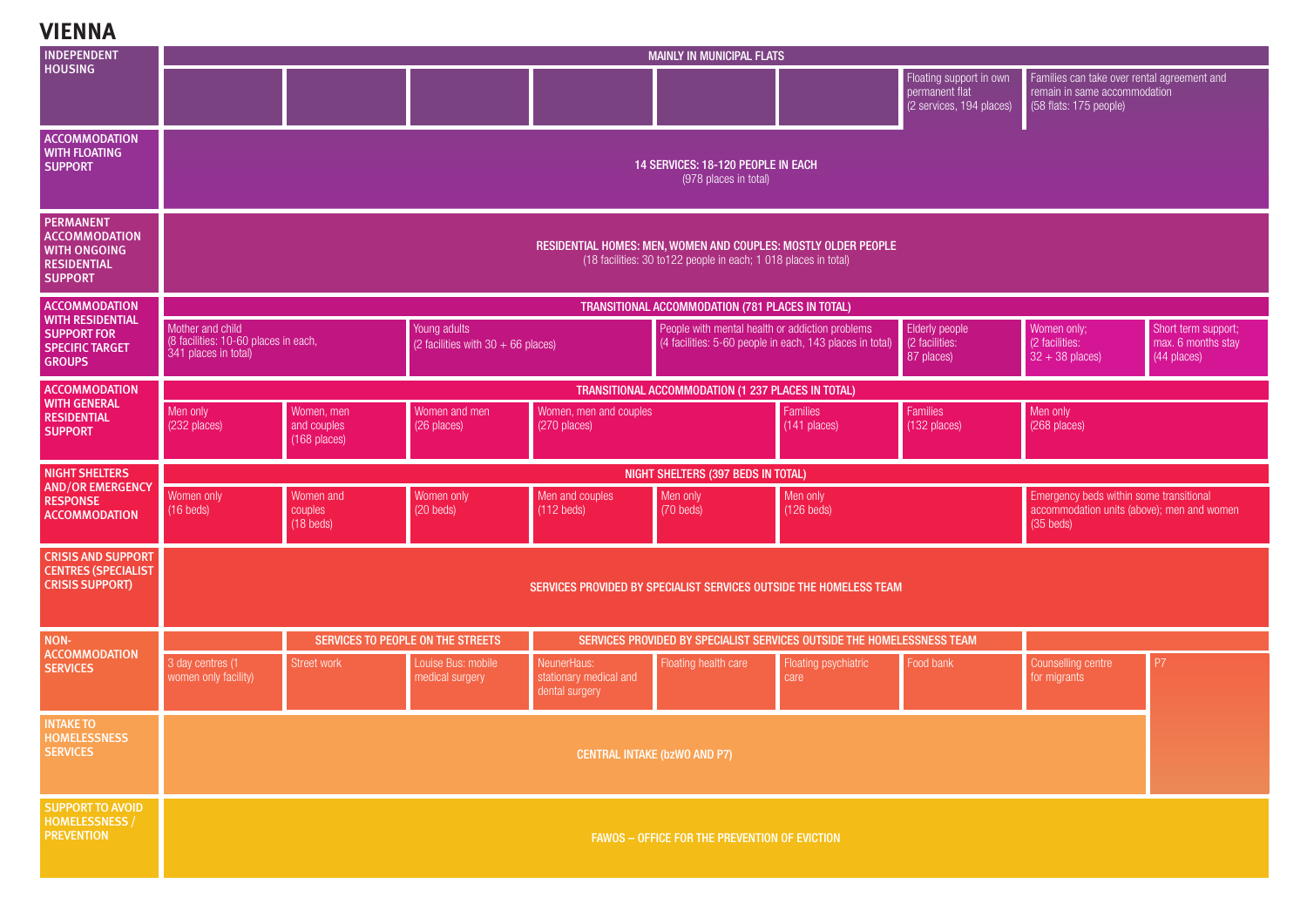# **CONCLUSIONS**

The most successful tool in preventing homelessness is a well-developed system of integrated services. These services should work together to intervene at an early stage to prevent homelessness or to help homeless people find somewhere to live as soon as possible. While the causes of homelessness are manifold and local conditions will always have to be considered, there are common aspects of homelessness that can best be tackled by a strategic coordinated approach which includes:

- professional support and advice for people who are at risk of becoming homeless
- temporary accommodation for homeless people that is geared towards supporting them into independent living and their (re) integration into the mainstream housing market
- transitory accommodation with support that helps prepare people for independence
- specialised long-term accommodation for people who cannot live independently
- professional social support to prevent and end homelessness is crucial to help people back into independent living, and
- identifying the powers and resources available to the city to support change.

Two common developments throughout the cities' strategies are the integration and emphasis on housing first and a housing-led approach. Many cities are moving towards offering a permanent solution to homelessness directly and quickly.

A challenge for each of the participating cities is the situation of homeless people from other EU countries. Cities are confronted with the situation that many EU citizens become homeless but are not entitled to social services or support. This is an issue that hopefully will be discussed and addressed at a higher level in Europe.